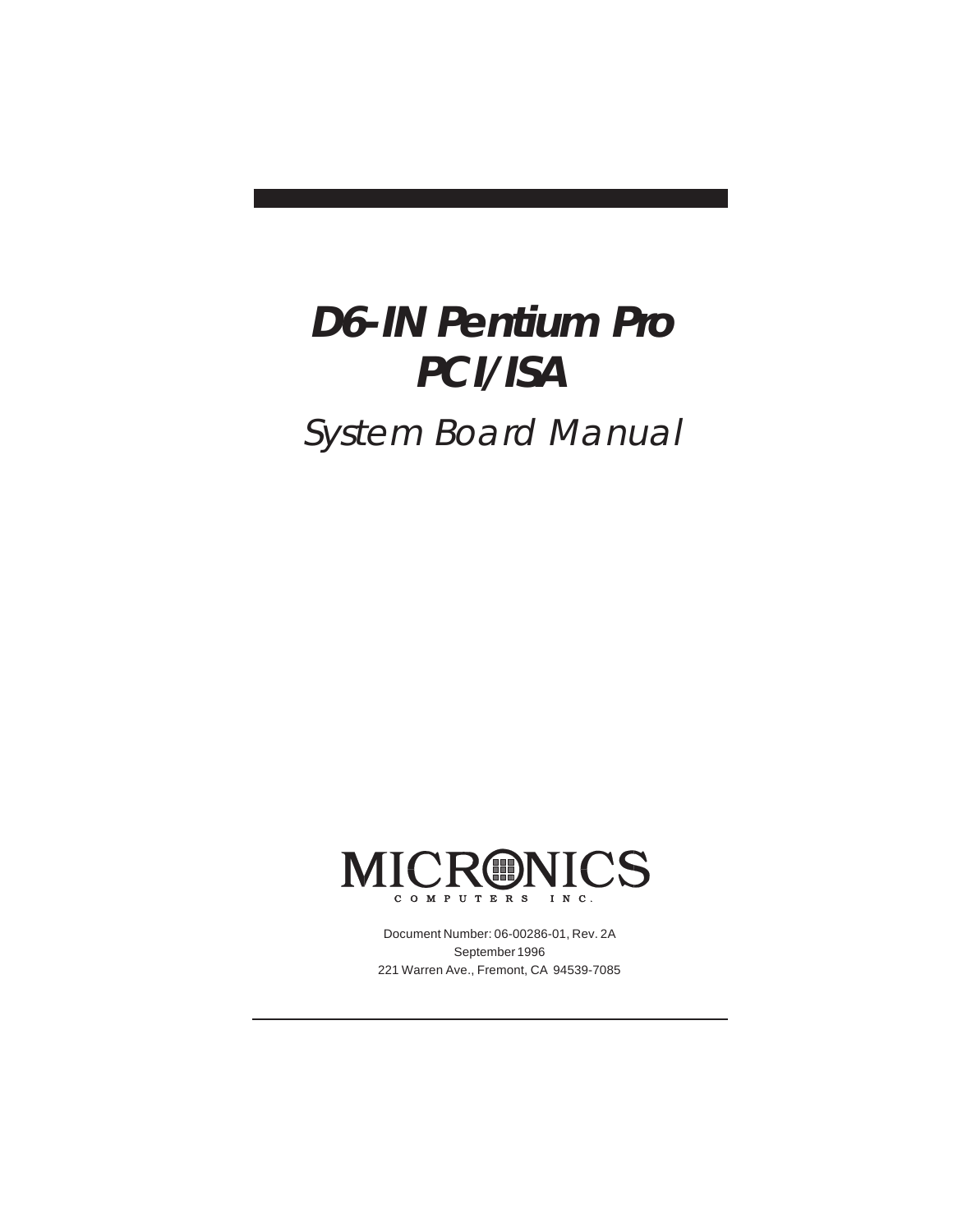### Copyright Notices

2 in the D6-IN PCI/ISA system board manual has been carefully checked Copyright © 1996 Micronics Computers, Inc. The information contained and is believed to be accurate. Micronics assumes no responsibility for any inaccuracies that may be contained in this document. Micronics makes no commitments to update or to keep the information in this manual at a current level when changes are made to the product.

Micronics reserves the right to make improvements to this document and/or product at any time and without notice. All Rights Reserved. No part of this document may be photocopied, reproduced, translated, or reduced to any medium or machine form without prior, written consent from Micronics.

#### Portions of the Manual

Portions of this manual were copied (with permission) from Phoenix Technologies, Ltd. and Micro Computer Systems, Inc. All rights reserved.

#### **Trademarks**

IBM is a registered trademark of International Business Machines. Microsoft and Windows are registered trademarks of Microsoft Corporation. Intel and PCI are registered trademarks of Intel Corporation. All other product names mentioned herein are used for identification purposes only and may be the trademarks of their respective companies.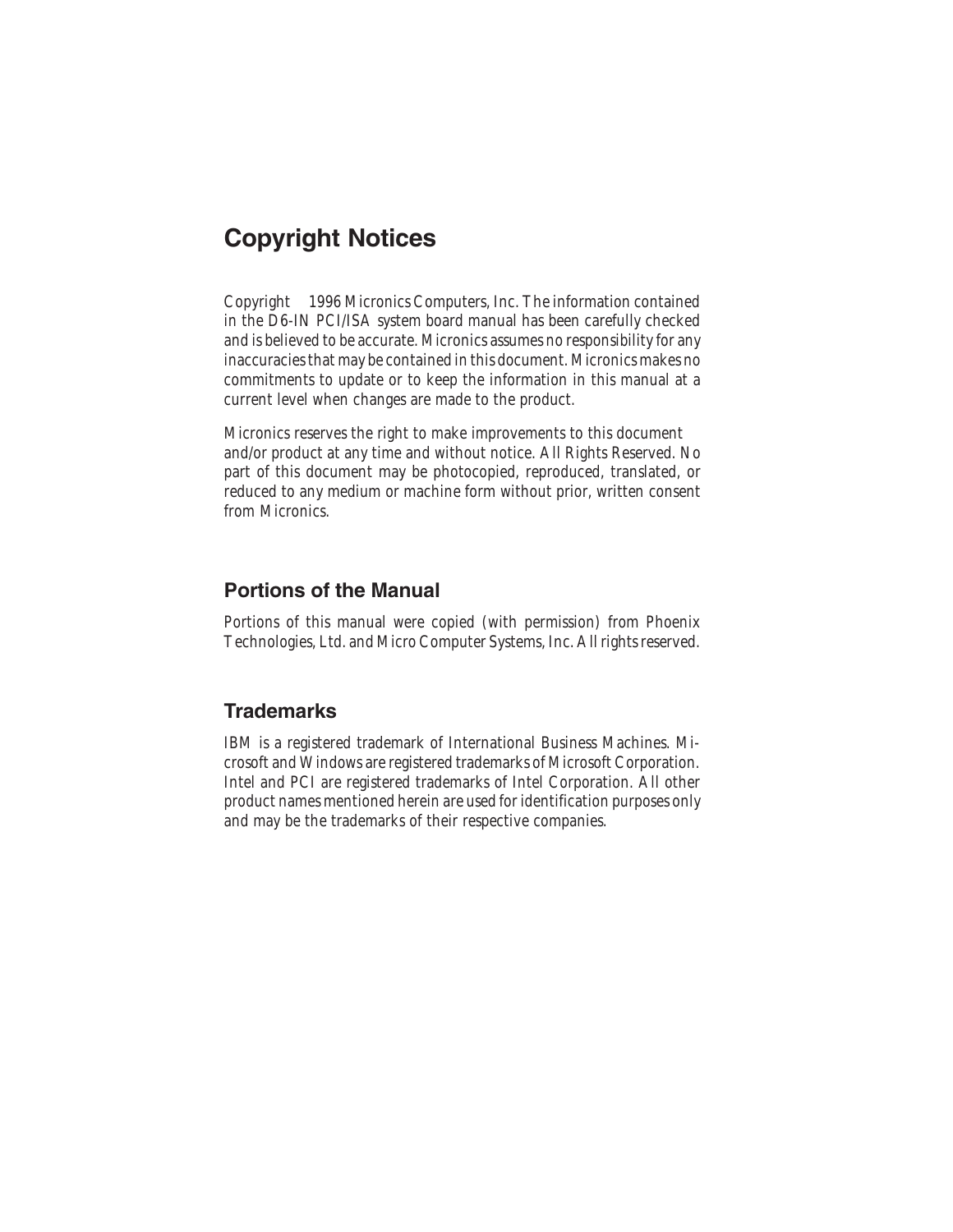# Table of Contents

| 6  |
|----|
| 7  |
| 8  |
| 9  |
| 9  |
| 11 |
| 11 |
| 11 |
| 12 |
| 13 |
| 15 |
| 15 |
| 15 |
| 16 |
| 16 |
| 16 |
| 17 |
| 17 |
| 17 |
| 18 |
| 19 |
| 21 |
| 21 |
| 22 |
| 23 |
| 24 |
|    |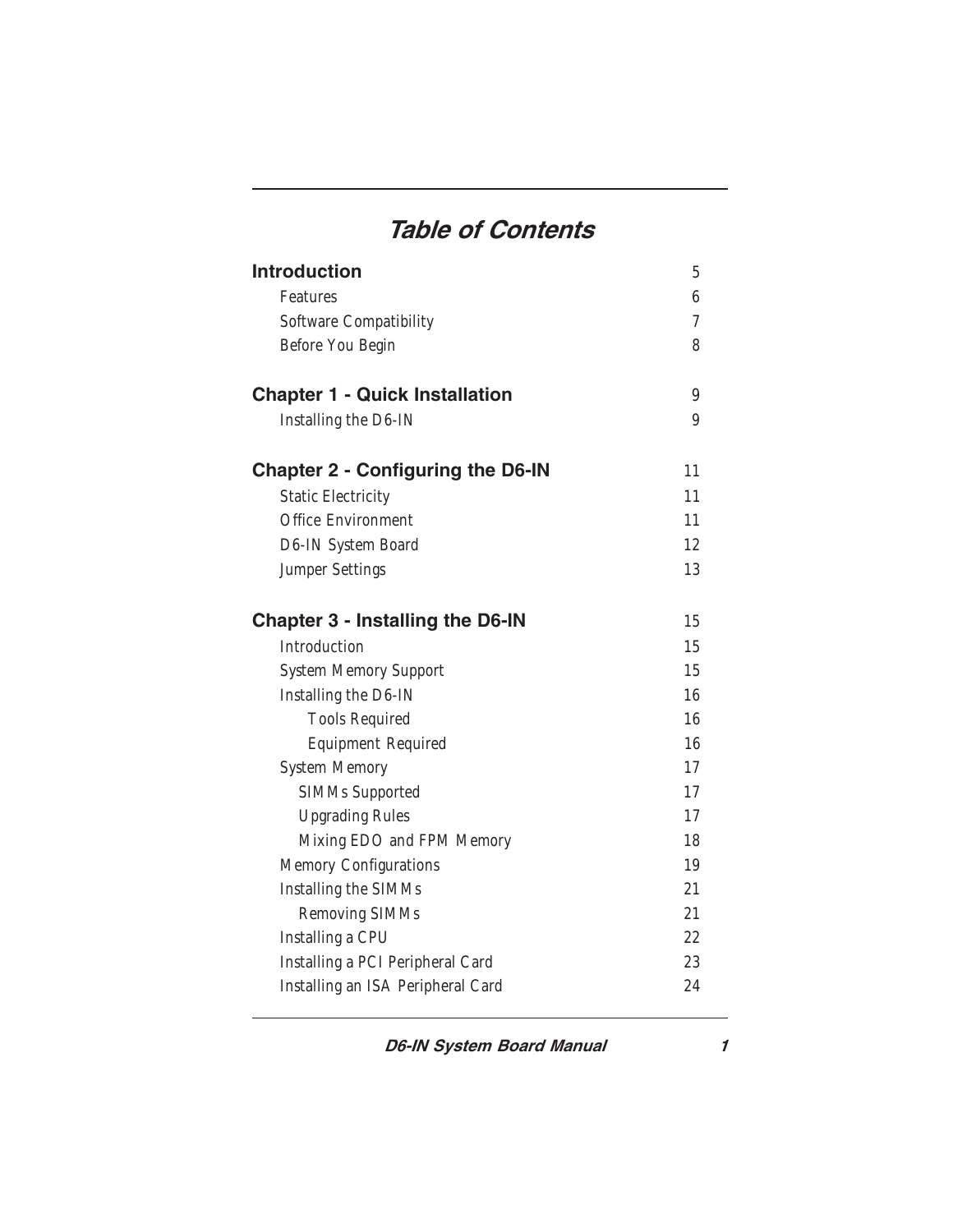| <b>Chapter 4 - The BIOS Setup Utility</b>    | 25 |
|----------------------------------------------|----|
| Configuration                                | 25 |
| <b>Initial Bootup</b>                        | 25 |
| Setup                                        | 25 |
| Running the Setup Procedure                  | 27 |
| Setting the Main Screen                      | 27 |
| Setting the Advanced Screen                  | 32 |
| Security Screen                              | 35 |
| Power Screen                                 | 38 |
| <b>Boot Screen</b>                           | 41 |
| <b>Exit Screen</b>                           | 42 |
|                                              |    |
| <b>Appendix A - Technical Information</b>    | 43 |
| Specifications                               | 43 |
| <b>Environmental Specifications</b>          | 44 |
| Temperature Range                            | 44 |
| Relative Humidity                            | 44 |
| <b>Battery Disposal</b>                      | 45 |
| <b>Technical Support</b>                     | 46 |
| <b>Online Services</b>                       | 47 |
|                                              |    |
| <b>Appendix B - Post Messages</b>            | 49 |
|                                              |    |
|                                              |    |
| <b>Appendix C - Beep and POST Codes</b>      | 51 |
|                                              |    |
| <b>Appendix D - Hard Disk Drive Types</b>    | 55 |
|                                              |    |
| <b>Appendix E - Updating the System BIOS</b> | 57 |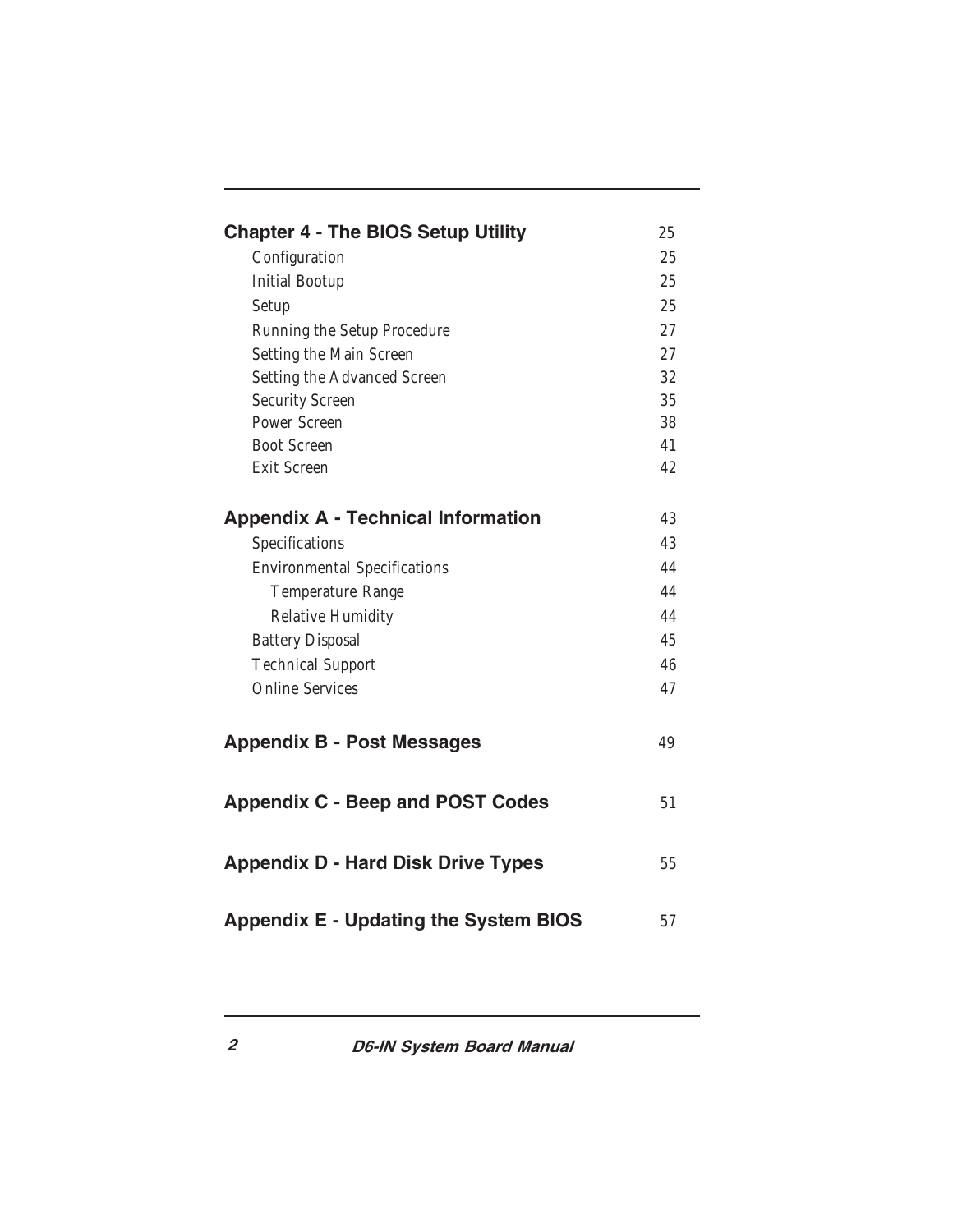| <b>Appendix F - Warranties and Notices</b> | 59 |
|--------------------------------------------|----|
| Limited Warranty                           | 59 |
| <b>FCC Statement</b>                       | 61 |
| Declaration of Conformity                  | 62 |
|                                            |    |
| Glossary                                   | 63 |
|                                            |    |
| Index                                      |    |
|                                            |    |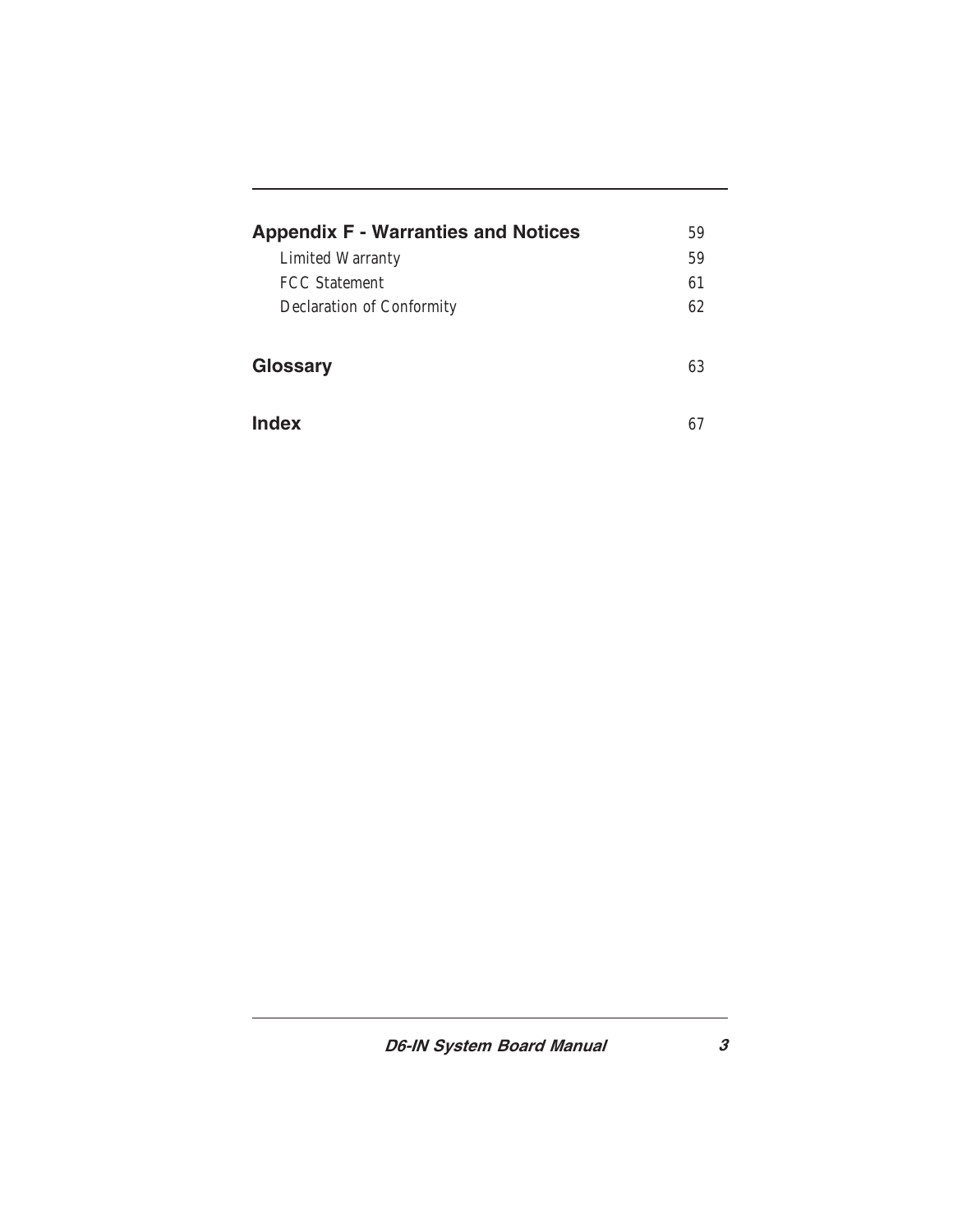### List of Figures

| Figure 1.1: Power-Up Screen                   | 10 |
|-----------------------------------------------|----|
| Figure 2.1: D6-IN System Board                | 12 |
| Figure 3.1: Installing a 72-Pin SIMM          | 21 |
| Figure 3.2: Installing a PCI Card             | 23 |
| Figure 3.3: Installing an ISA Peripheral Card | 24 |
| Figure 4.1: Power-Up Screen                   | 26 |
| Figure 4.2: CMOS Main Screen                  | 27 |
| Figure 4.3: IDE Device Submenu                | 30 |
| Figure 4.4: Advanced Screen                   | 32 |
| Figure 4.5: Security Setup Screen             | 35 |
| Figure 4.6: Supervisor Password Submenu       | 36 |
| Figure 4.7: Power Screen                      | 38 |
| Figure 4.8: Boot Screen                       | 41 |
| Figure 4.9: Exit Screen                       | 42 |
|                                               |    |

### List of Tables

| Table 2.1: CPU Speed Selection             | 13 |
|--------------------------------------------|----|
| Table 2.2: Real-time Clock Selection       | 13 |
| Table 2.3: Case and Peripheral Connections | 14 |
| Table 3.1: Memory Configurations           | 19 |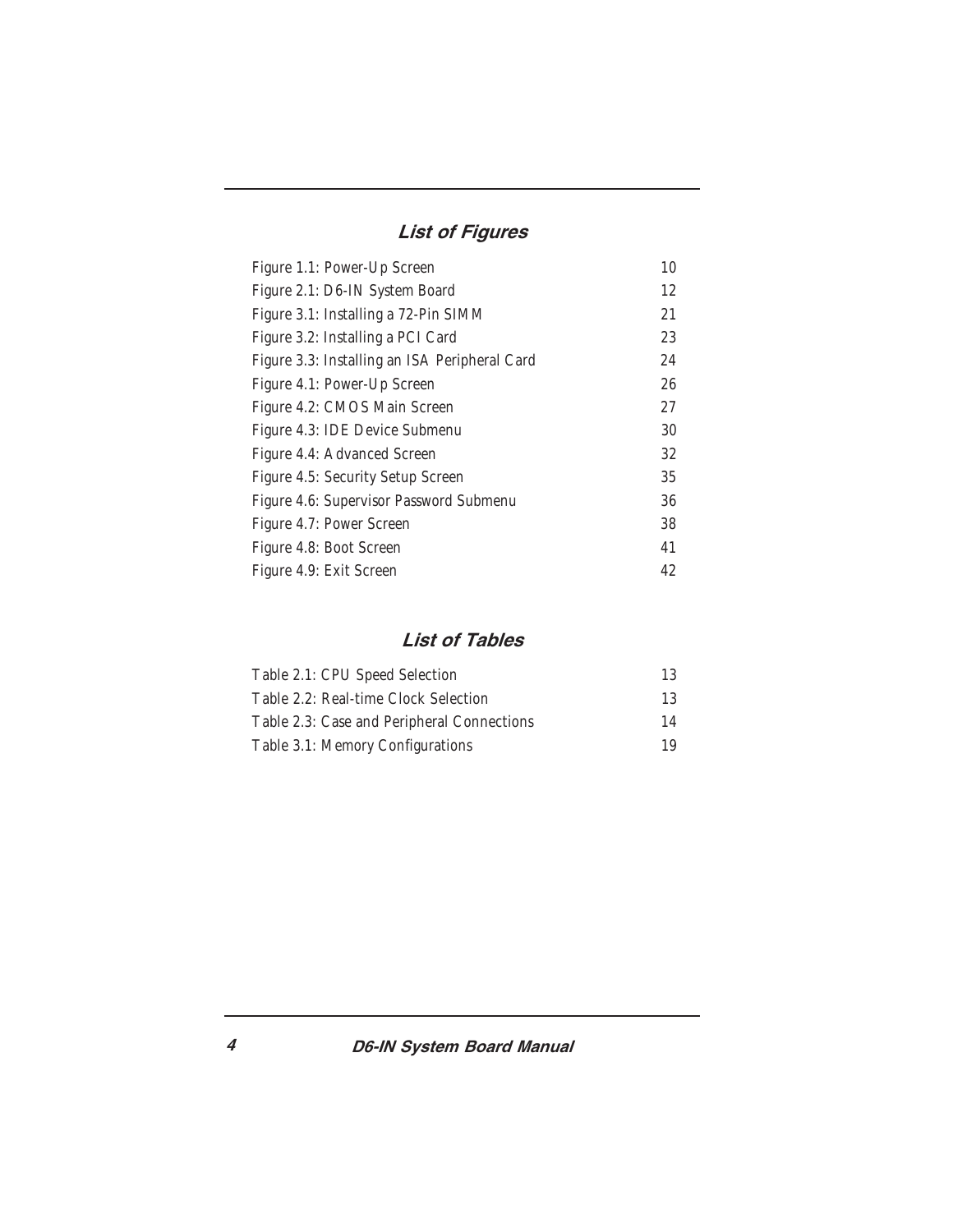### **Introduction**

Thank you for choosing the D6-IN system board. The high-performance D6-IN supports the most advanced Pentium<sup>®</sup> Promicroprocessor technology for demanding workstation needs.

Based on the Intel 440FX PCIset, the D6-IN provides the speed and performance necessary to address the most intensive computational applications. Enhanced PCI throughput, Mode 4 IDE and optional support of Universal Serial Bus (USB), make this board state-of-the-art. The USB interface has a maximum bandwidth of 12Mbps and can connect as many as 127 devices to a host system. USB supports both standard devices that operate at the full 12Mbps rate and low-end devices that use only a 1.5Mbps subchannel.

The D6-IN comes with many features. These include support for Extended Data Out (EDO) and Fast Page Mode (FPM) DRAM memory, Error Checking and Correction (ECC) and the Phoenix Plug and Play BIOS.

Micronics builds all products to exacting standards, using the highest quality components available. We are proud to provide this system board and believe you will be pleased with your purchase.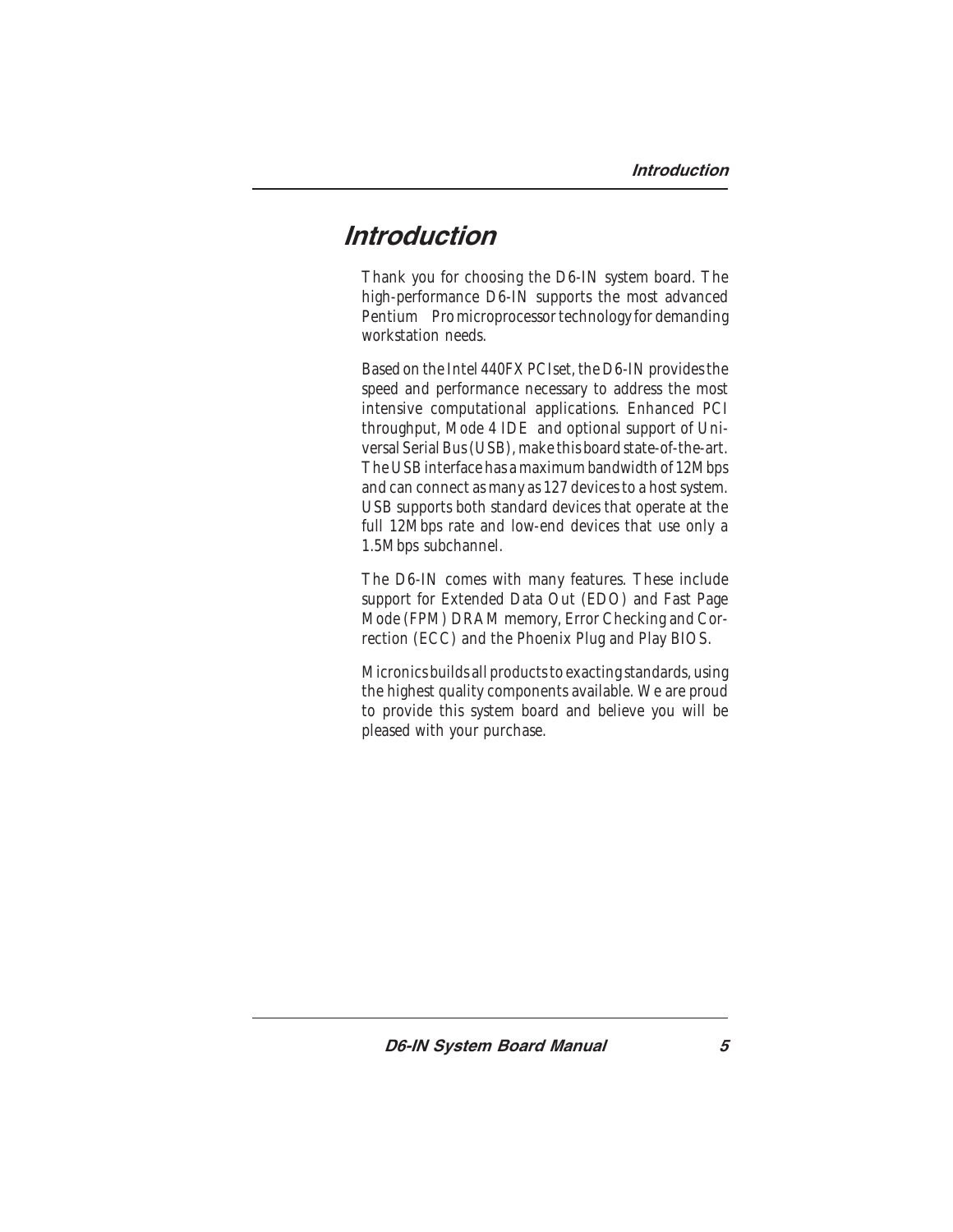### Features

The D6-IN includes the following features:

- Single ZIF socket 8 Intel Pentium Pro 150-200MHz Integrated Voltage Regulator Auto-detection of CPU voltage
- **Intel 440FX PCI chipset** Intel PIIX 3 SMC FDC37C93X Ultra I/O chip
- **Example 32-bit PCI slots** Three 16-bit ISA slots One is a shared PCI/ISA slot
- 16K Level 1 Write Back on the CPU chip 256K or 512K Level 2 cache in CPU
- Six 32/36-bit 72-pin SIMM sockets Support for up to 384MB of onboard system memory Supports FPM and EDO memory ECC support via chipset (36-bit SIMM)
- **Primary and Secondary 40-pin IDE connectors**
- **Mode 4 enhanced IDE**
- **Two Universal Serial Bus (USB) ports for desktop** peripheral expansion (optional)
- Floppy controller for two floppy drives (supports 2.88MB, 1.44MB, 1.2MB, 720K or 360K floppy drives)
- **Two high speed NS16550 compatible serial ports**
- AT style keyboard and mouse connectors (PS/2 style optional)
- Bi-directional parallel port (ECP and EPP compatible)
- One Infrared port (IrDA compatible)
- Field upgradeable Flash Phoenix BIOS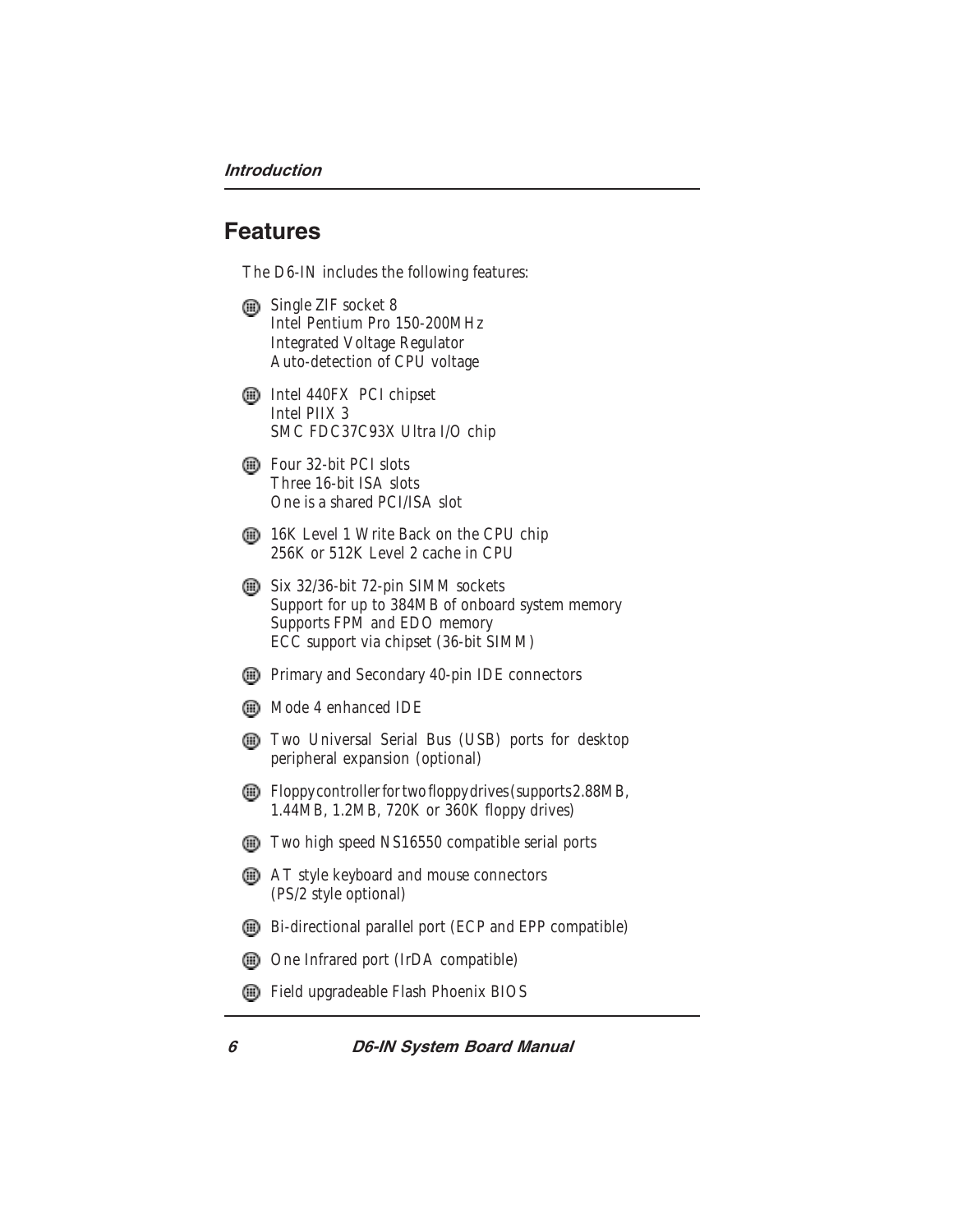### Software Compatibility

The D6-IN system board has been thoroughly tested for compatibility with a variety of operating systems and environments, including:

Windows 95 and Windows NT

OS/2 Warp

SCO UNIX and Open Desktop

**B** Novell Netware

**6** MS-DOS 5.0 and 6.2

**O** PC-DOS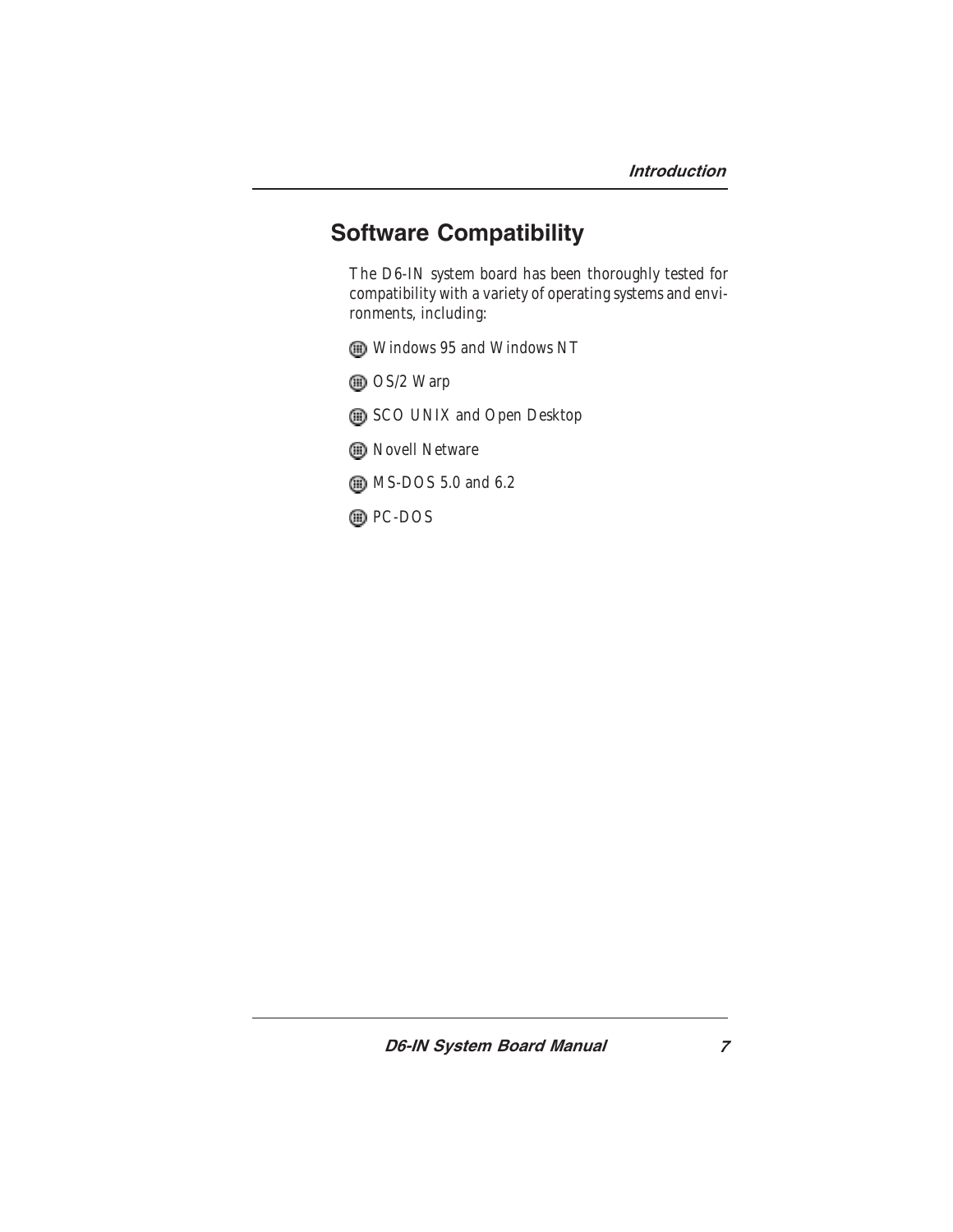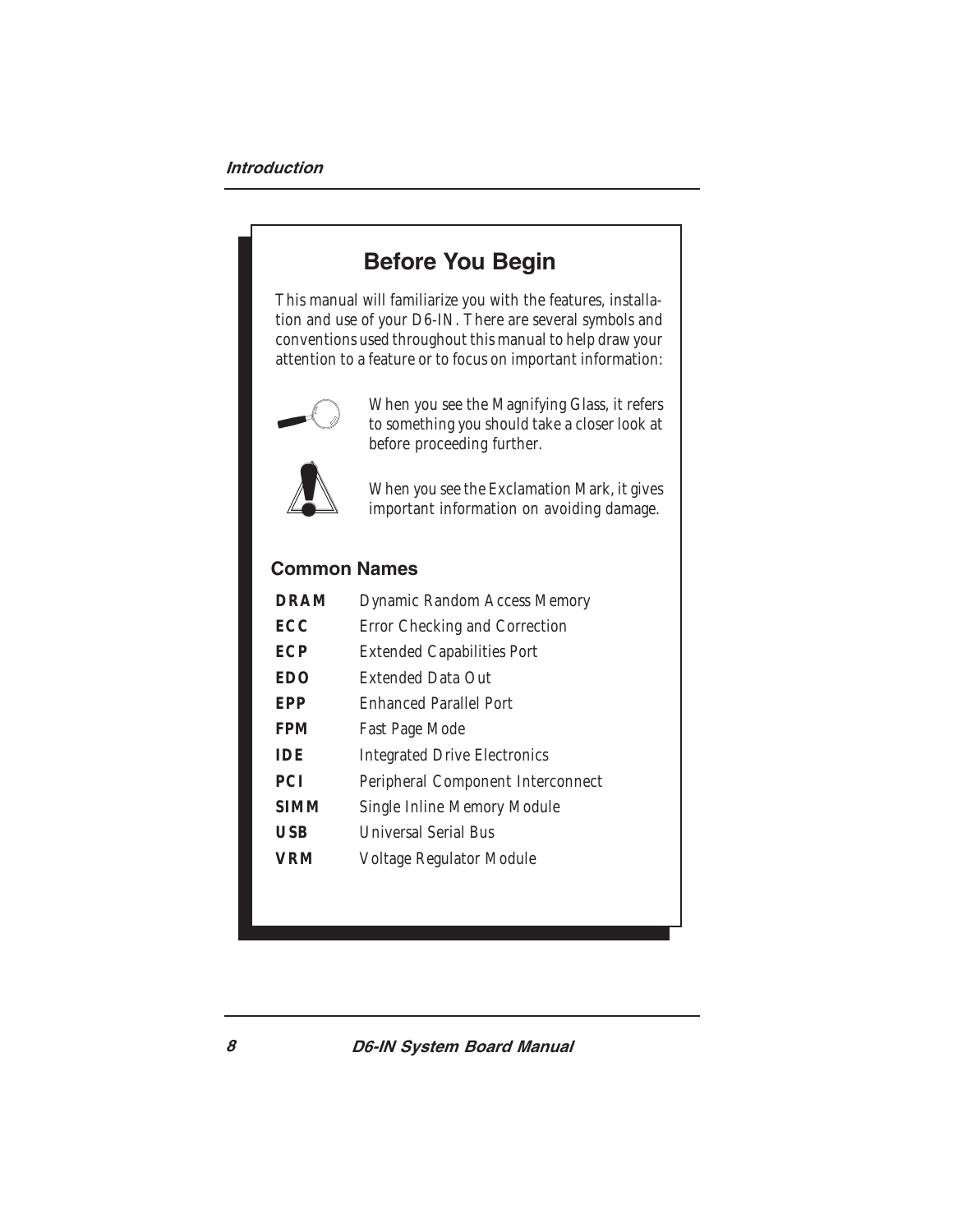**1**

# Chapter **Quick Installation**

We know that many experienced people prefer to read as little of the documentation as possible. If this sounds like you, here's the short form to get up and running quickly.



### Installing the D6-IN

- 1. Make backup copies of your installation and configuration diskettes.
- 2. Ground yourself to prevent damaging static discharge, then remove the D6-IN from its packaging.
- 3. Configure and verify the system board's jumper settings (refer to Jumper Settings in Chapter 2).
- 4. Install the CPU and the system memory (refer to Chapter 3).
- 5. Install the system board into the chassis and make all necessary case connections.
- 6. Install any ISA and PCI add-on peripherals (refer to Chapter 3).
- 7. Now you can connect any optional devices (refer to Chapter 3).
- 8. Turn the computer on and press the  $\langle F2 \rangle$  key when you see the screen in Figure 1.1.

STATIC! Before handling the D6-IN, be properly grounded by using a special wrist or ankle strap, or touch a safely grounded object.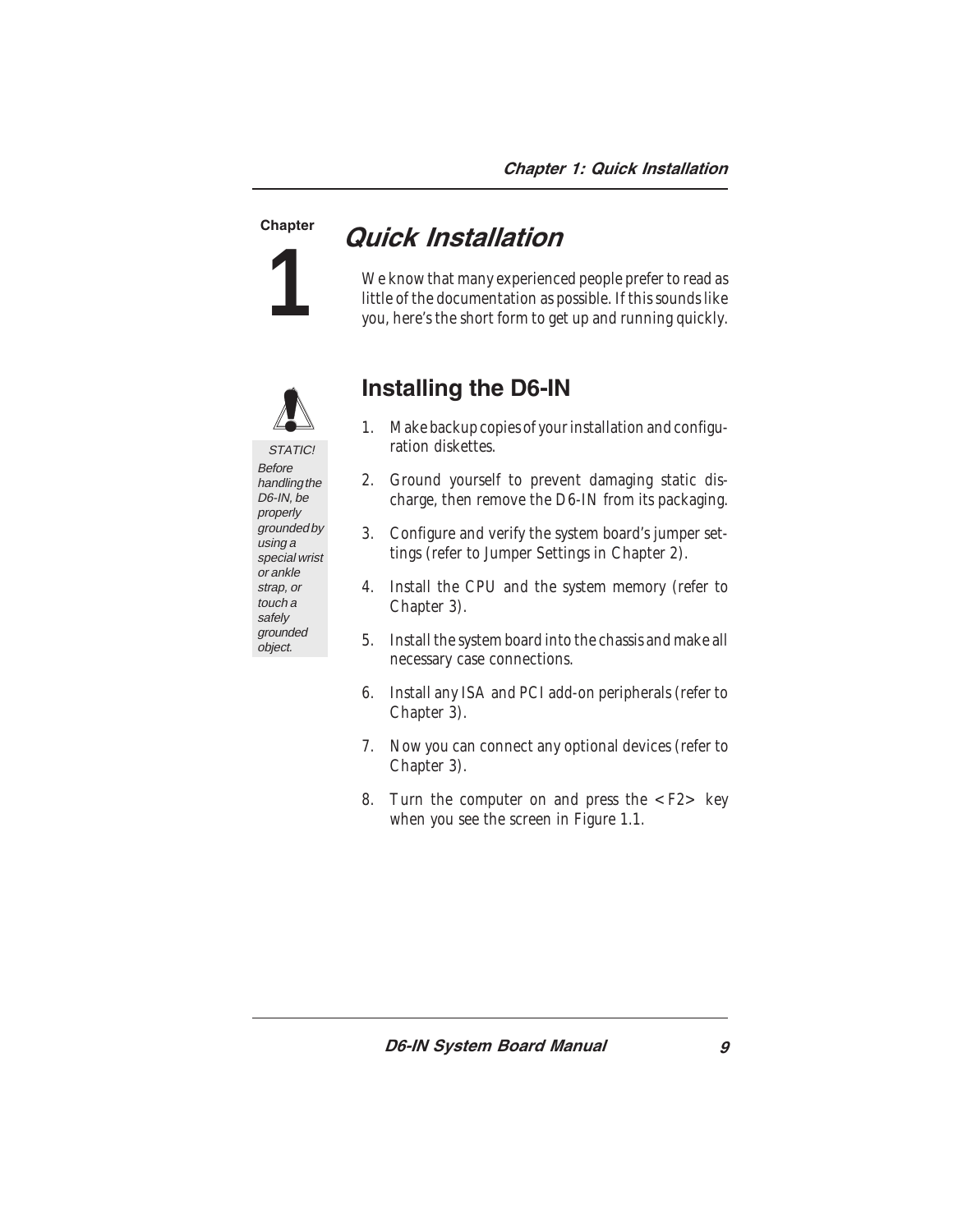Chapter 1: Quick Installation



Figure 1.1: Power-Up Screen

- 9. Set the time and date. Adjust the BIOS settings to match your configuration. If installing an IDE drive, select the IDE device you wish to configure. Press ENTER with Autotype Fixed Disk selected and the BIOS will automatically configure the drive for you (refer to Chapter 4).
- 10. After you have configured the Main Setup menu, make any desired setting configurations in the Advanced and Security menu. When finished, go to the exit screen, select "Save Changes and Exit" and you are finished with the BIOS configuration (see Chapter 4).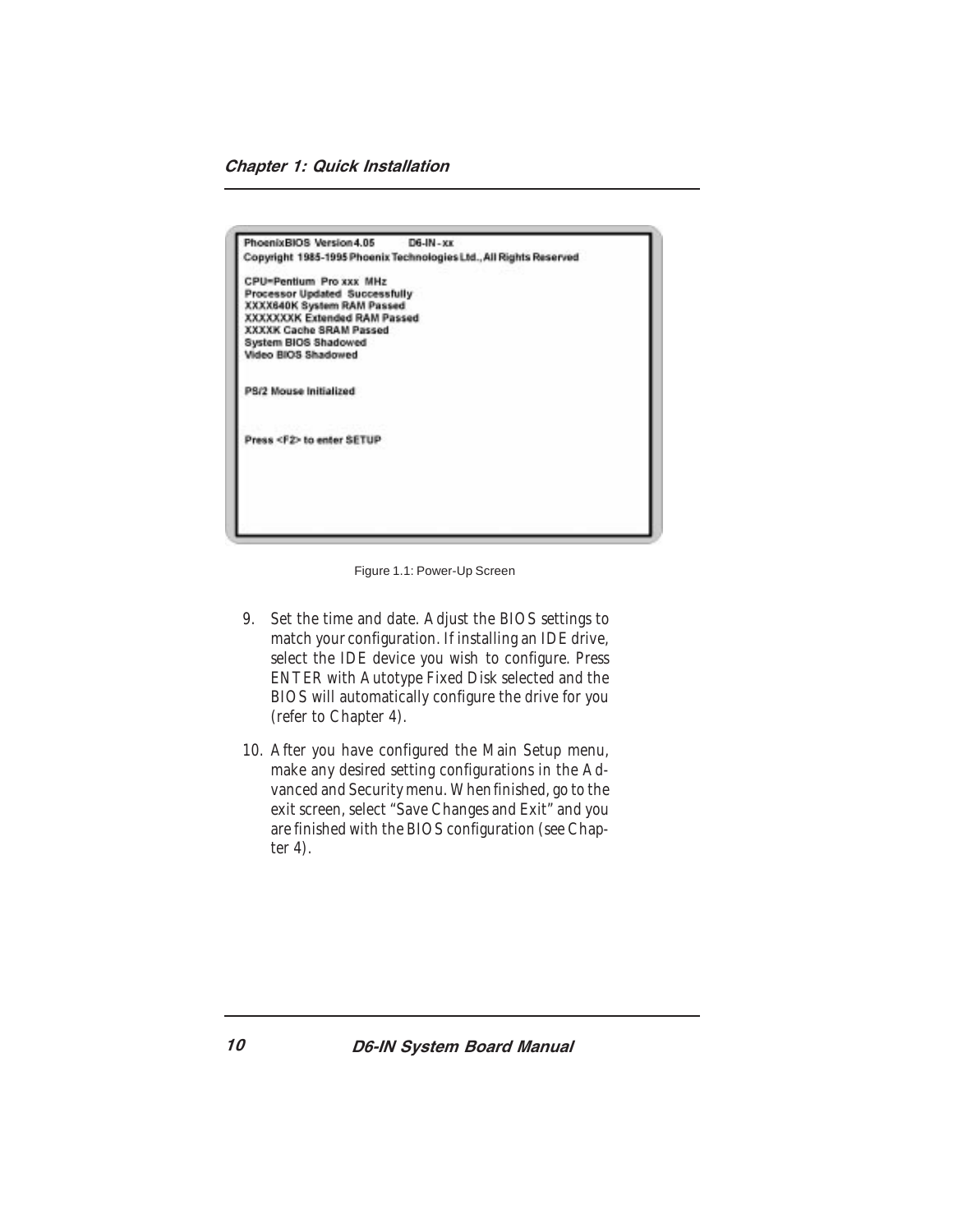**2 Chapter** 

### Configuring the D6-IN

Although the D6-IN system board is packaged in protective materials, it is important to use care while unpacking and setting up.

#### Static Electricity

The D6-IN is shipped from the factory in an antistatic bag. To reduce the possibility of damage, it is important to neutralize any accumulated static charges on your body before handling the board.

The best way to do this is to ground yourself using a special wrist or ankle strap. If you do not have a strap, you should touch both of your hands to a safely grounded object. After you have grounded yourself, ground the D6-IN via the solder pads surrounding one of its mounting holes. Once the D6-IN is removed from its packaging, place it on top of the antistatic bag. Carefully inspect the board for damage which may have occurred during shipment.

#### Office Environment

Make sure the finished computer system is in an area with good ventilation. The system should not be in direct sunlight, near heaters, or exposed to moisture, dust or dirt.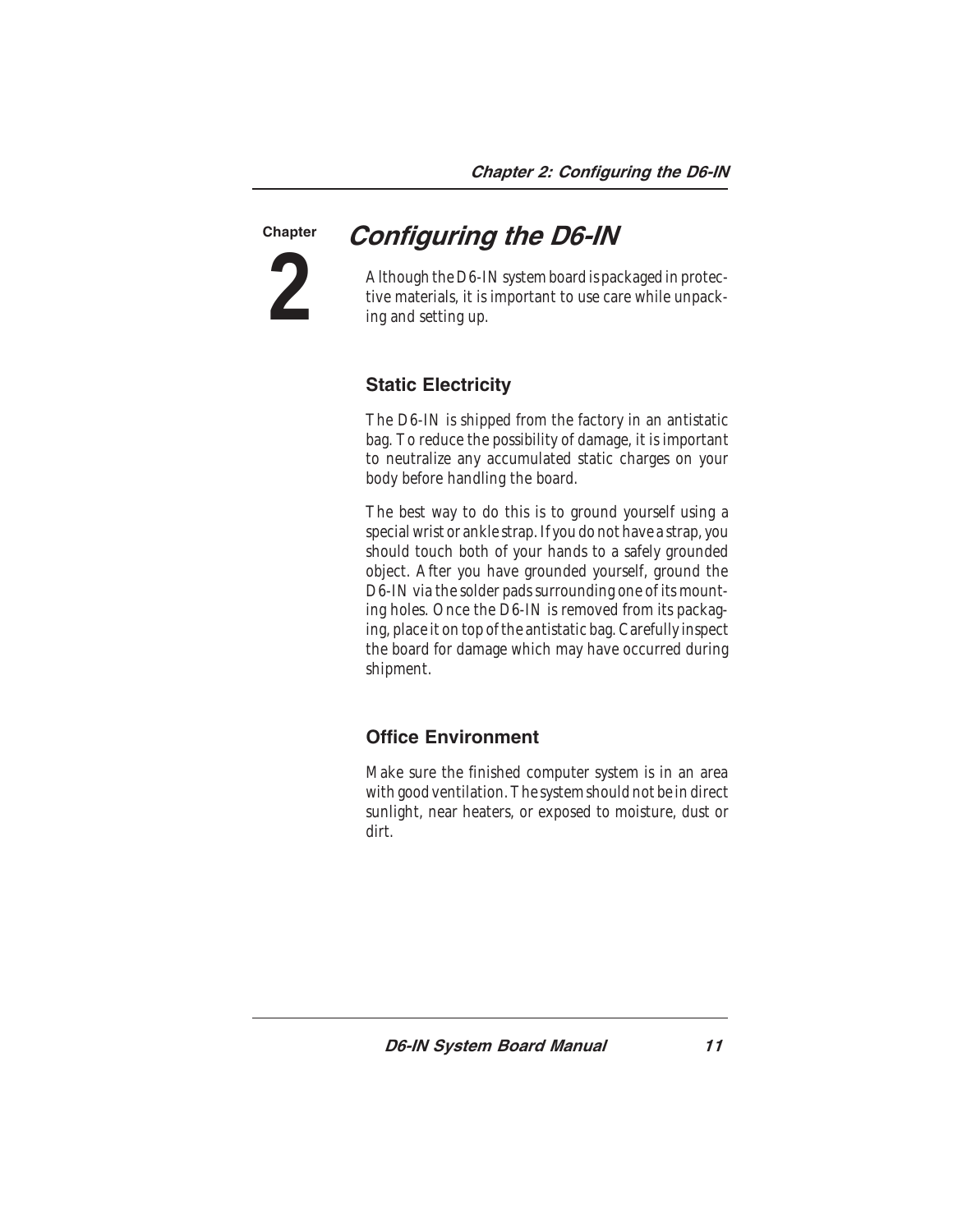

### D6-IN System Board

Figure 2.1: D6-IN System Board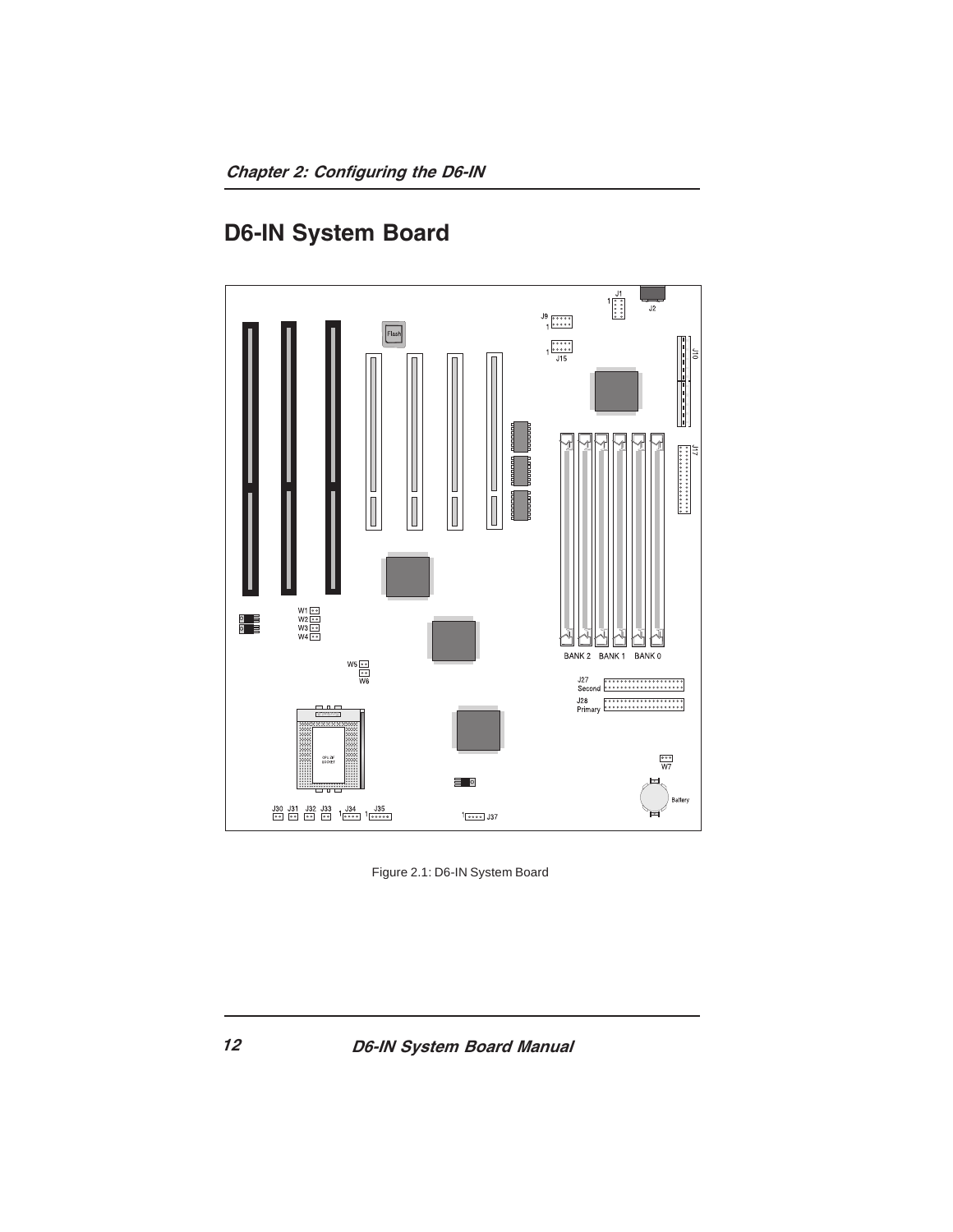### Jumper Settings

This section gives you the jumper settings used for the D6-IN system board.

| <b>CPU</b>                                                     | W1 | W <sub>2</sub> | W3 | W4 | W <sub>5</sub> | W <sub>6</sub> |
|----------------------------------------------------------------|----|----------------|----|----|----------------|----------------|
| Speed                                                          |    |                |    |    |                |                |
| 150 MHz 60 x 2.5   Open   Close   Close   Close   Close   Open |    |                |    |    |                |                |
| 166 MHz 66 x 2.5   Open   Close   Close   Close   Open   Close |    |                |    |    |                |                |
| 180 MHz 60 x 3.0 Close   Open   Close   Close   Close   Open   |    |                |    |    |                |                |
| 200 MHz 66 x 3.0 Close   Open   Close   Close   Open   Close   |    |                |    |    |                |                |

**Table 2-1:** Jumper settings to select the speed of the CPU.

Table 2-1: CPU Speed Selection

**Table 2-2:** Jumper settings to reset the real-time clock.

| Jumper | Function          | Settings |
|--------|-------------------|----------|
| W7     | <b>Normal</b>     | 1-2      |
|        | <b>Clear CMOS</b> | $2 - 3$  |

Table 2-2: Real-time Clock Selection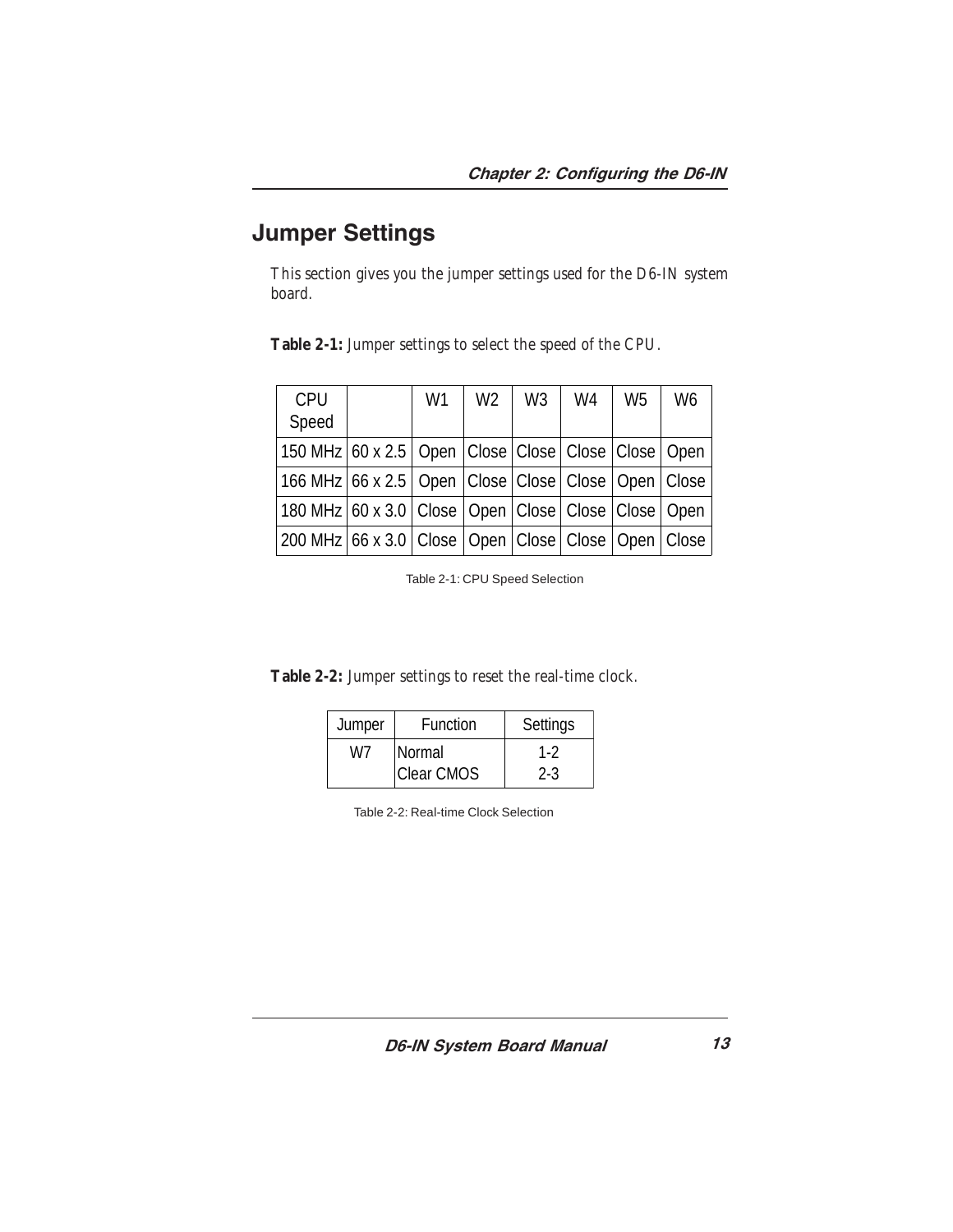#### Chapter 2: Configuring the D6-IN

| Connector | Function                           | <b>Notes</b>                                                               |
|-----------|------------------------------------|----------------------------------------------------------------------------|
| J1        | <b>External Mouse Connector</b>    | AT version                                                                 |
| J2        | <b>Keyboard Connector</b>          | AT version                                                                 |
| J4 & J3   | PS/2 Keyboard & Mouse<br>Connector | PS/2 version                                                               |
| J9        | Serial Port (COM 1)                | Can be disabled at the CMOS<br>configuration screen                        |
| J10       | <b>Power Connector</b>             |                                                                            |
| J15       | Serial Port (COM 2)                | Can be disabled at the CMOS<br>configuration screen                        |
| J16       | <b>Parallel Port Connector</b>     | Can be disabled at the CMOS<br>configuration screen                        |
| J17       | <b>Floppy Drive Connector</b>      |                                                                            |
| J27       | Secondary IDE Port                 |                                                                            |
| J28       | Primary IDE Port                   |                                                                            |
| J30       | CPU Fan                            | 1 - +12V Power; 2 - Ground                                                 |
| J31       | <b>Reset Switch</b>                | 1 - Ground; 2 - Reset                                                      |
| J32       | <b>IDE LED</b>                     | 1 - IDE; 2 - Positive                                                      |
| J33       | Turbo LED                          | 1 - Ground; 2 - Positive                                                   |
| J34       | Speaker                            | 1 - Speaker; 2,3 - No Connect;<br>4 - Positive                             |
| J35       | Keylock Switch                     | 1 - Power; 2 - No Connect;<br>3 - Ground; 4 - Keyboard Lock;<br>5 - Ground |
| J37       | <b>Infrared Port Connector</b>     | 1 - Receive Data; 2 - Ground;<br>3 - Transmit Data; 4 - +5V DC             |

**Table 2-3:** Case and peripheral connections.

Table 2-3: Case & Peripheral Connections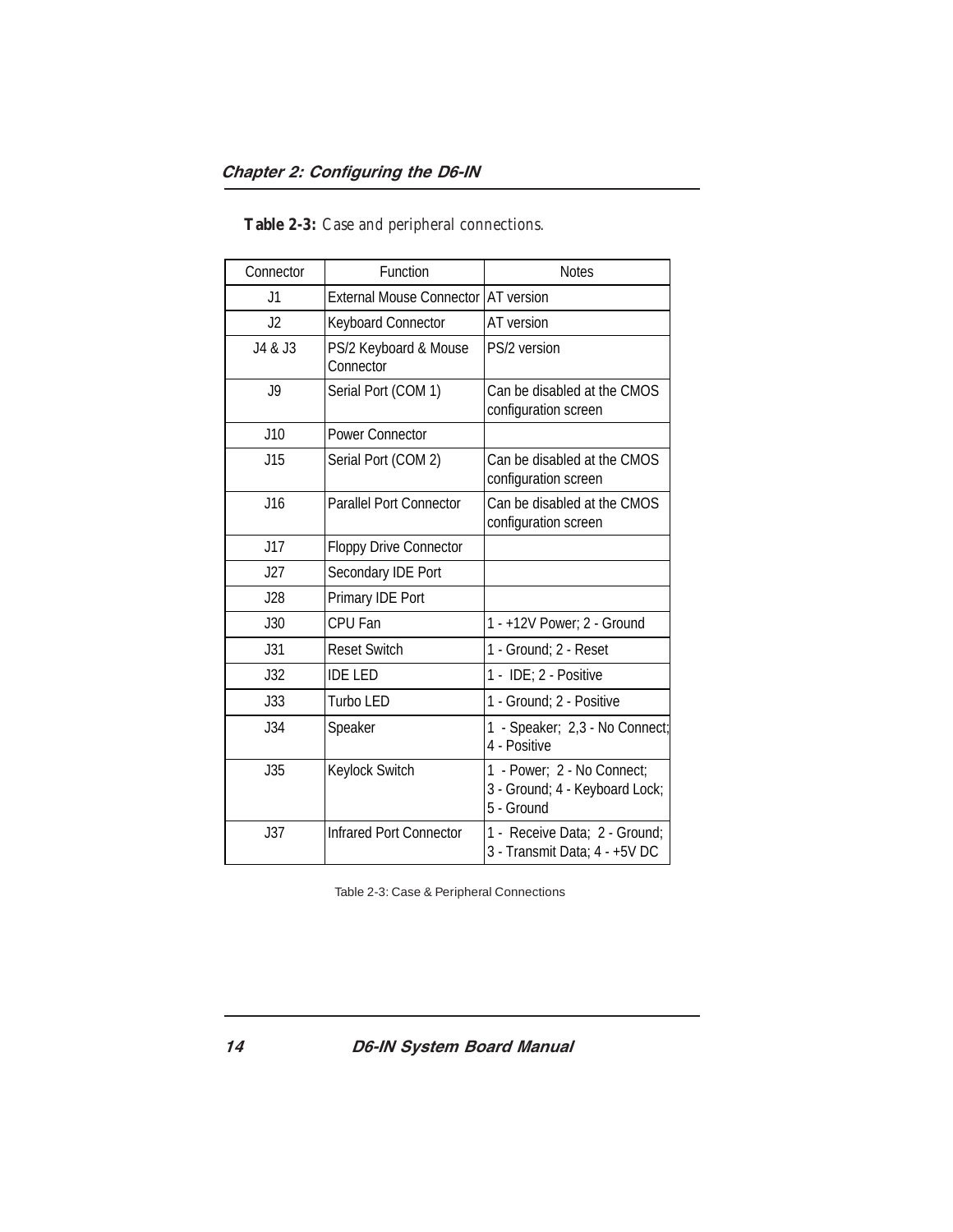**3**

### Chapter **Installing the D6-IN**

### Introduction

This chapter explains how to install the D6-IN system board, memory, CPU and peripherals.

*WARNING: Before installing or removing any peripherals or components, make sure you have a clear work space and that you adhere to all anti-static precautions described in Chapter 1. Micronics recommends only trained technicians install and configure the system board.*

*Damage which occurs to the board while adding or removing peripherals or components may void the warranty. If problems arise while installing peripherals, contact the computer dealer where you purchased the peripheral or Micronics' Technical Support Department.*

### System Memory Support

The flexibility of the D6-IN is augmented by its support for Error Checking and Correction (ECC), Extended Data Out (EDO) DRAM memory and Fast Page Mode (FPM) DRAM memory. It supports Error Checking and Correction via the chipset.

EDO memory is designed to keep data available to the processor for an extended period of time. The EDO memory support extends the performance of conventional DRAM memory. The result is an improvement in memory-access performance on the D6-IN system board.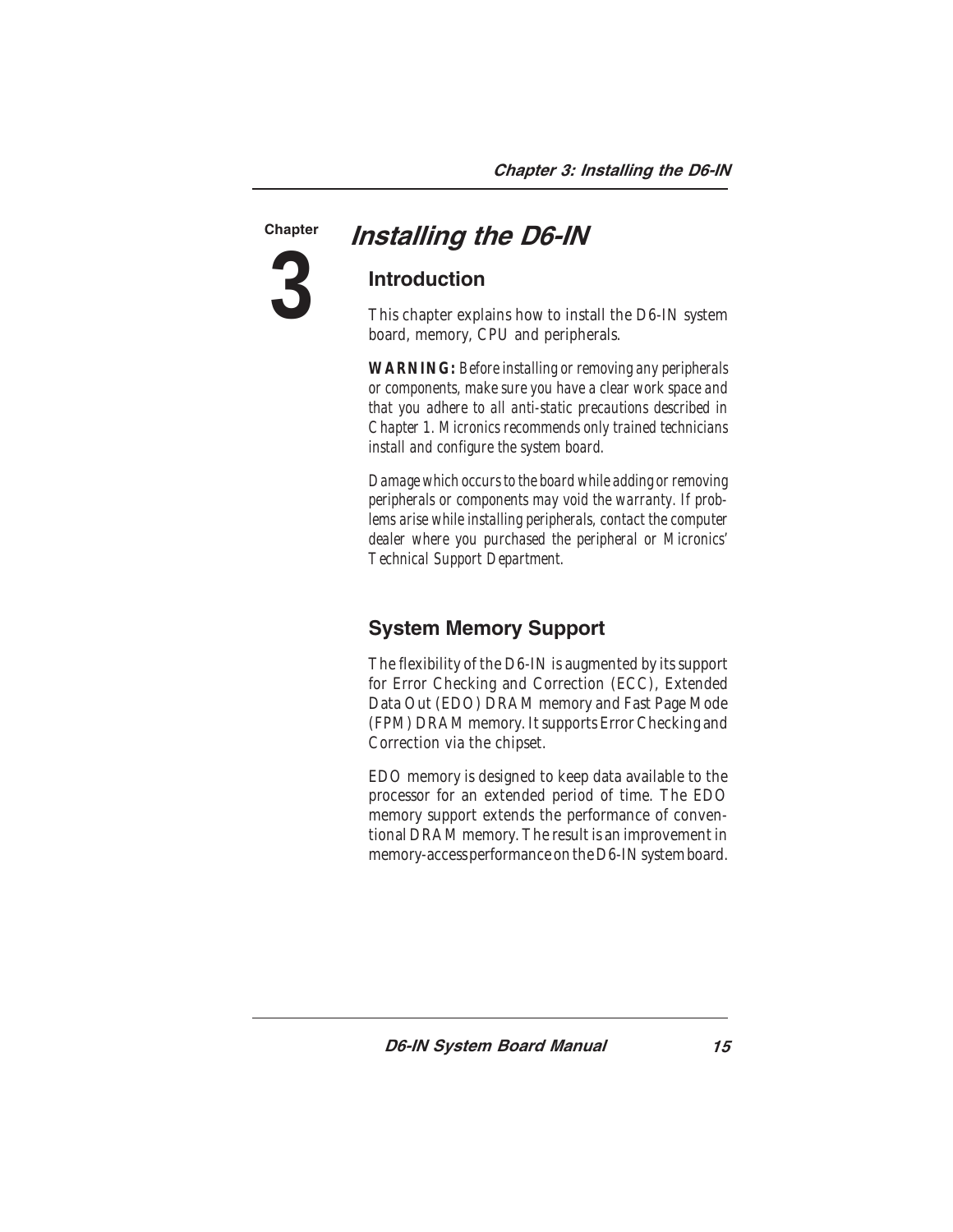### Installing the D6-IN

Installation of the D6-IN system board depends on the type of case you use. The D6-IN is a Baby AT size system board and may be installed into most cases. NOTE: If you are unfamiliar with installing a system board, Micronics highly recommends that you read the computer user's manual or contact your dealer's technical support department.

#### **Tools Required**

Micronics recommends using the following tools to install the D6-IN:

- **Gill** Small Phillips screwdriver
- **The EXECUTE:** Tweezers or a pair of needle-nose pliers
- Tray (to hold loose screws)

#### **Equipment Required**

Micronics recommends using the following equipment with the D6-IN for a typical configuration:

- **Chassis with standard hardware.**
- A high-quality power supply capable of providing continuous power within a 5 volt range. A power filter may be used with a noisy AC power source.
- **Gill** Standard AT mouse and compatible keyboard.
- Eight ohm speaker.
- **Gift** Standard ribbon cables for internal connections.
- **Gin** Standard power cord (grounded).
- Heat sink with cooling fan for CPU (required).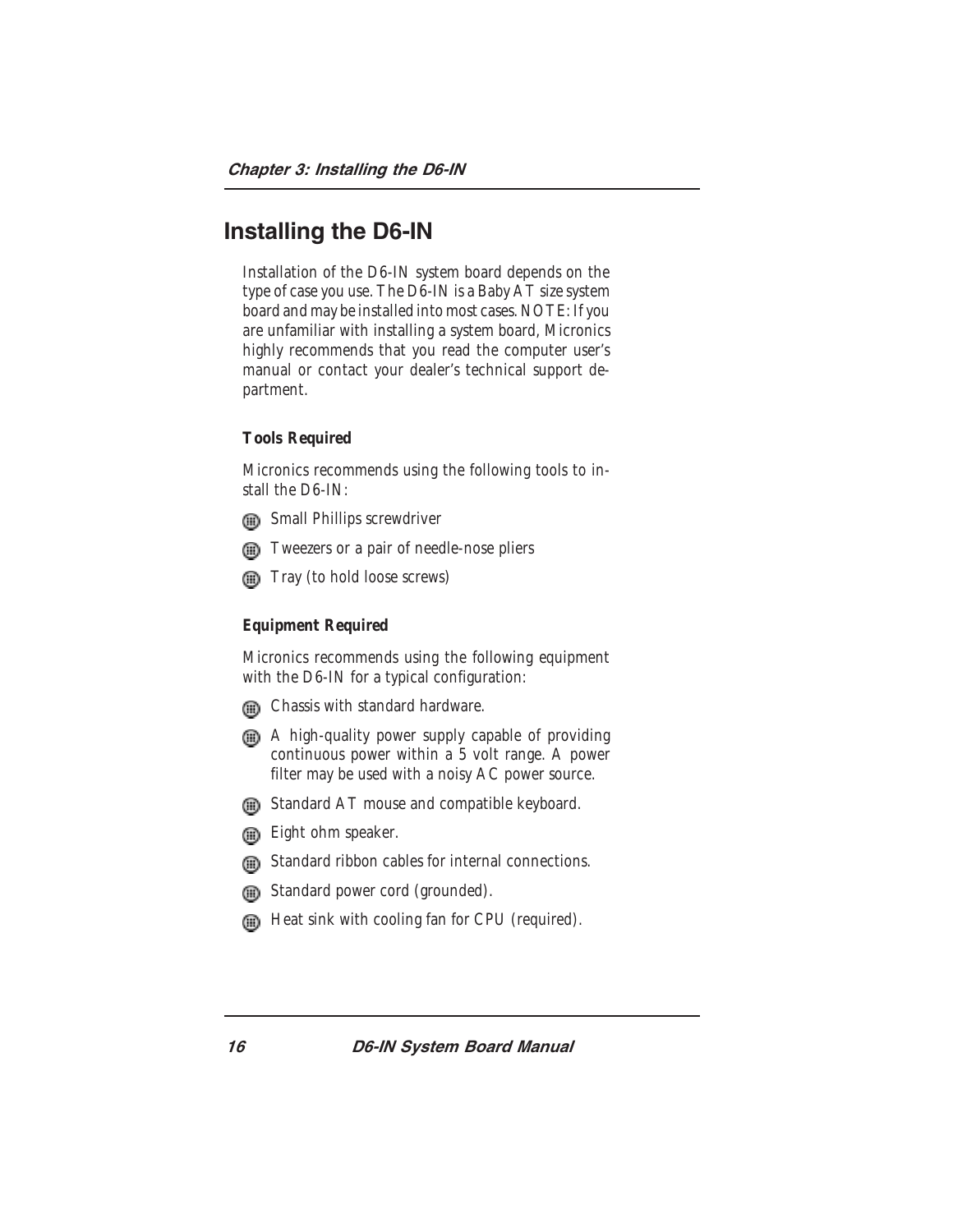### System Memory

System memory devices, commonly known as SIMMs, are necessary to operate the D6-IN system board. The D6-IN has six 32/36-bit SIMM sockets for a maximum of 384 Megabytes of RAM. In addition, support is provided for Extended Data Out (EDO) DRAM memory and Fast Page Mode (FPM) DRAM memory. This section will explain the type of SIMMs supported, list the rules for adding memory to the D6-IN, give some examples of common memory configurations and show how to physically install the new SIMMs.

For long term reliability, **Micronics** recommends using SIMMs with tin-plated contacts. The use of gold-plated contacts may conflict with the tinalloy on the

**SIMM** socket.

#### **SIMMs Supported**

The D6-IN supports the following types of 60 or 70ns SIMMs:

4MB (1MBx32/36) 8MB (2MBx32/36) 16MB (4MBx32/36) 32MB (8MBx32/36) 64MB (16MBx32/36)

#### **Upgrading Rules**

The following is a list of rules to follow when upgrading SIMMs. If you follow these rules, your upgrade should be trouble-free:

- **In** Use 70ns or faster SIMMs.
- Degrade SIMMs one bank at a time. Each bank must contain two SIMMs of the same size and preferably from the same manufacturer. For example, to add 16MB of memory to the system board, install two 8MB SIMMs into the same bank.
- When installing SIMMs, fill Bank 0, then Bank 1, then Bank 2.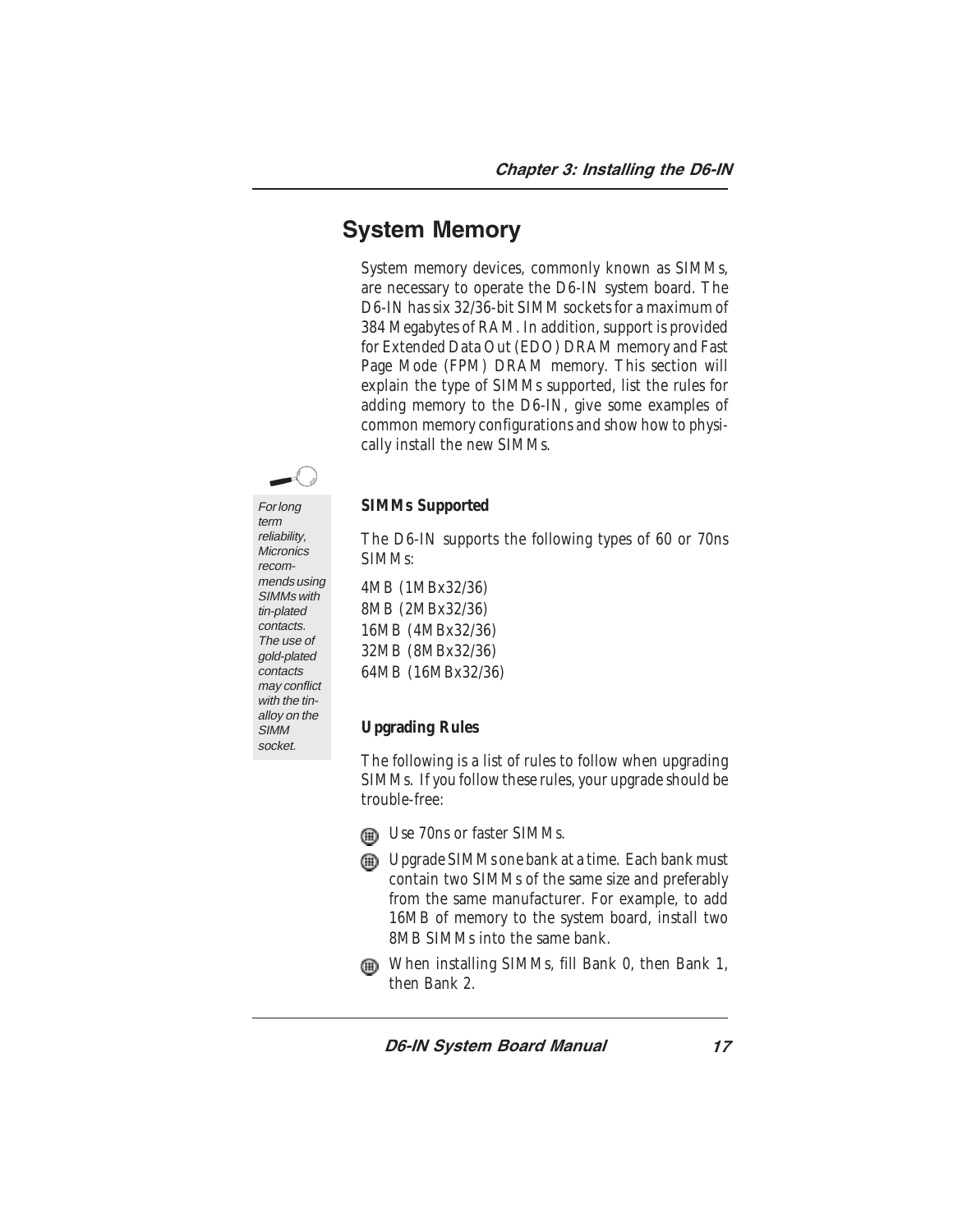#### **Mixing EDO and FPM Memory**

The D6-IN can handle a combination of EDO and FPM memory. The memory will default to the speed of the slowest RAM installed.

Follow the rules below:

- Install the two types of memory in separate banks. (For example, install EDO memory in Bank 0 and FPM memory in Bank 1.)
- When installing SIMMs, fill Bank 0, then Bank 1, then Bank 2.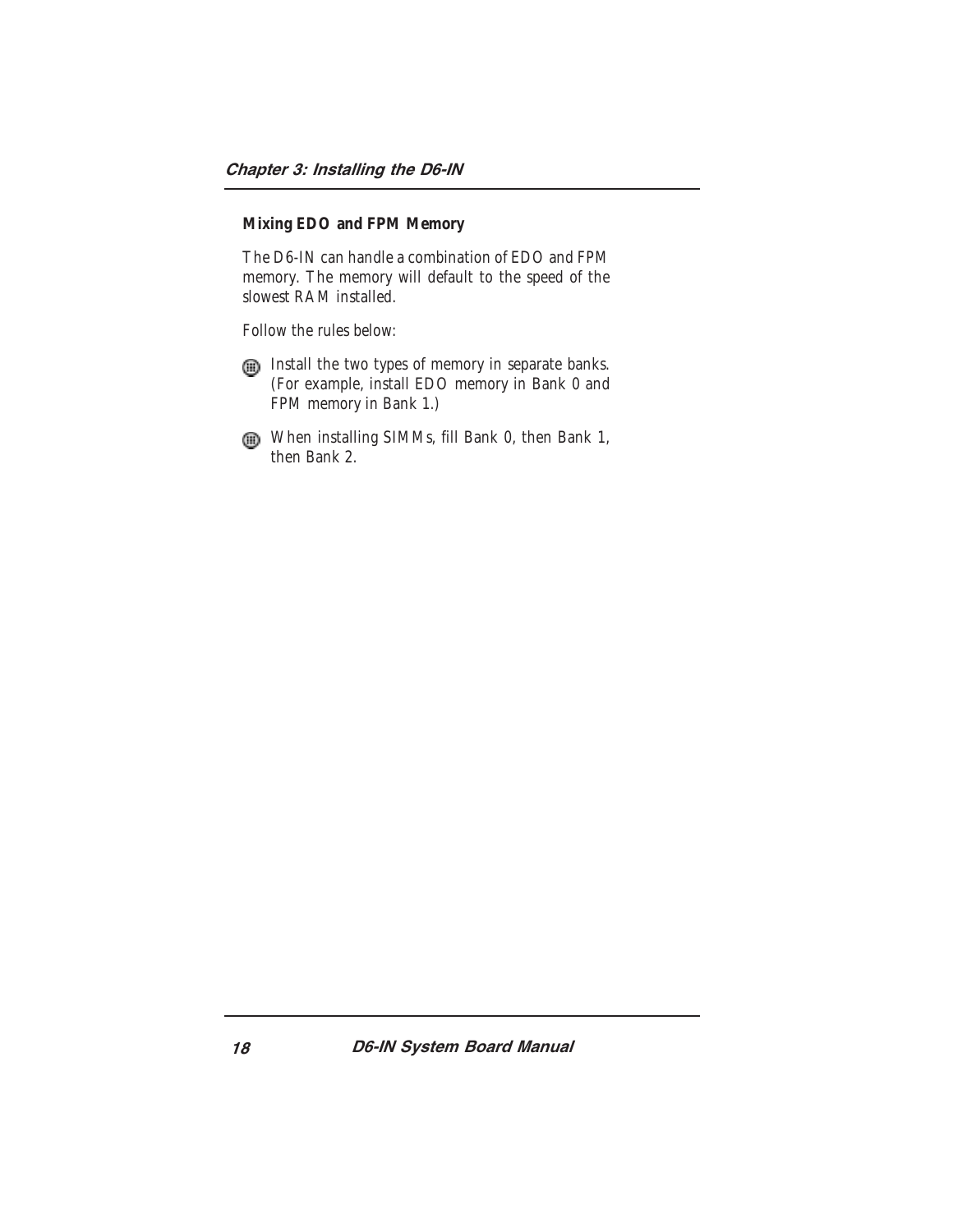Memory Configurations

There is no need to set any jumpers. When you reboot, the size and type of memory are automatically detected.

The following tables list the most common memory configurations. The memory available depends on the number of SIMMs installed.

| <b>Memory</b> | Bank 0        | Bank 1        | Bank 2        |
|---------------|---------------|---------------|---------------|
| 8MB           | (2) 1MBx32/36 |               |               |
| 16MB          | (2) 1MBx32/36 | (2) 1MBx32/36 |               |
| 16MB          | (2) 2MBx32/36 |               |               |
| <b>24MB</b>   | (2) 1MBx32/36 | (2) 1MBx32/36 | (2) 1MBx32/36 |
| <b>24MB</b>   | (2) 2MBx32/36 | (2) 1MBx32/36 |               |
| 32MB          | (2) 2MBx32/36 | (2) 1MBx32/36 | (2) 1MBx32/36 |
| 32MB          | (2) 4MBx32/36 |               |               |
| 40MB          | (2) 2MBx32/36 | (2) 2MBx32/36 | (2) 1MBx32/36 |
| 40MB          | (2) 4MBx32/36 | (2) 1MBx32/36 |               |
| 48MB          | (2) 2MBx32/36 | (2) 2MBx32/36 | (2) 2MBx32/36 |
| 48MB          | (2) 4MBx32/36 | (2) 1MBx32/36 | (2) 1MBx32/36 |
| 48MB          | (2) 4MBx32/36 | (2) 2MBx32/36 |               |
| 56MB          | (2) 4MBx32/36 | (2) 2MBx32/36 | (2) 1MBx32/36 |
| 64MB          | (2) 4MBx32/36 | (2) 2MBx32/36 | (2) 2MBx32/36 |
| 64MB          | (2) 4MBx32/36 | (2) 4MBx32/36 |               |
| 64MB          | (2) 8MBx32/36 |               |               |
| 72MB          | (2) 4MBx32/36 | (2) 4MBx32/36 | (2) 1MBx32/36 |
| 72MB          | (2) 8MBx32/36 | (2) 1MBx32/36 |               |

Table 3-1: Memory Configurations

D6-IN System Board Manual

19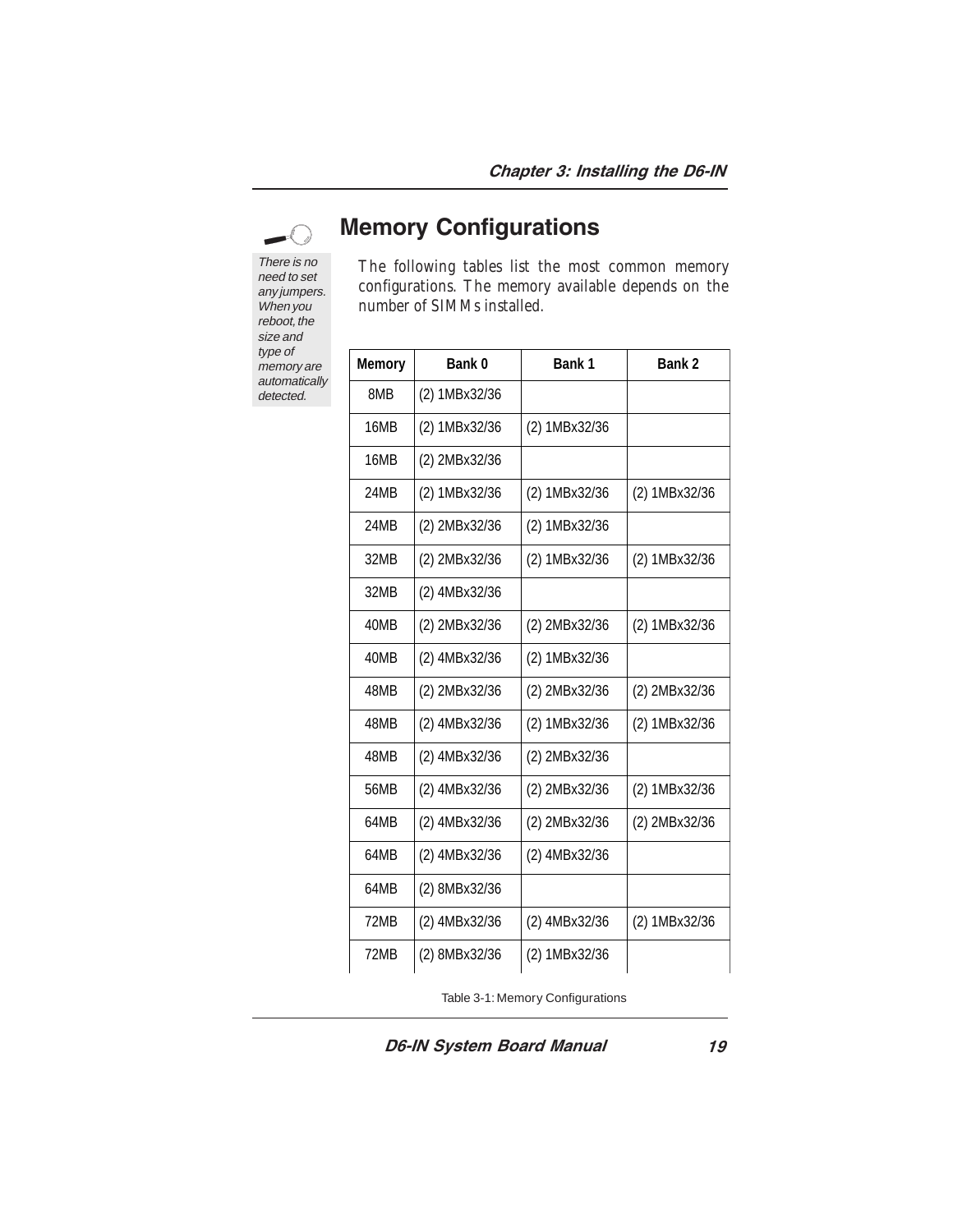Chapter 3: Installing the D6-IN

| <b>Memory</b> | Bank 0         | Bank 1         | Bank 2         |
|---------------|----------------|----------------|----------------|
| 80MB          | (2) 4MBx32/36  | (2) 4MBx32/36  | (2) 1MBx32/36  |
| 80MB          | (2) 8MBx32/36  | (2) 1MBx32/36  | (2) 1MBx32/36  |
| 80MB          | (2) 8MBx32/36  | (2) 2MBx32/36  |                |
| 96MB          | (2) 8MBx32/36  | (2) 2MBx32/36  | (2) 2MBx32/36  |
| 96MB          | (2) 4MBx32/36  | (2) 4MBx32/36  | (2) 4MBx32/36  |
| 96MB          | (2) 8MBx32/36  | (2) 4MBx32/36  |                |
| 128MB         | (2) 8MBx32/36  | (2) 4MBx32/36  | (2) 4MBx32/36  |
| 128MB         | (2) 8MBx32/36  | (2) 8MBx32/36  |                |
| 128MB         | (2) 16MBx32/36 |                |                |
| 160MB         | (2) 8MBx32/36  | (2) 8MBx32/36  | (2) 4MBx32/36  |
| 160MB         | (2) 16MBx32/36 | (2) 2MBx32/36  | (2) 2MBx32/36  |
| 160MB         | (2) 16MBx32/36 | (2) 4MBx32/36  |                |
| 192MB         | (2) 8MBx32/36  | (2) 8MBx32/36  | (2) 8MBx32/36  |
| 192MB         | (2) 16MBx32/36 | (2) 4MBx32/36  | (2) 4MBx32/36  |
| 192MB         | (2) 16MBx32/36 | (2) 8MBx32/36  |                |
| 256MB         | (2) 16MBx32/36 | (2) 8MBx32/36  | (2) 8MBx32/36  |
| 256MB         | (2) 16MBx32/36 | (2) 16MBx32/36 |                |
| 384MB         | (2) 16MBx32/36 | (2) 16MBx32/36 | (2) 16MBx32/36 |

Table 3-1: Memory Configurations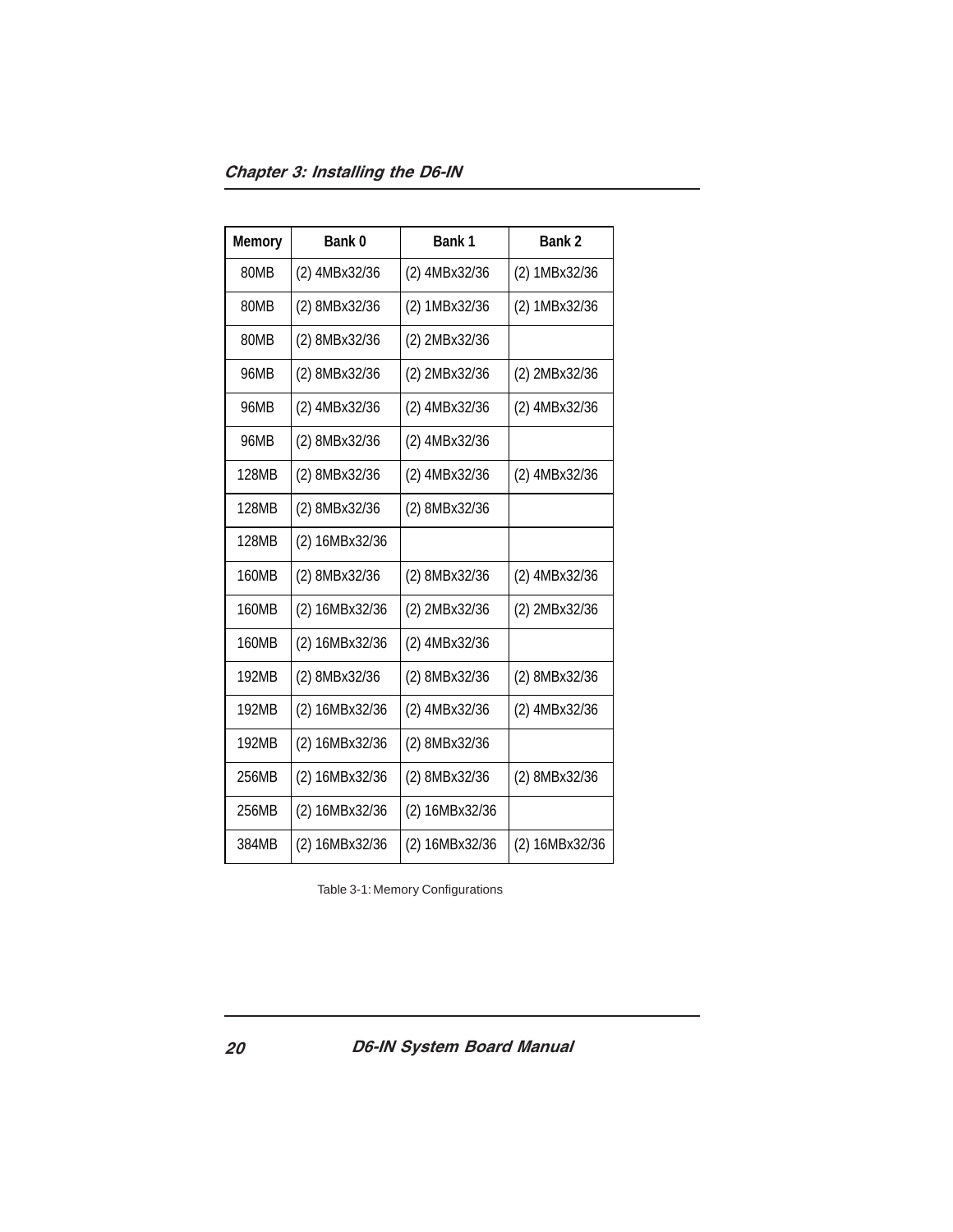### Installing the SIMMs

To install the SIMMs, locate the memory banks on the system board and perform the following steps:

- 1. Hold the SIMM so that the notched edge is aligned with the notch on the SIMM socket (Figure 3-1).
- 2. Insert the SIMM at a 45 degree angle.
- 3. Gently push the SIMM into an upright position until it locks into place (past the release tabs).



Figure 3-1: Installing a 72-Pin SIMM

#### Removing SIMMs

To remove SIMMs, follow the steps below:

- 1. With both thumbs (or fingers), press the release tabs away from the socket.
- 2. With the SIMM free from the release tabs, lift the module up and place in an anti-static bag or package.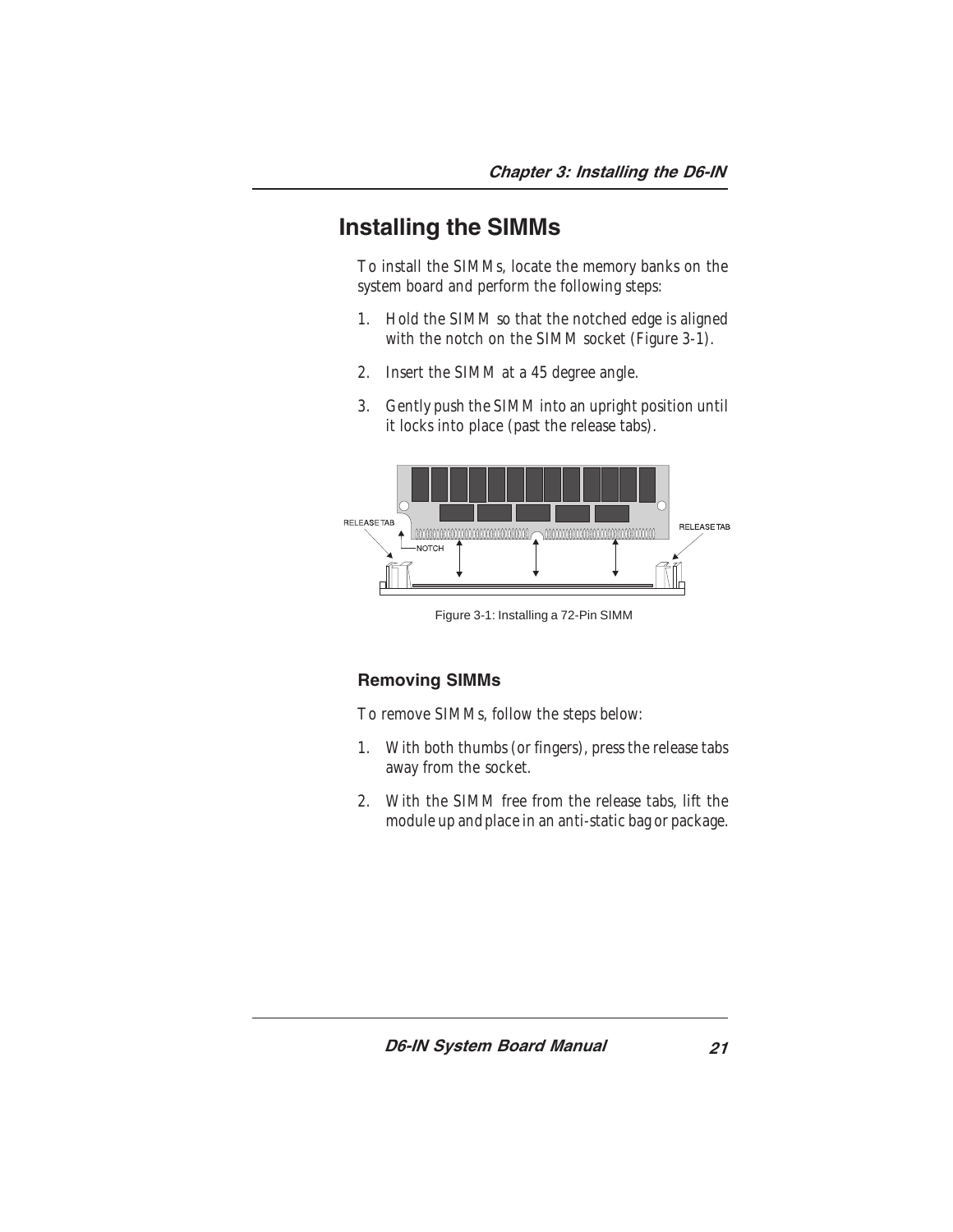### Installing a CPU

The D6-IN is designed to support a variety of Pentium Pro processors. Follow the steps below to install a processor:

- 1. Turn off the computer and remove its cover.
- 2. Locate the ZIF socket illustrated in Figure 2-1.
- 3. Lift the lever of the socket.
- 4. Locate pin 1 on the processor and pin 1 on the socket (refer to Figure 2-1). Gently place the processor into the socket, making sure pin 1 on the processor and pin 1 on the socket are aligned.
- 5. Push the lever down until it locks into place.
- 6. Make sure the speed selection jumpers are set correctly (refer to Chapter 2 - Jumper Settings).

*WARNING: Pentium Pro processors require a heat-sink with a cooling fan. Failure to provide adequate cooling of the processor may seriously affect system performance or cause permanent damage to the processor.*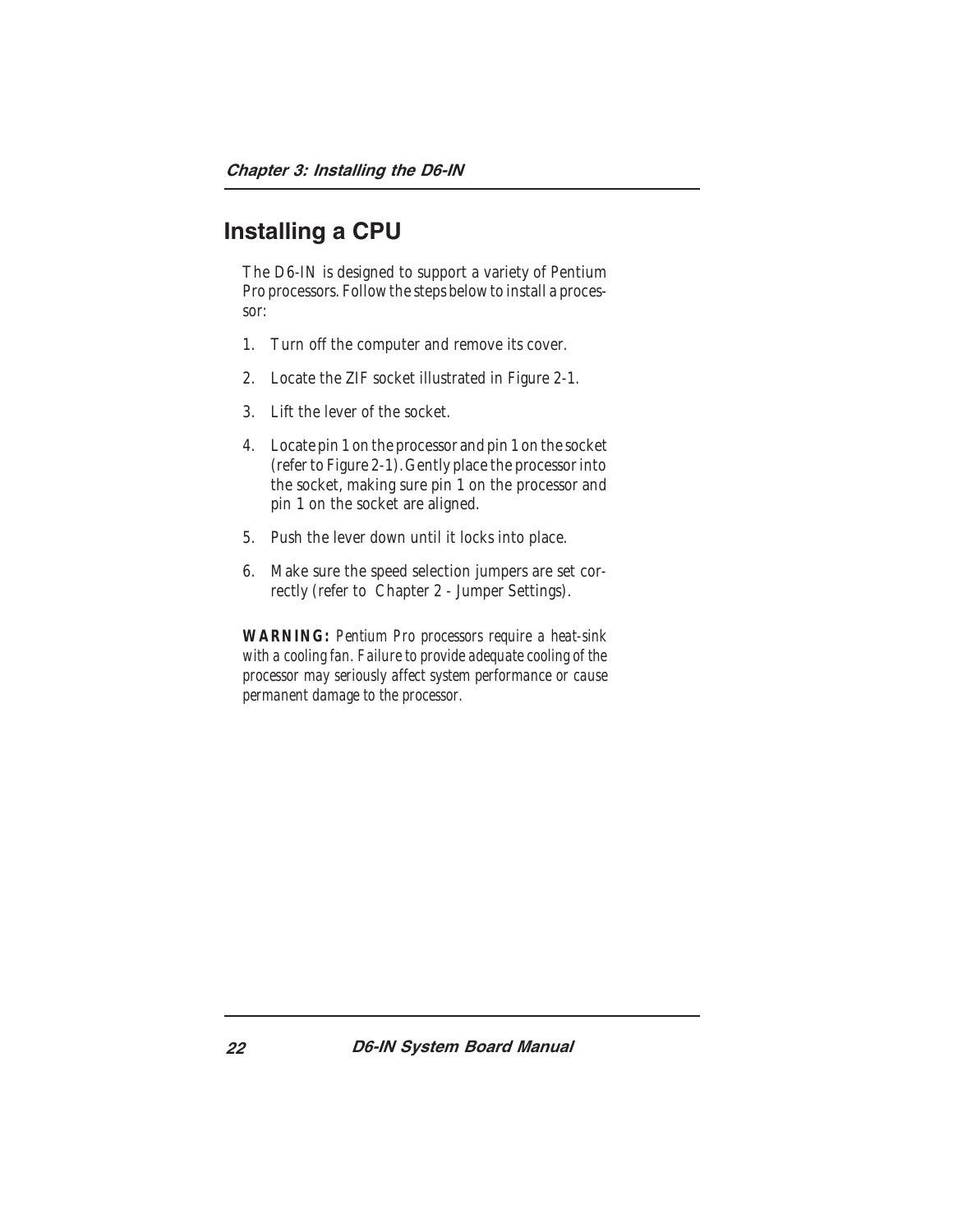### Installing a PCI Peripheral Card

Micronics PCI slots accommodate all PCI peripherals that meet the PCI 2.1 specifications. Follow the steps below to install a PCI card:

- 1. Turn the computer system off and remove its cover.
- 2. Choose an unused PCI slot and remove the slot cover.
- 3. Insert the card with the bottom edge level to the slot. *Never insert the card at an angle.*
- 4. Carefully push the card straight down, making sure the card is fully inserted.
- 5. Replace the screw which holds the card into place.
- 6. Replace the computer cover.
- 7. Refer to the PCI card's documentation additional instructions regarding installation and software drivers.



Figure 3-2: Installing a PCI Card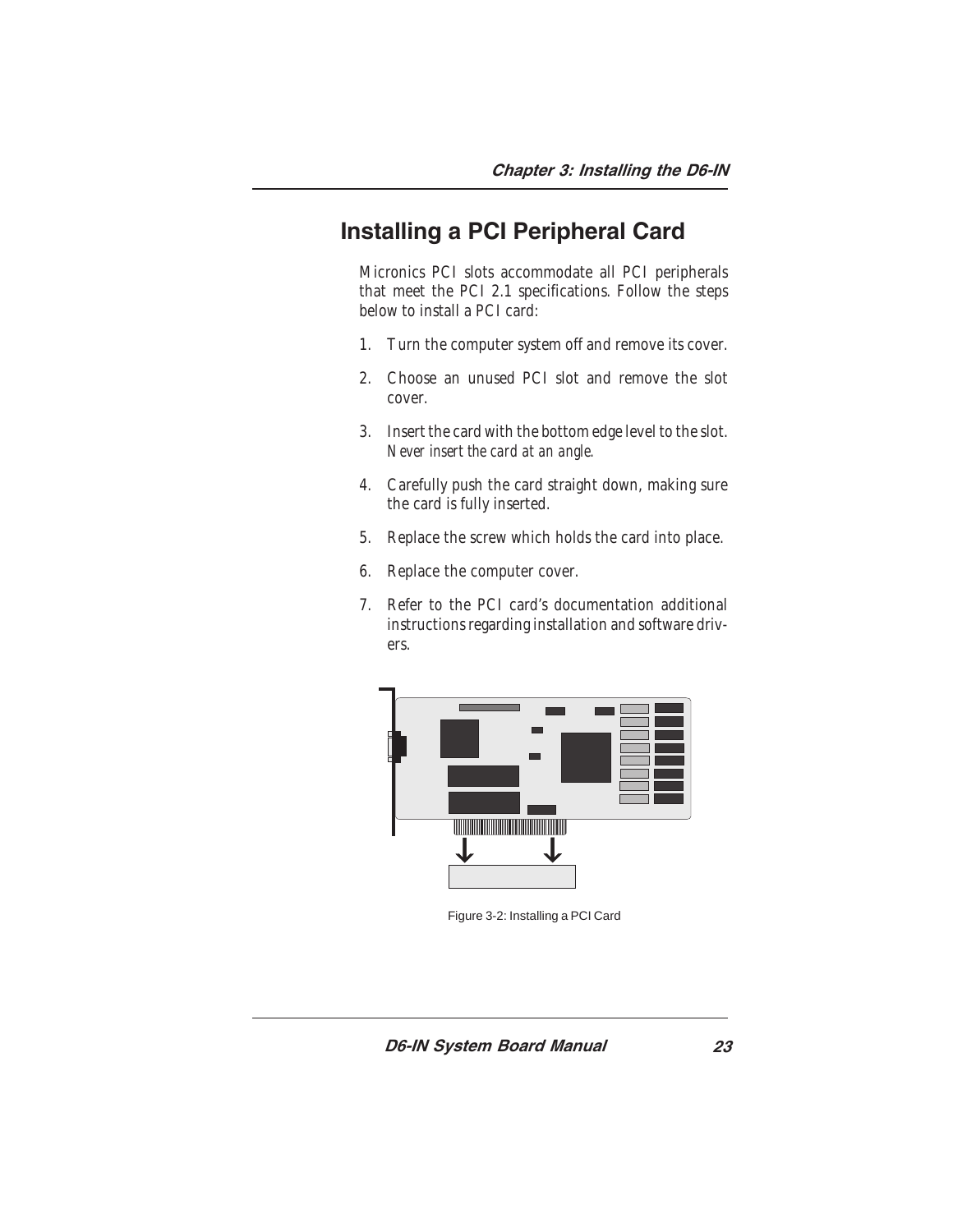### Installing an ISA Peripheral Card

Micronics ISA slots accommodate all standard ISA peripherals. Follow the steps below to install a PCI card:

- 1. Turn the computer system off and remove its cover.
- 2. Choose an unused ISA slot and remove the slot cover.
- 3. Insert the card with the bottom edge level to the slot. *Never insert the card at an angle.*
- 4. Carefully push the card straight down, making sure the card is inserted fully.
- 5. Replace the screw that holds the card into place.
- 6. Replace the computer cover.
- 7. Refer to the ISA card's documentation for additional instructions regarding installation and software drivers.



Figure 3-3: Installing an ISA Peripheral Card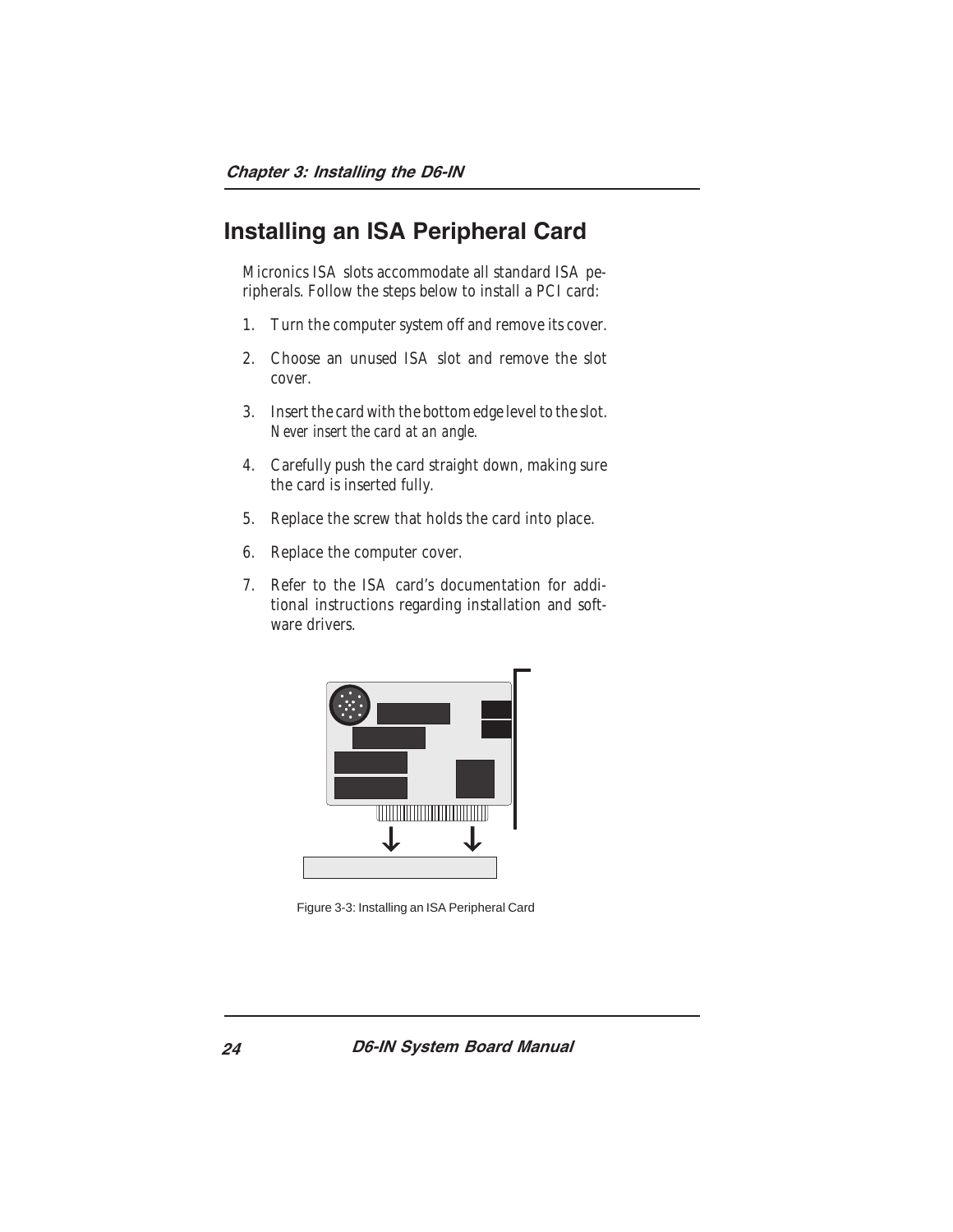### The BIOS Setup Utility

**4**

**Chapter** 

### **Configuration**

After the D6-IN system board and all hardware is installed, the system is ready for configuration. Before turning on the computer, make sure all cables are correctly connected and all jumpers are correctly set.

It is recommended you keep the computer cover off the first time you boot the system. This will make it easier to correct any difficulties that might arise.

#### Initial Boot Up

Power up the D6-IN. If the system does not properly boot, check all your cables and peripherals for bad connections. You may also get beep codes or error messages. If this occurs, consult Appendices B and/or C for a guide to possible solutions.

After the system properly boots, it is ready to be configured. The following information explains the proper procedures for BIOS configuration.

### Setup

The Setup program is used to configure the computer's BIOS (Basic Input/Output System). The computer's BIOS is responsible for configuring the system board and providing hardware information to the operating system. In order for the computer to run properly, run the Setup procedure after first installing the system board and whenever you make a hardware change to the system.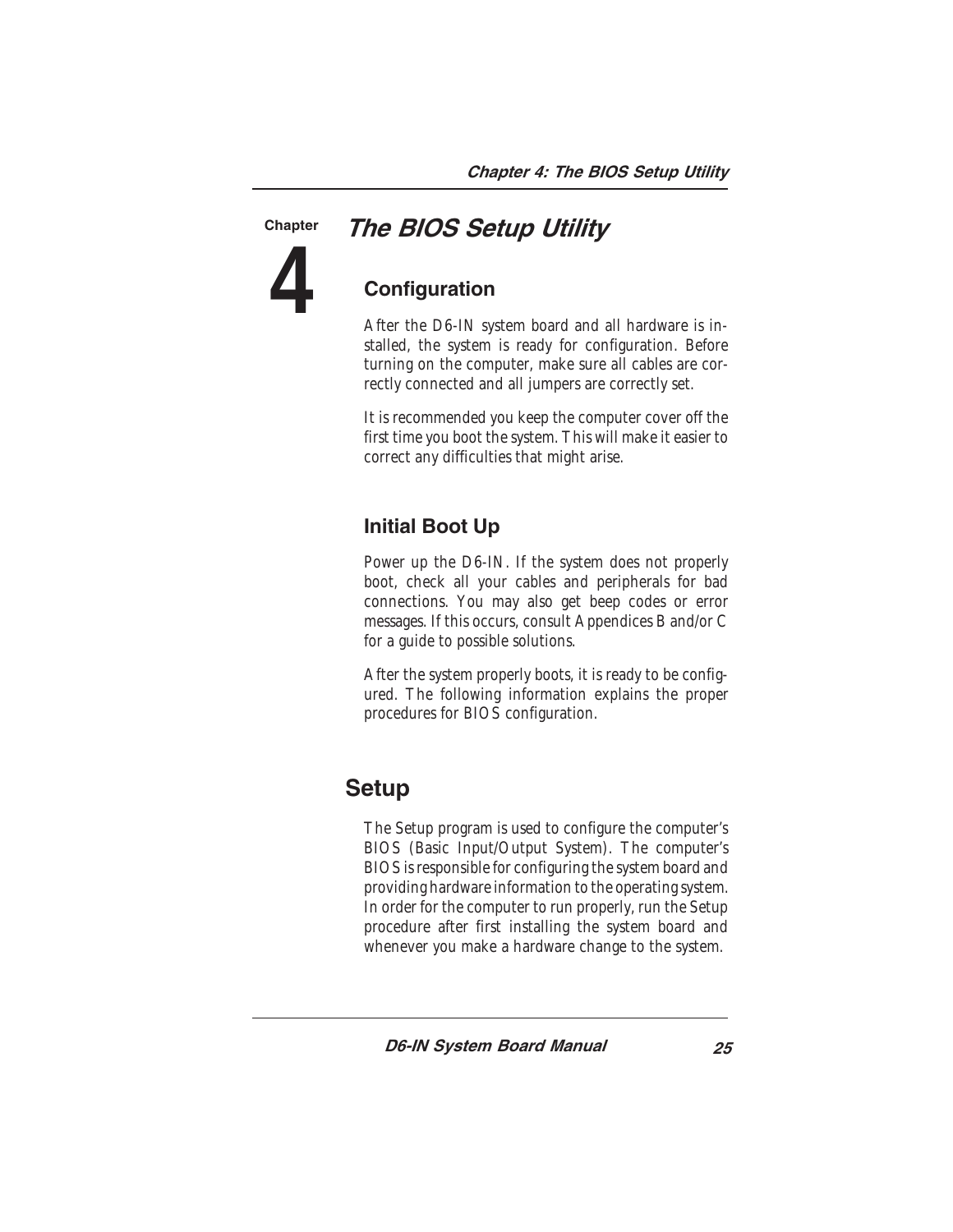After the system is turned on and goes through a memory test, the Power-Up screen (Figure 4-1) will appear on your monitor:

| PhoenixBIOS Version 4.05<br>$DS-IN - xx$                           |  |
|--------------------------------------------------------------------|--|
| Copyright 1985-1995 Phoenix Technologies Ltd., All Rights Reserved |  |
| CPU=Pentium Pro xxx MHz                                            |  |
| Processor Updated Successfully                                     |  |
| XXXX640K System RAM Passed                                         |  |
| <b>XXXXXXXK Extended RAM Passed</b>                                |  |
| <b>XXXXK Cache SRAM Passed</b>                                     |  |
| System BIOS Shadowed                                               |  |
| Video BIOS Shadowed                                                |  |
| PS/2 Mouse Initialized                                             |  |
| Press <f2> to enter SETUP</f2>                                     |  |
|                                                                    |  |
|                                                                    |  |
|                                                                    |  |
|                                                                    |  |
|                                                                    |  |

Figure 4-1: Power-Up Screen

When "Press <F2> to enter SETUP" appears at the bottom of the screen, press the <F2> key to begin the Setup procedure. The CMOS Main Screen (Figure 4-2) should appear and the prompt should be on the time line. The Setup procedure can only be activated during the boot sequence.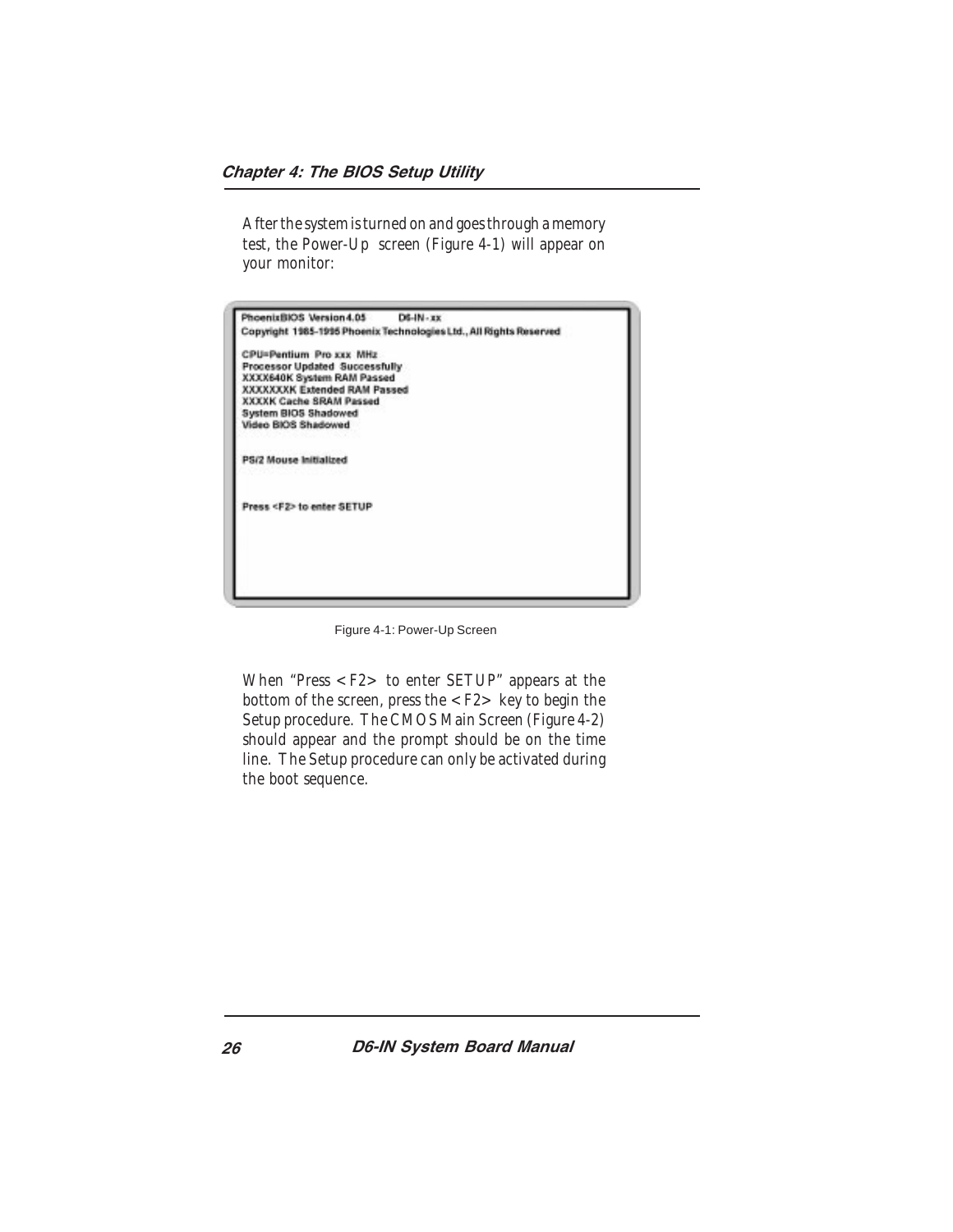### Running the Setup Procedure

The D6-IN system board has six primary CMOS configuration screens: Main Screen, Advanced Screen, Security Screen, Power Screen, Boot Screen and Exit Screen. To toggle between the screens, press the right arrow  $\langle \rightarrow \rangle$ and the left arrow  $\lt \leftarrow$  > keys.

### Setting the Main Screen

The CMOS Main screen (Figure 4-2) is used to set the time and date, to set the floppy drive types, to configure the hard disks and to configure the video. This section explains how to configure each of these categories. To move between the categories, use the up and down arrow  $<\uparrow/\downarrow>$  keys.

| <b>Advanced</b><br><b><i>Alass</i></b>                                                                                                                                                                                   | Security<br>Exit<br><b>Power</b><br>Boot                                                                                                                         |                                                                             |
|--------------------------------------------------------------------------------------------------------------------------------------------------------------------------------------------------------------------------|------------------------------------------------------------------------------------------------------------------------------------------------------------------|-----------------------------------------------------------------------------|
|                                                                                                                                                                                                                          |                                                                                                                                                                  | Item Specific Help                                                          |
| <b>System Time:</b><br><b>System Date:</b><br>Diskette A:<br>Diskette B<br>DE Adapter 0 Master:<br>▶ IDE Adapter © Slave:<br>DE Adapter 1 Master:<br>DE Adapter 1 Slave:<br>Video System:<br>Video BIOS:<br>System BIOS: | IHH:MM:SSI<br><b>IMMDDIYYYYI</b><br>[1.44 MB, 3 1/2"]<br>[Not Installed]<br>[Auto]<br>[Nome]<br>[Nome]<br>[Nome]<br><b>IEGA/VGAI</b><br>[Shadowed]<br>[Shadowed] | <tab>, <shift-tab>, or<br/><enter> selects field.</enter></shift-tab></tab> |
| <b>External Cache:</b>                                                                                                                                                                                                   | [Enabled]                                                                                                                                                        |                                                                             |
| System Memory:<br><b>Extended Memory:</b>                                                                                                                                                                                | <b>640 KB</b><br><b>XIXX MB</b>                                                                                                                                  |                                                                             |
| F1 Help T. L Select Hern<br>Esc Exit ← → Select Menu                                                                                                                                                                     | -J+ Change Values<br><b>Enter Select Sub-Menu</b>                                                                                                                | F9 Setup Defaults<br>F10 Previous Values                                    |

Figure 4-2: CMOS Main Screen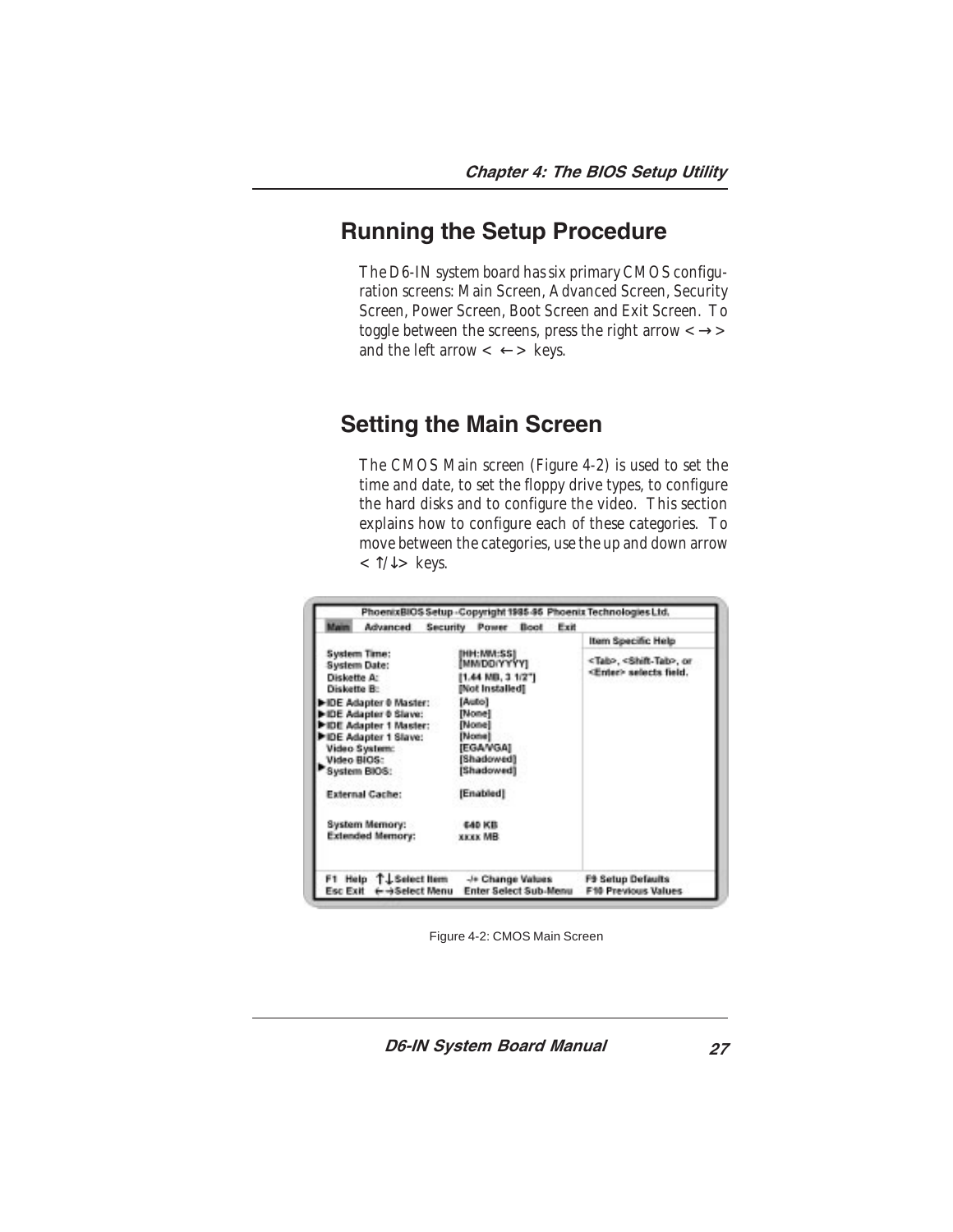#### System Time and Date

To set the time, use the  $\lt$  -  $>$  key to decrease the number and the  $\lt$  +  $>$  key to increase the number. To move the prompt forward, use the  $\langle \text{Tab} \rangle$  key; to move the prompt backward, use the <Shift-Tab> key. To set the date, use the up and down arrows  $<\uparrow/\downarrow>$  to highlight the System Date and follow the same procedure used to set the time.

#### Diskette A or B

To configure a floppy drive added to or removed from your computer, use the up and down arrow keys  $<\!\uparrow\downarrow\,>$ to select the desired drive. Use the  $\lt +/-$  keys to change the setting until it matches the floppy drive you installed. The BIOS supports 2.88MB, 1.44MB, 1.2MB, 720KB, and 360KB floppy drives.

#### IDE Adapters (Hard Disk Setup)

If you are setting up a SCSI hard disk, select None in the IDE Device parameters (see your SCSI card manual for more details). To install an IDE device, select the device to configure and press ENTER. An IDE Device submenu will appear (see Figure 4-3).

#### Video System

This sets the type of video board installed into the system. You may choose EGA/VGA (default), CGA 80x25 or MONO.

#### Video BIOS

The Video BIOS category allows you to Shadow or Shadow & Cache the video BIOS. Choosing Shadowed (default) copies the video BIOS into RAM for faster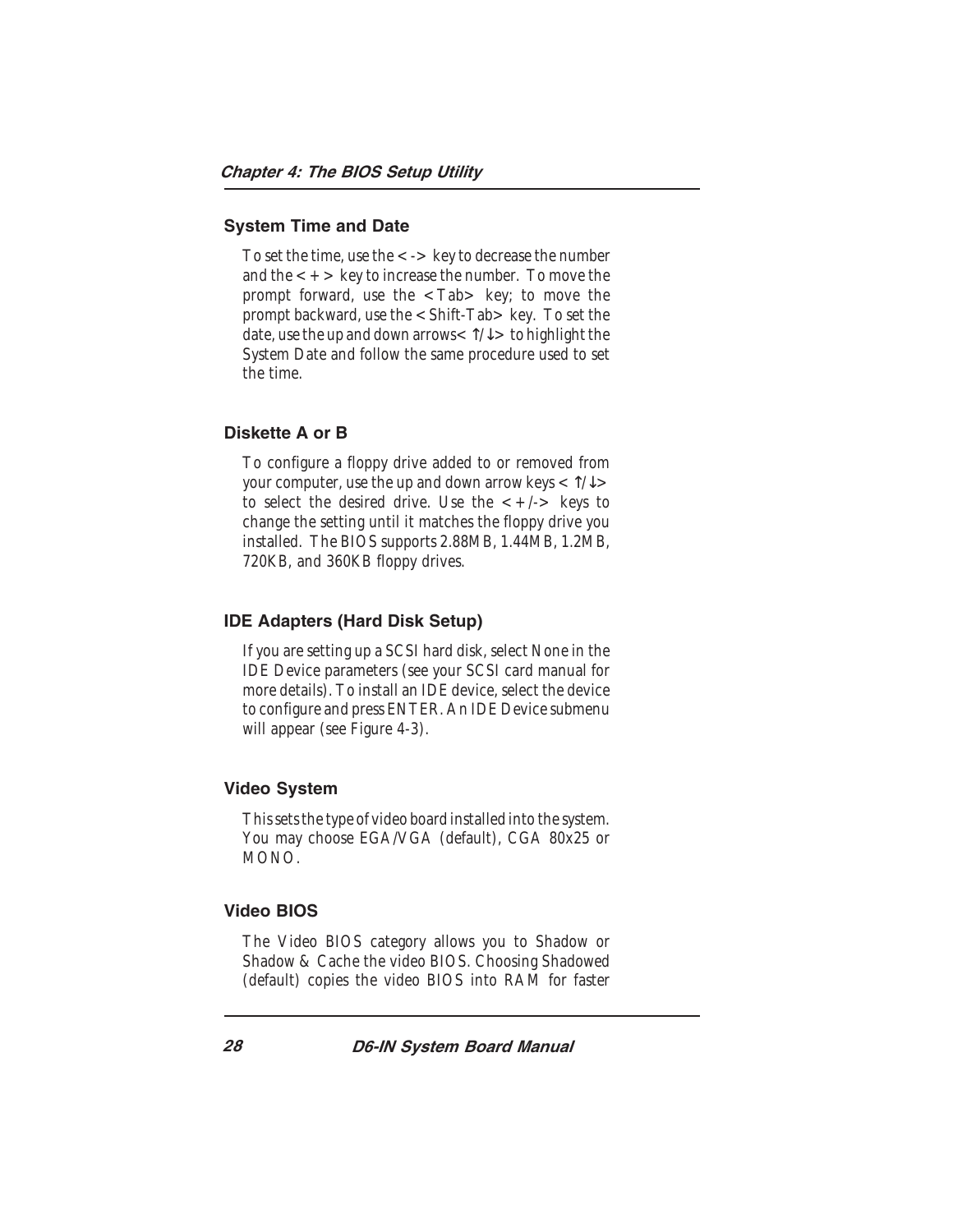execution. Choosing Shadowed & Cached caches the shadowed video BIOS for even higher performance. To disable the Video BIOS category, select Disabled.

#### System BIOS

This option allows you to shadow or shadow & cache the system BIOS.

#### External Cache

This selection allows you to enable or disable the external memory cache. For optimal performance, select Enable (default).

#### System Memory

The System Memory category identifies the size of the base memory. It cannot be changed.

#### Extended Memory

The Extended Memory category automatically detects the amount of memory installed above the amount in the System Memory category. Because the BIOS automatically calculates the amount of memory installed in your system, you cannot change this category without adding or removing memory.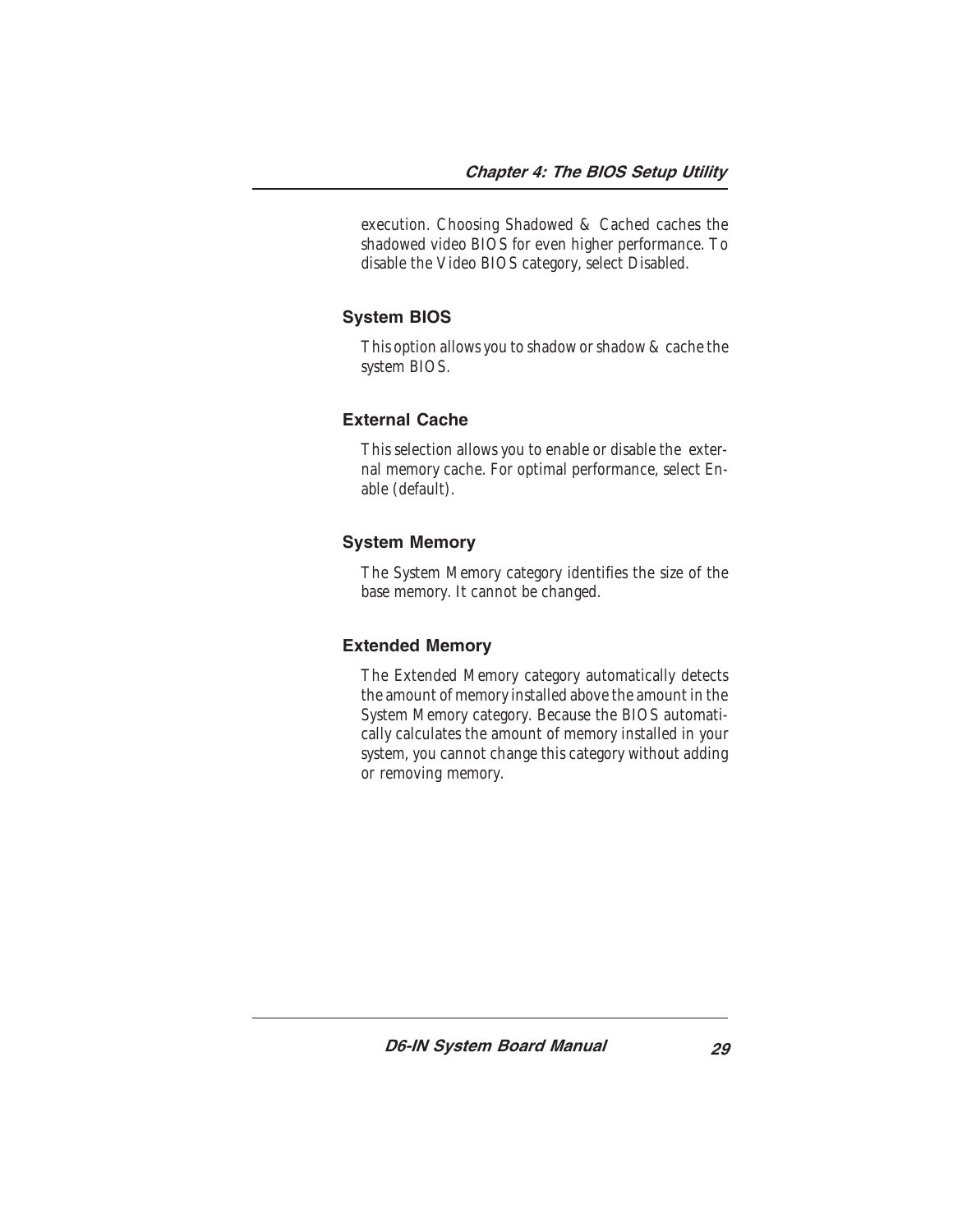

Figure 4-3: IDE Device Submenu

#### Autotype Fixed Disk

The easiest way to set your IDE devices is to let the BIOS do it for you. When the IDE Device submenu first appears, the Autotype Fixed Disk selection is highlighted. Simply press ENTER and the remaining information is entered automatically.

Do not adjust the rest of the settings unless absolutely necessary. The BIOS automatically enters the optimal settings.

#### Type

This category selects the drive type installed in the system. The options are None, 1-39, Auto (default) and User.

If Autotype Fixed Disk does not find your drive's parameters, fill this information in manually under the User category. This information may be in the manual that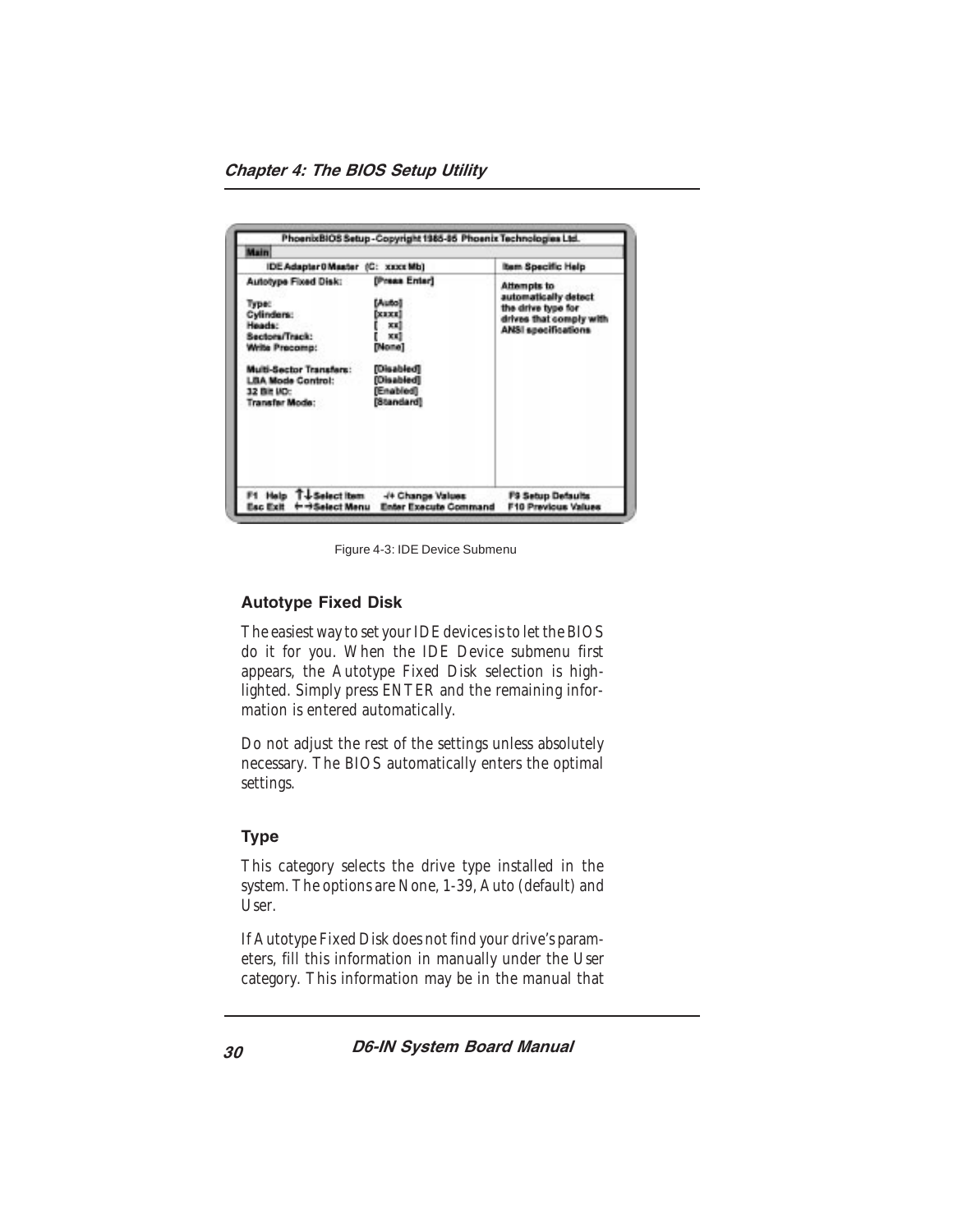came with your system. If not, contact your dealer or the hard drive manufacturer to fill in this category. If you are using a SCSI hard drive, select None and refer to the documentation which came with the SCSI adapter.

#### Multiple-Sector Transfers

This category determines the number of sectors per block for multiple sector transfers. The options are Disabled (default), 2 Sectors, 4 Sectors, 8 Sectors and 16 Sectors.

#### LBA Mode Control

Enable LBA (Logical Block Addressing) to support IDE drives larger than 528MB in size. The default setting is Disabled.

#### 32-Bit I/O

This category allows you to enable the 32-bit I/O function of the PCI IDE controller. Select Disabled if your drive will not run at this speed. The default setting is Enabled.

#### Transfer Mode

This category provides the transfer modes for the PCI IDE controller. The options are Fast PIO 4, Fast PIO 3, Fast PIO 2, Fast PIO 1 and Standard (default).

Fast PIO 4 is equivalent to Mode 4 supporting a minimum cycle time of 120ns (16.6MB/sec.). Fast PIO 3 is equivalent to Mode 3 supporting a minimum cycle time of 180ns (11.1 MB/sec.). Fast PIO 2 supports a minimum cycle time of 240ns (8.33 MB/sec.). Fast PIO 1 supports a minimum cycle time of 383ns (5.22 MB/sec.). Standard supports a minimum cycle time of 600ns (3.3 MB/sec.). *NOTE:* See your drive specifications before setting this category.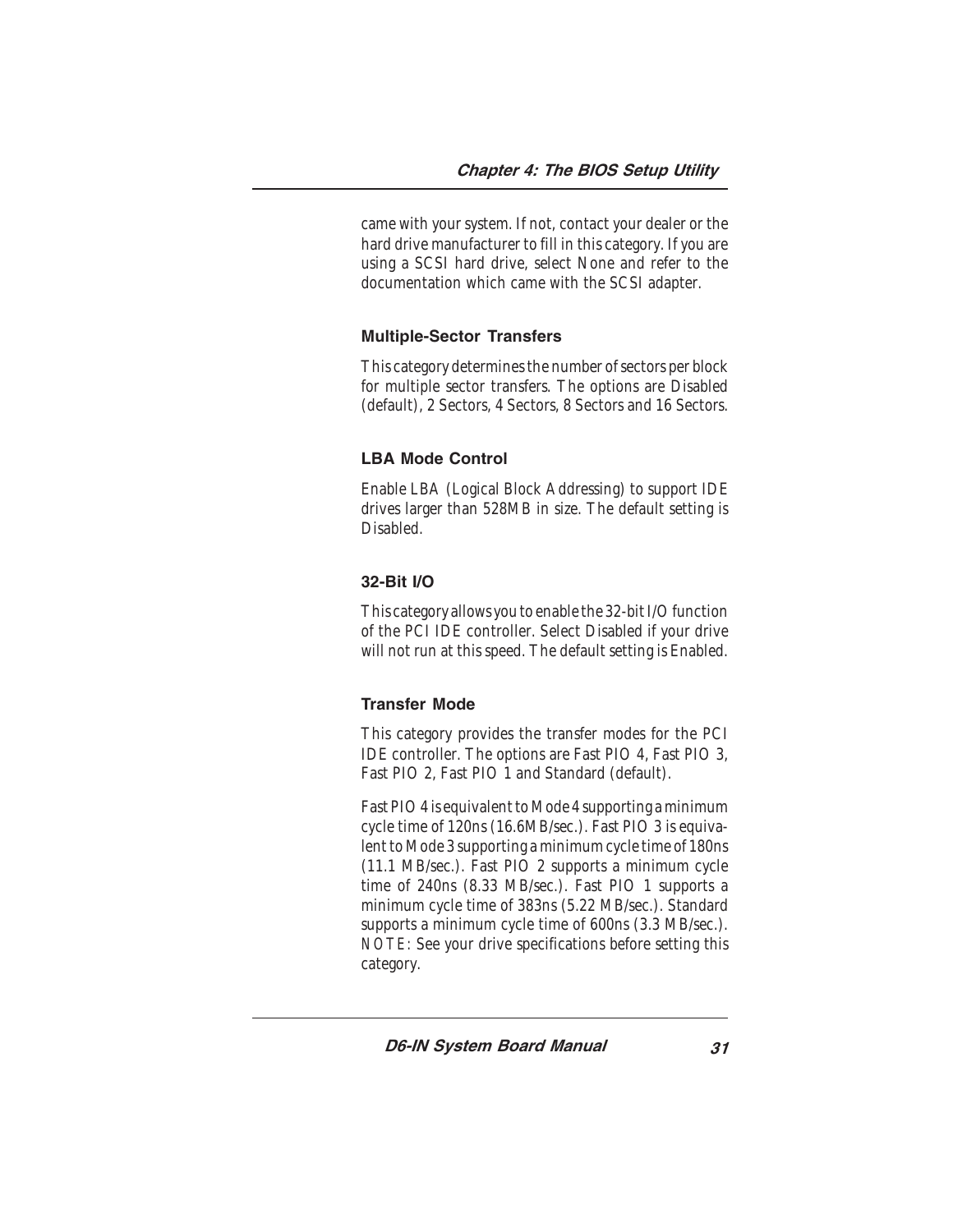### Setting the Advanced Screen

To move to the Advanced screen, use the left and right arrow keys <←/→> keys until you see the screen below.

| Advanced                                                                                                                                                                                                                                                                 | PhoenixBIOS Setup - Copyright 1985-96 Phoenix Technologies Ltd.                                                                                  |                                                        |  |
|--------------------------------------------------------------------------------------------------------------------------------------------------------------------------------------------------------------------------------------------------------------------------|--------------------------------------------------------------------------------------------------------------------------------------------------|--------------------------------------------------------|--|
|                                                                                                                                                                                                                                                                          |                                                                                                                                                  | <b>Item Specific Help</b>                              |  |
| Serial Port A:<br>Serial Port B:<br>Serial Port B Mode:<br>Parallel Port:<br>Parallel Port Mode:<br><b>Diskette Controller:</b><br>Integrated PCI IDE:<br>IRQ12:<br>Plug & Play O/S:<br><b>Reset Configuration Data:</b><br>Large Disk Access Mode:<br><b>DRAM Type:</b> | [Auto]<br>[Auto]<br>[COM Port]<br>[Auto]<br><b>IATI</b><br>[Enabled]<br>[Both]<br>[Used by PS/2 Mouse]<br>[Yes]<br>[No]<br> DOS <br>[Non-Parity] | Sets COMport address.                                  |  |
| F1 Help T+Select hem<br>Esc Exit ← → Select Menu                                                                                                                                                                                                                         | -/+ Change Values<br><b>Enter Select Sub-Menu</b>                                                                                                | <b>FB Setup Defaults</b><br><b>F10 Previous Values</b> |  |

Figure 4-4: Advanced Screen

#### Serial Port A

Serial Port A may be set for Auto (default), COM1, COM2, COM3, COM4 or Disabled.

#### Serial Port B

Serial Port B may be set for Auto (default), COM1, COM2, COM3, COM4 or Disabled.

#### Serial Port B Mode

Serial Port B Mode may be set for COM Port (default), IrDA or ASK-IR. This selection sets the interface to standard or infrared.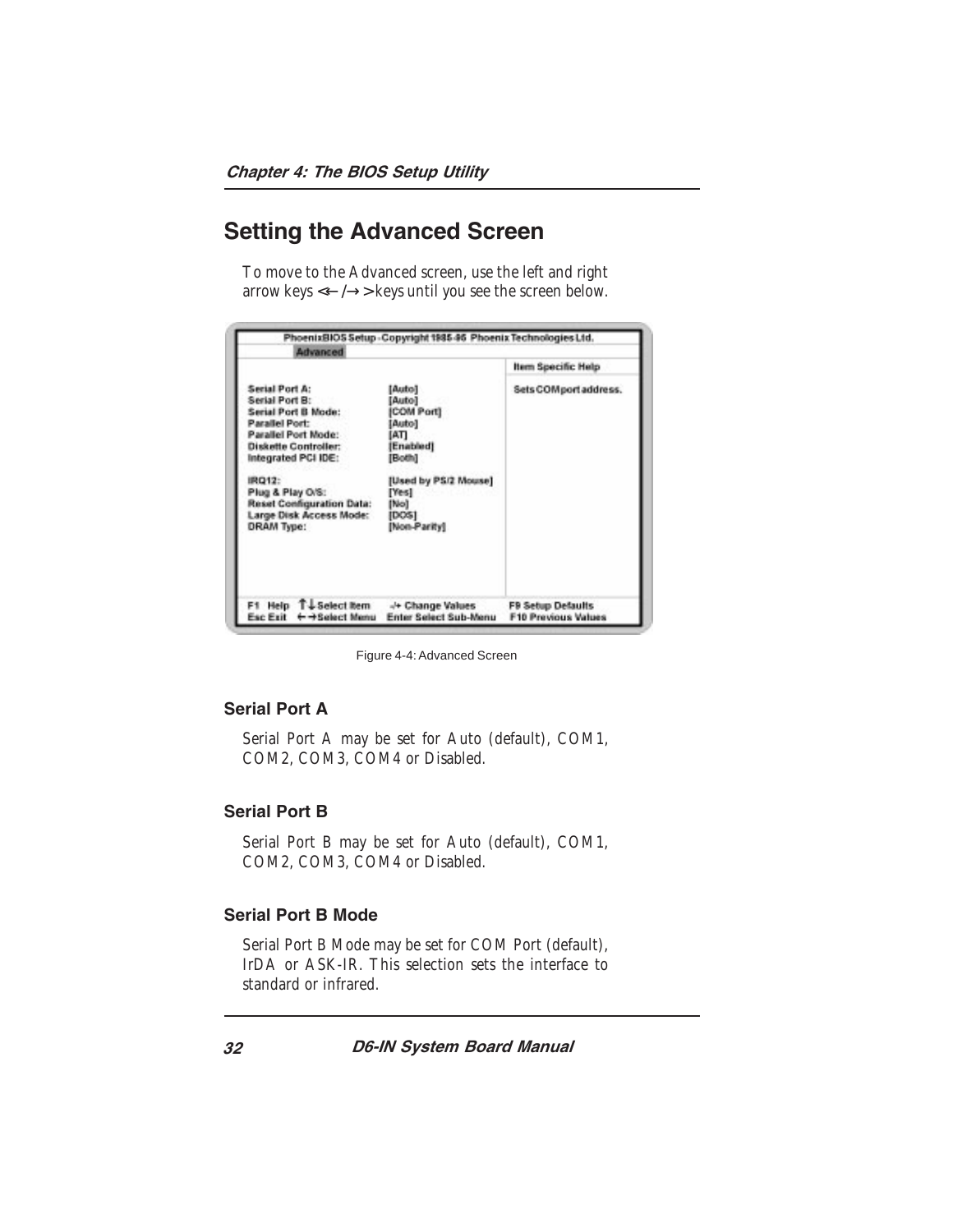#### Parallel Port

The parallel port may be set for Auto (default), LPT1, LPT2 or may be disabled.

#### Parallel Port Mode

The parallel port may be set for output mode (AT) (default), bidirectional mode (PS/2) and Extended Capabilities Port (ECP).

#### Diskette Controller

The floppy disk controller may be enabled or disabled.

#### Integrated PCI IDE

Enables the integrated Local Bus IDE adapter. The PCI IDE controller may be set for Primary (up to two hard disks), Both (up to four hard disks) or it may be disabled. The default setting is Both.

#### IRQ12

This selection routes IRQ12 to the PS/2 Mouse (default) or the ISA bus.

#### Plug & Play O/S

This selection, when set to Yes (default), allows the system to work with a Plug and Play operating system such as Windows 95.

#### Reset Configuration Data

Select Yes to clear the system configuration data. The default setting is No.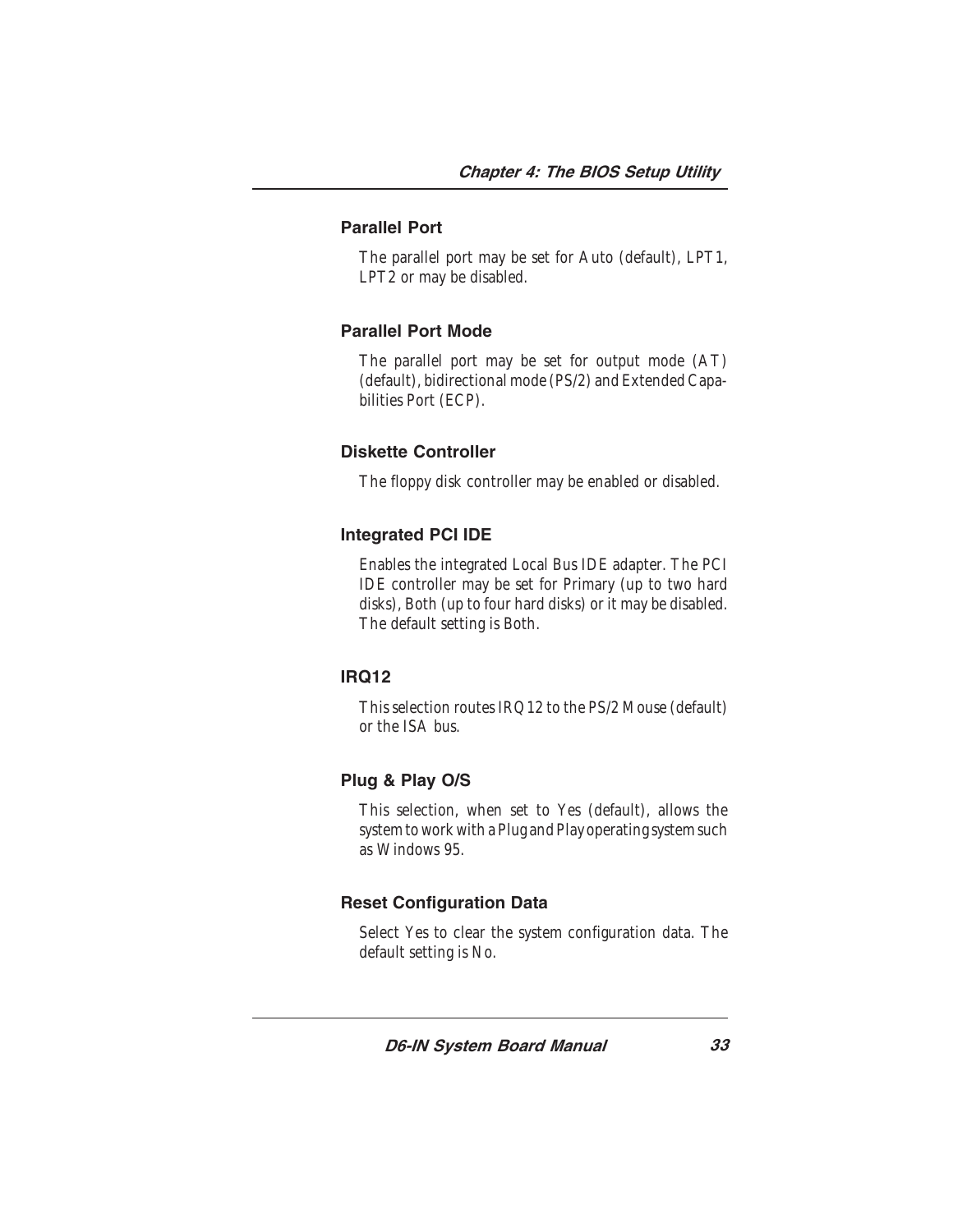#### Large Disk Access Mode

If you are using a DOS operating system (MS-DOS, DR-DOS, or PC-DOS), set to DOS (default). If you are using anything else, set to OTHER.

#### DRAM Type

The DRAM type can be set for Non-Parity (default), Parity or ECC. Selecting ECC will detect the parity error and allow the system to correct the error.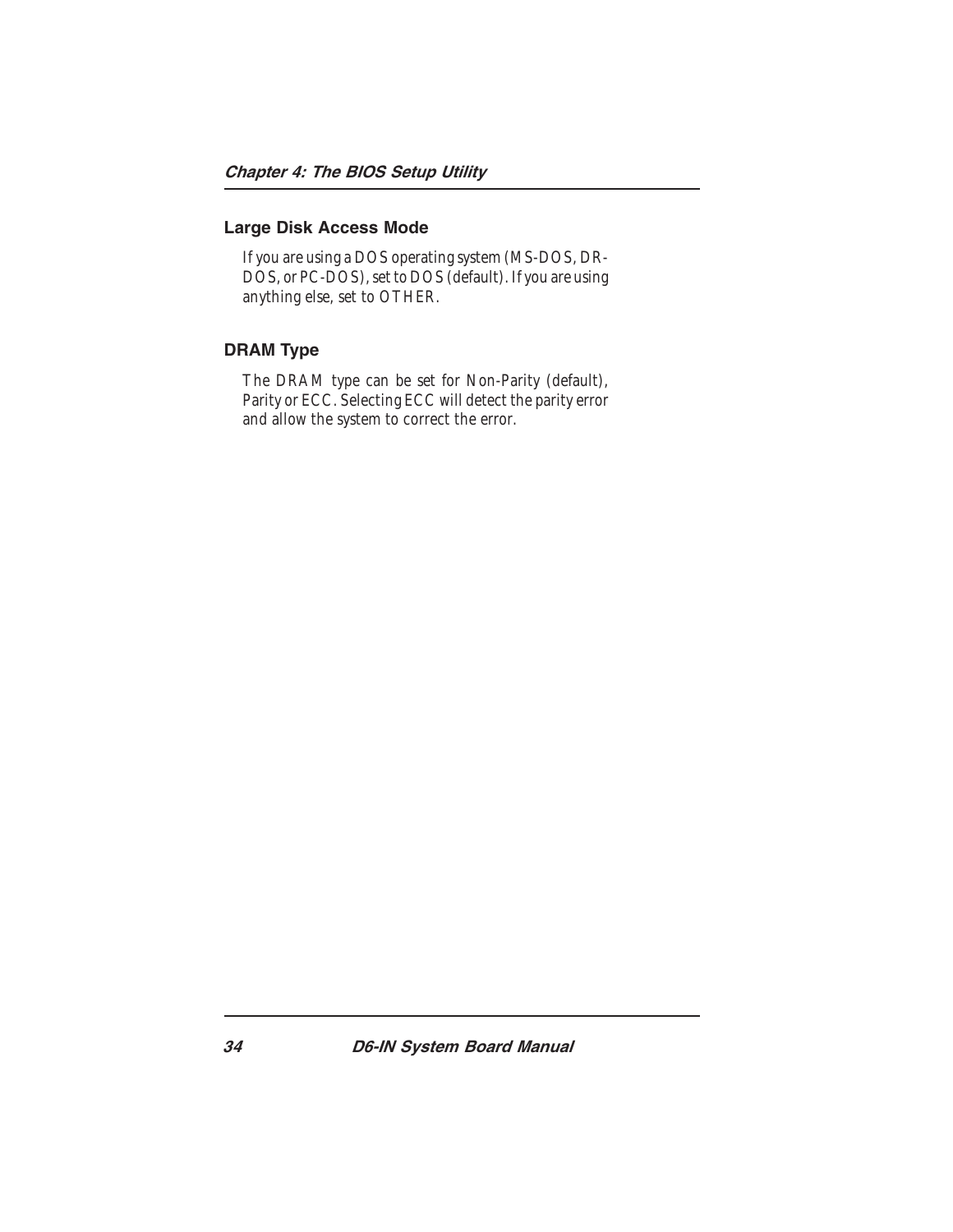### Security Screen

The Security screen (Figure 4-5) controls access to the computer. The security screen allows for settings of two passwords. The Supervisor Password allows access to the system and Setup. The User Password allows access to the system, but not to all Setup features.

| Main                                                                                      | Advanced                                                                                                    | <b>Security</b>                                                                                               | Pawer | Exit                                                   |
|-------------------------------------------------------------------------------------------|-------------------------------------------------------------------------------------------------------------|---------------------------------------------------------------------------------------------------------------|-------|--------------------------------------------------------|
| <b>User Password</b><br><b>Set User Password</b><br>Password on Boot:<br>Diskette access: | <b>Supervisor Password</b><br>Set Supervisor Password<br>Fixed disk boot sector:<br>System backup reminder: | Disabled<br>Disabled<br>[Press Enter]<br><b>Press Enter</b><br>[Disabled]<br>[User]<br>[Normal]<br>[Disabled] |       | Item Specific Help                                     |
|                                                                                           | F1 Help T & Select Hem<br>Esc Exit + +Select Menu                                                           | -/+ Change Values<br><b>Enter Select Sub-Menu</b>                                                             |       | <b>F9 Setup Defaults</b><br><b>F10 Previous Values</b> |

Figure 4-5: Security Setup Screen

#### Supervisor Password

If a Supervisor Password is set up for the system, it reads Enabled. If the password is not set up, it reads Disabled (default).

#### User Password

If a User Password is set up for the system, it reads Enabled. If the password is not set up, it reads Disabled (default).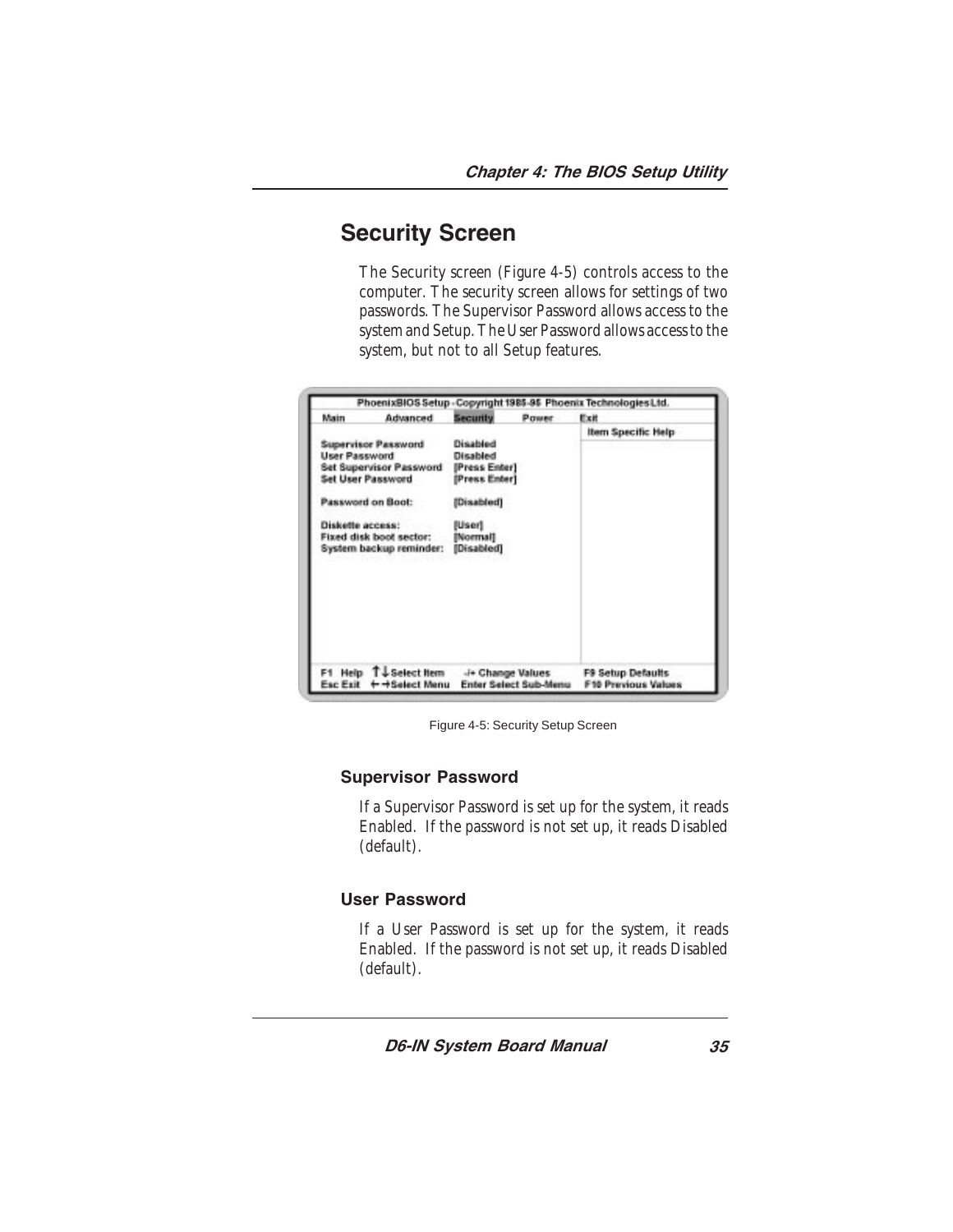#### Set Supervisor Password

Press the ENTER key to enter the Supervisor Password submenu.



Figure 4-6: Supervisor Password Submenu

Type the password and press the ENTER key. Retype the password and press the ENTER key again. Write down the password somewhere safe so it will not be forgotten. The password may be disabled by setting the new password to nothing (pressing the ENTER key without first typing a password).

*WARNING: If you forget the Supervisor Password, it cannot be disabled without discharging the CMOS.*

#### Set User Password

Follow the same procedure used to set the Supervisor Password.

*NOTE: After a password is entered, it is saved immediately. All other changes may still be discarded (see Exit Screen).*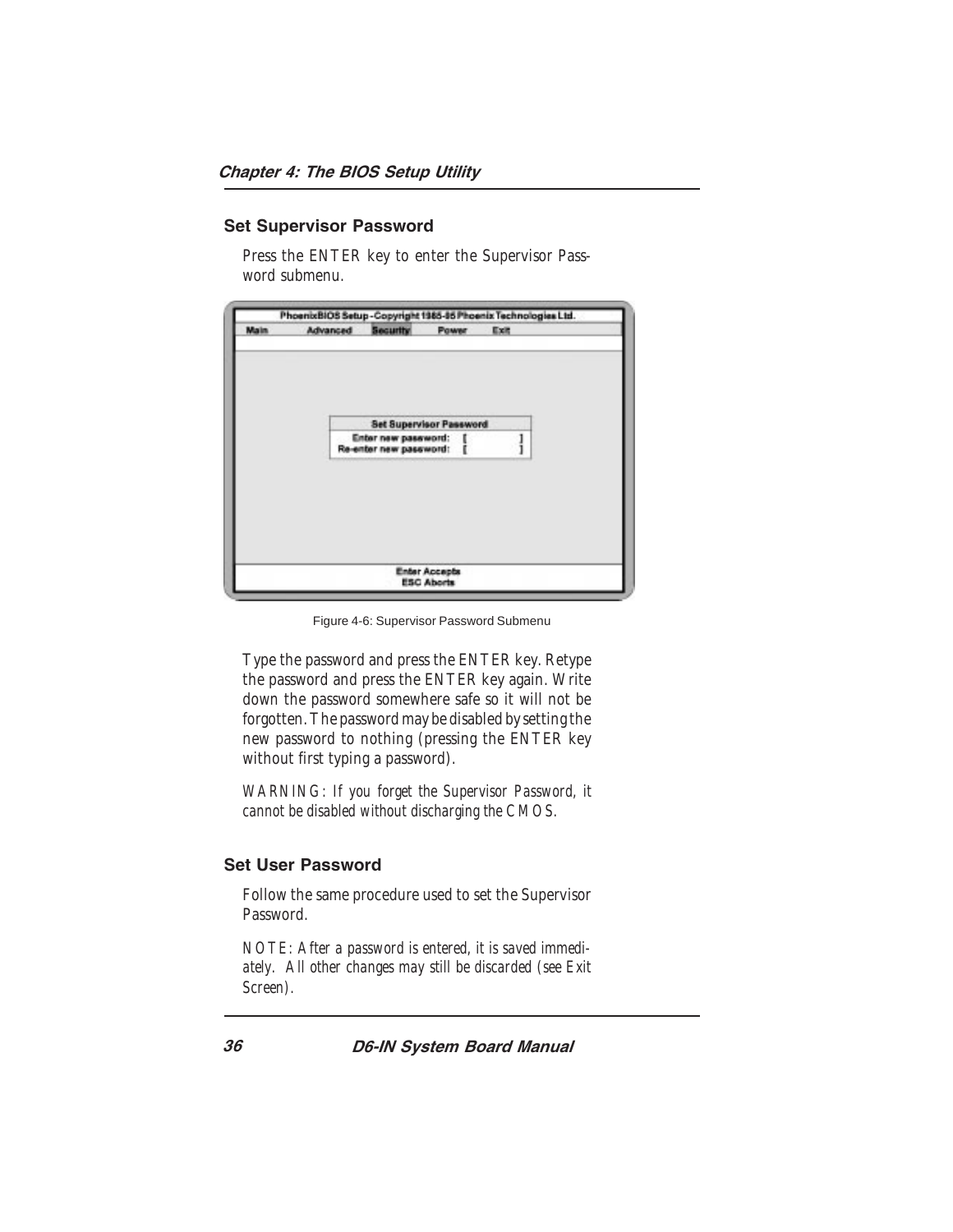#### Password on Boot

When enabled, the system requires a password upon power-up. Either the Supervisor or User Password may be entered. The default setting is Disabled.

#### Diskette Access

This selection allows floppy disk access with an option of the supervisor or user. Selecting Supervisor gives floppy disk access to the supervisor only. Selecting User (default) gives floppy disk access to both the user *and* the supervisor. If the passwords are enabled, this option may only be changed by the supervisor.

#### Fixed Disk Boot Sector

This selection allows the boot sector of the fixed disk to be write protected. The default setting is Normal. When set for Write Protected, it serves as a form of virus protection. If the passwords are enabled, this option may only be changed by the supervisor.

#### System Backup Reminder

When enabled, this selection displays a message during system bootup to remind you to backup your system. The options are Enabled or Disabled (default).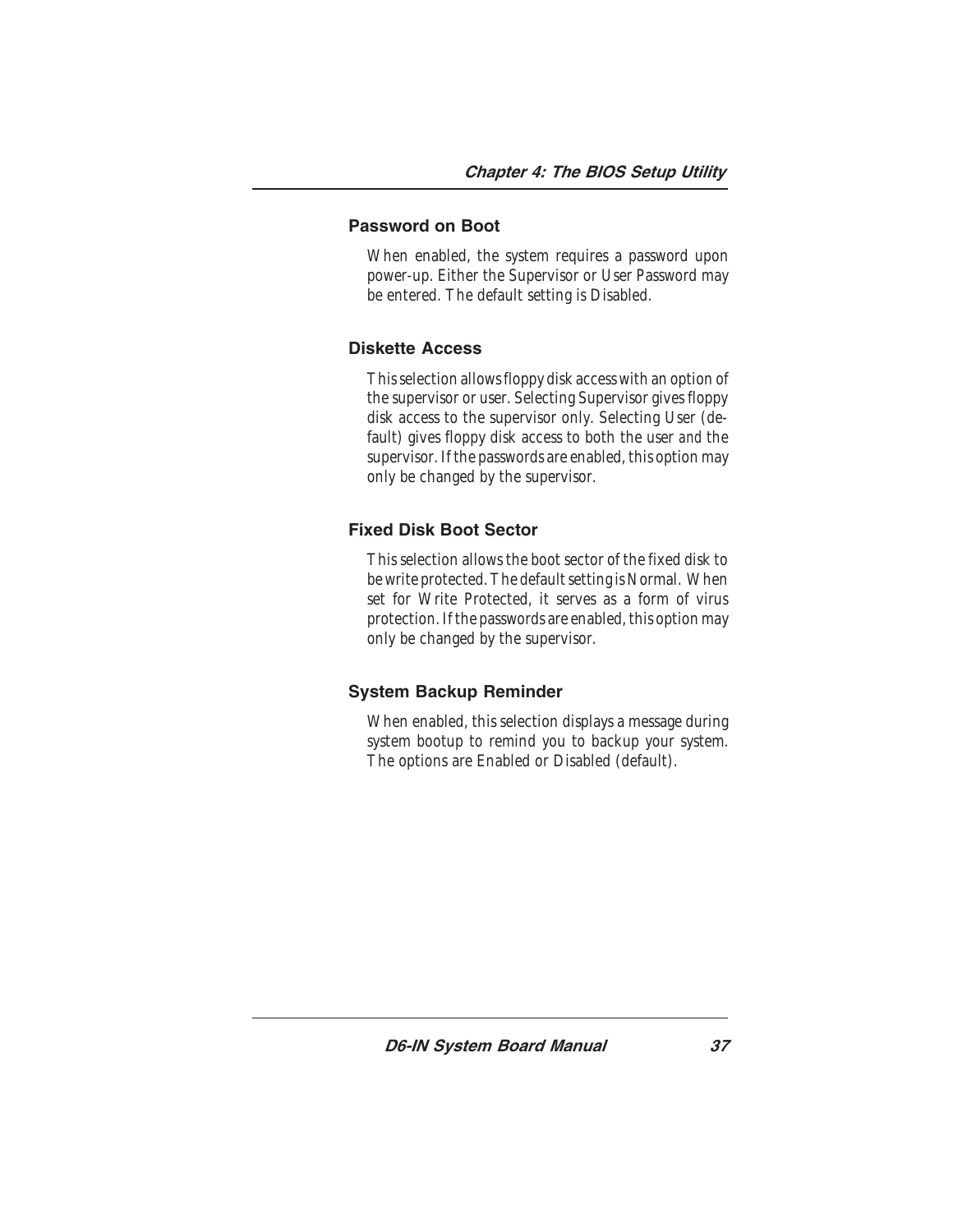### Power Screen

The Power Screen controls the power management functions of the system. To move to the Power Screen, use the left and right arrow  $\lt\lt\lt\to\gt$  keys until it appears (Figure 4-7). To move between the categories, use the up and down arrow keys  $<\uparrow/\downarrow>$ .

| Main<br>Advanced<br>Security | Boot<br>Exit<br>Power        |                            |
|------------------------------|------------------------------|----------------------------|
| APM:                         | (Disabled)                   | Item Specific Help         |
| Power Management Mode:       | [Disabled]                   |                            |
| <b>Standby Timeout:</b>      | <b>[Disabled]</b>            |                            |
| <b>Suspend Timeout:</b>      | [Disabled]                   |                            |
| <b>Standby CPU Speed:</b>    | [Maximum]                    |                            |
| <b>Fixed Disk Timeout:</b>   | [Disabled]                   |                            |
| CRT:                         | (ON)                         |                            |
| Mouse Wakeup Event:          | (PS/2)                       |                            |
| <b>Standby Break Events:</b> |                              |                            |
| IRQ3:                        | [Disabled]                   |                            |
| IRQ4:                        | [Disabled]                   |                            |
| IRQ6:                        | [Disabled]                   |                            |
| <b>IRQ7:</b>                 | Disabled]                    |                            |
| <b>IRQ9:</b>                 | [Disabled]                   |                            |
| IRQ10:                       | Disabled1                    |                            |
| IRQ11:                       | [Disabled]                   |                            |
| TJ-Select Rem<br>Help        | -/+ Change Values            | F9 Setup Defaults          |
| Esc Exit<br>← → Select Menu  | <b>Enter Select Sub-Menu</b> | <b>F10 Previous Values</b> |

Figure 4-7: Power Screen

#### APM

When enabled the power management features are active. The default setting is Disabled. If you enable this selection, you must also set the other power management options.

#### Power Management Mode

This selection may be set for Maximum power savings, Medium power savings, Minimum power savings, Customized or Disabled (default). If you set this selection for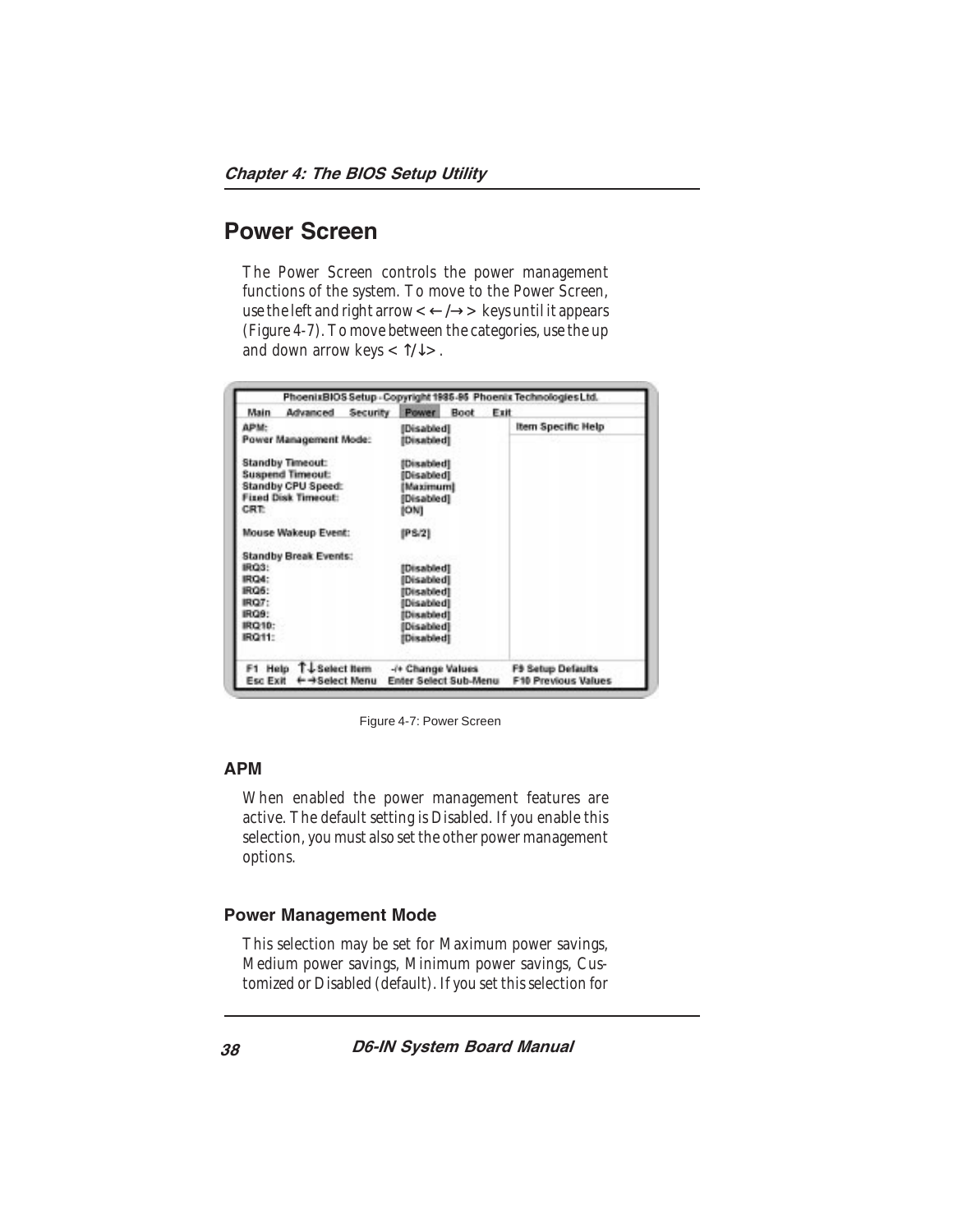Maximum, Medium or Minimum power savings, you do not need to make any more adjustments. If you select Customized, you must set the following five categories.

#### Standby Timeout

The Standby Timeout category sets the amount of time that elapses for the system to enter the power saving mode. The options are Disabled (default), 2 min., 15 min., 30 min., 60 min., 2 hr., 3 hr. or 4 hr. Before making changes, "Customized" must be selected in the Power Management Mode category.

#### Suspend Timeout

The Suspend Timeout category sets the amount of time that elapses for the system to enter the Suspend Mode. The timer starts when the Standby Mode is activated. The options are Disabled (default), 2 min., 15 min., 30 min., 60 min., 2 hr., 3 hr., and 4 hr. Before making changes, "Customized" must be selected in the Power Management Mode category.

#### Standby CPU Speed

This category sets the CPU speed during power saving mode. The options are Maximum (default), Medium, Minimum and Slowest. Before making changes, "Customized" must be selected in the Power Management Mode category.

#### Fixed Disk Timeout

This category sets the amount of time that elapses before the IDE drive enters spin-down mode to conserve power. The options are Disabled (default), 1 min., 2 min., 5 min., 10 min., or 15 min. Before making changes, "Customized" must be selected in the Power Management Mode category.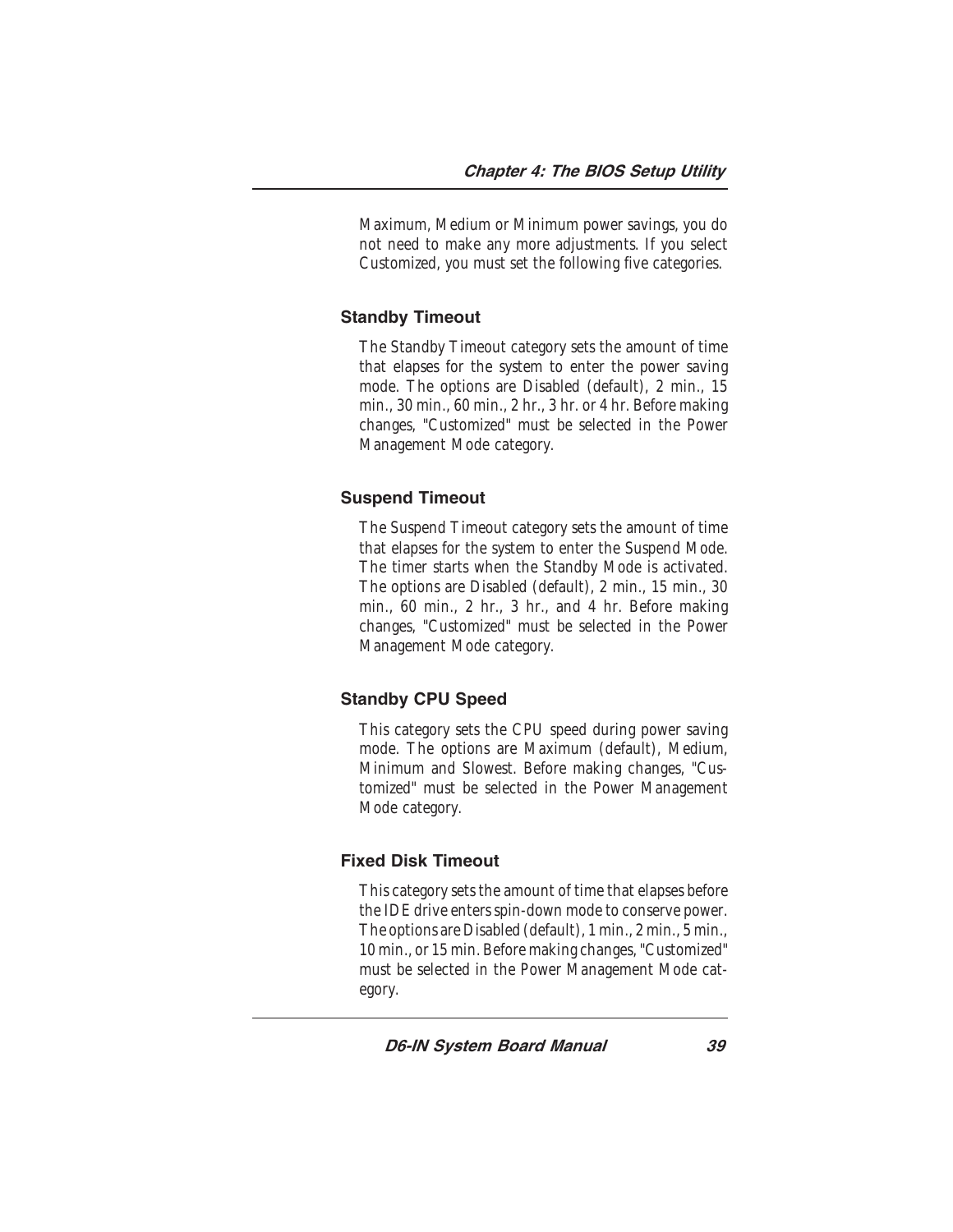*NOTE: Do not enable this category unless your IDE drive supports spin-down mode.*

#### **CRT**

Selecting ON (default) powers down the display while the system is in power saving mode. Before making changes, "Customized" must be selected in the Power Management Mode category.

#### Mouse Wakeup Event

This selection causes the system to "wakeup" from a power savings mode if the mouse is moved or a button is pressed. The selections are PS/2 (IRQ12), COM1 (IRQ4), COM2 (IRQ3) or Disabled. The default setting is PS/2.

#### Standby Break Events

Setting an IRQ category to Enabled causes the system to "wakeup" from a power savings mode if any activity occurs at that IRQ. For example, if you have a modem on IRQ3 and you set IRQ3 to enabled, the system automatically wakes up every time the modem gets a phone call. The default setting is Disabled.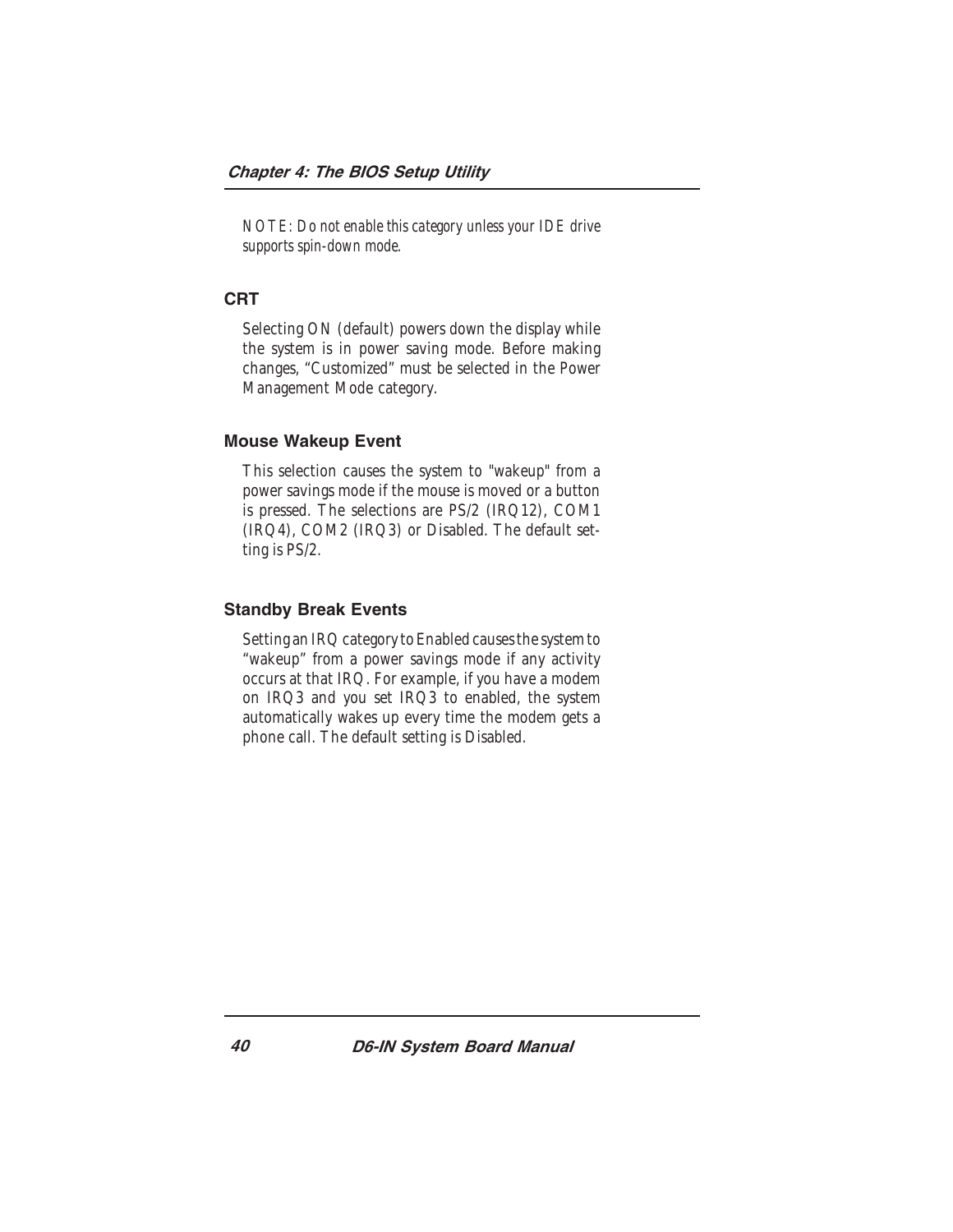### Boot Screen

The Boot screen allows you to configure the power-up system configuration settings.

| Main                                                                                | Advanced | <b>Security</b> | Power Boot Exit                                             |  |                                                 |
|-------------------------------------------------------------------------------------|----------|-----------------|-------------------------------------------------------------|--|-------------------------------------------------|
| Boot sequence:<br>SETUP prompt:<br><b>POST Errors:</b><br>Floppy check:<br>Numlock: |          |                 | [Diskette]<br>[Enabled]<br>[Enabled]<br>[Enabled]<br>[atuA] |  | <b>Item Specific Help</b>                       |
| F1 Help T+Select Nem<br>Esc Exit ← → Select Menu                                    |          |                 | -/+ Change Values<br><b>Enter Select Sub-Menu</b>           |  | <b>F9 Setup Defaults</b><br>F10 Previous Values |

Figure 4-8: Boot Screen

#### Boot Sequence

This selection will read the diskette drive (default) and the hard drive in sequence on boot.

#### Setup Prompt

If this selection is enabled, the message "Press F2 to enter Setup" is displayed on boot. The default setting is Enabled.

#### POST Errors

If this selection is enabled (default) and an error occurs on boot, the BIOS will display a SETUP entry or resume prompt. If this selection is disabled, the system will always attempt to boot.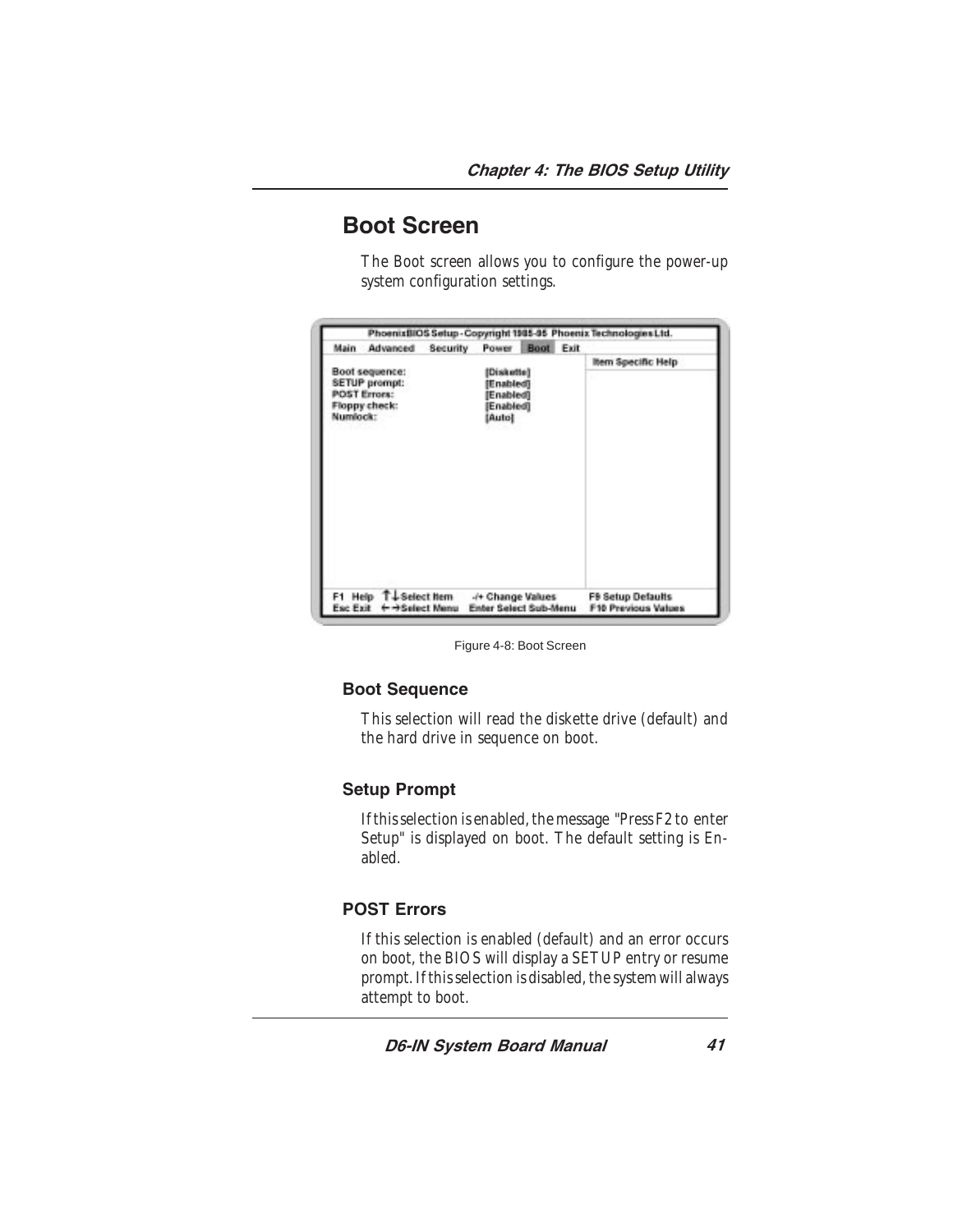#### Floppy Check

This selection checks for the existence of a floppy drive. The default setting is Enabled.

#### Numlock

This selection activates Numlock upon boot. Setting this to Auto (default) activates Numlock if the BIOS detects a numeric keyboard. It may also be turned ON or OFF.

### Exit Screen

After you complete configuring the BIOS, select the Exit screen.



Figure 4-9: Exit Screen

Choose "Save Changes and Exit" and reboot the computer. Your computer is ready for use.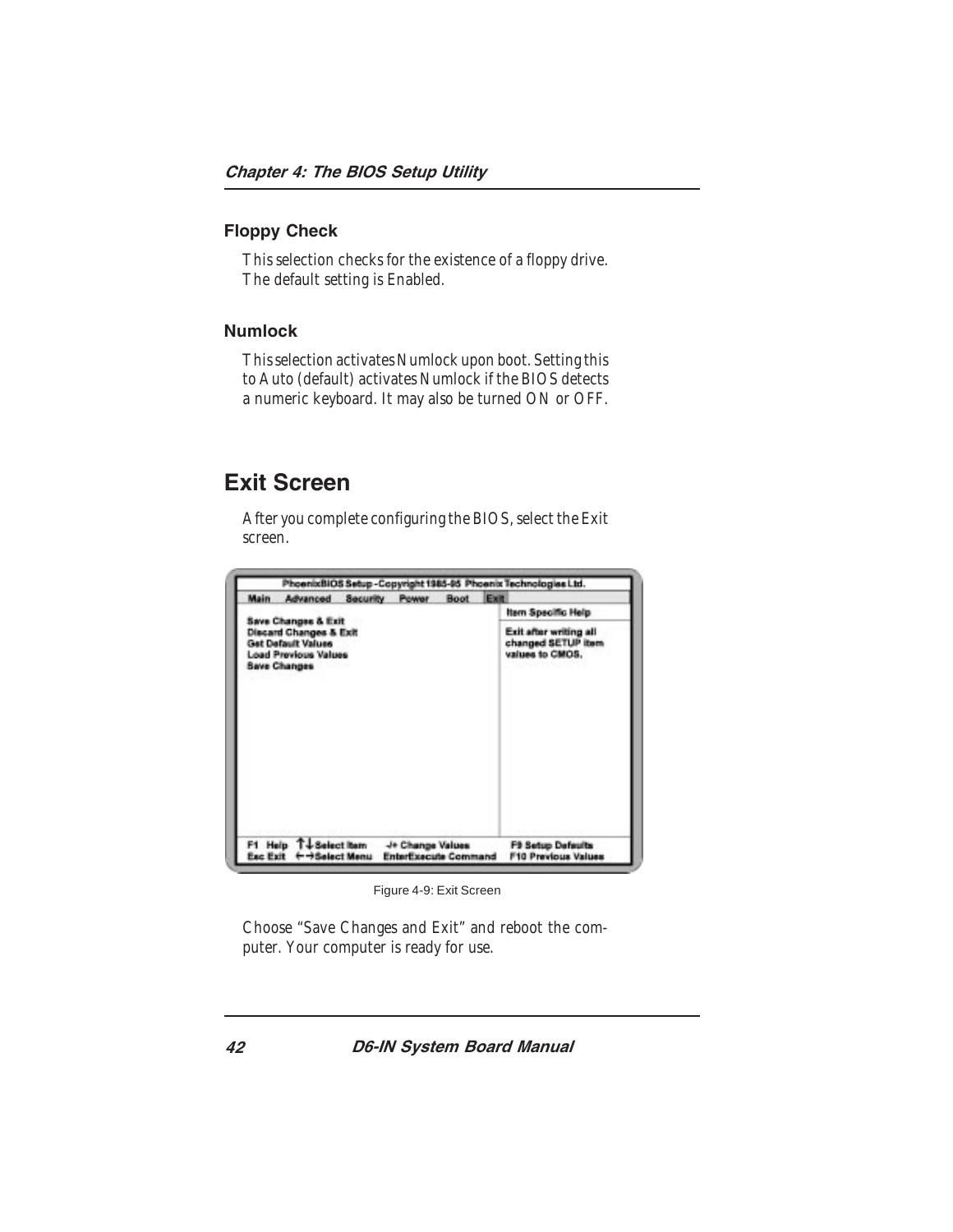# Appendix Specifications

| Part Number:    | 09-00286-01                                                                                                                                                                             |
|-----------------|-----------------------------------------------------------------------------------------------------------------------------------------------------------------------------------------|
| Processor:      | Single ZIF socket 8 for Intel Pentium<br>Pro 150, 166, 180 and 200MHz<br>processors.<br>Integrated Voltage Regulator<br>Auto-detection of CPU voltage.                                  |
| Chipset:        | Intel 440FX PCI chipset.<br>Intel PIIX 3.<br>SMC FDC37C93X Ultra I/O chip.                                                                                                              |
|                 | CPU Clock Select: Frequency synthesizer chip.<br>Support for 60 and 66MHz CPU bus.                                                                                                      |
| Form Factor:    | Baby AT footprint.                                                                                                                                                                      |
| Expansion:      | Four 32-bit PCI slots.<br>Three 16-bit ISA slots.<br>One is a shared PCI/ISA slot.                                                                                                      |
| BIOS:           | Phoenix 4.0X Plug and Play BIOS on<br>1MB Flash.<br>Auto-detection of memory size.<br>Auto-detection of memory type.<br>Auto-configuration of IDE hard disk<br>types.<br><b>APM 1.2</b> |
| RAM Capacity:   | Maximum memory 384MB.<br>Supports EDO DRAM memory.<br>ECC supported via chipset<br>(36-bit SIMM).                                                                                       |
| Keyboard/Mouse: | Standard AT compatible (PS/2 style<br>optional).                                                                                                                                        |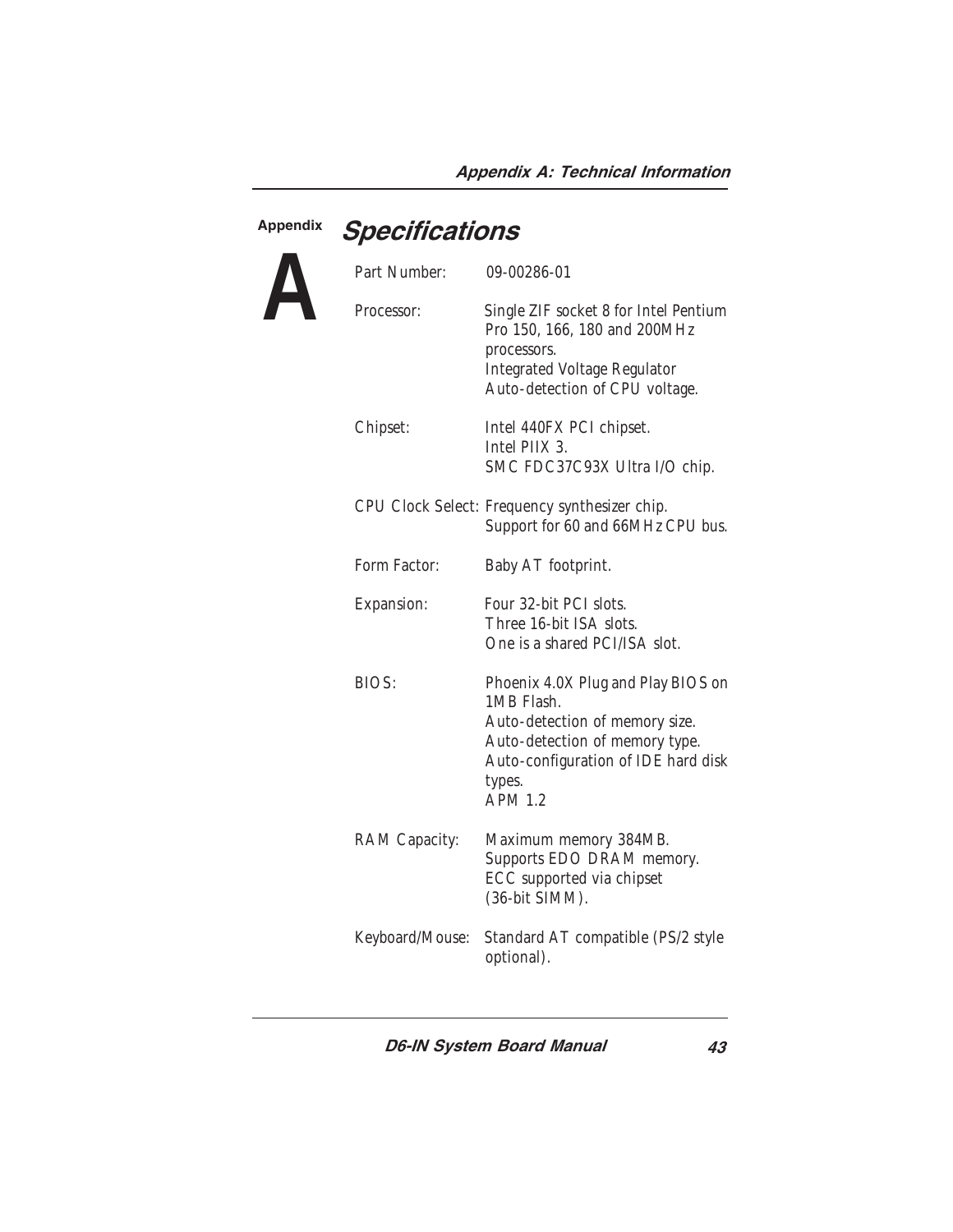#### Appendix A: Technical Information

| Internal Cache:       | 16K Level 1 Write Back on CPU chip<br>256K or 512K Level 2 cache in CPU                                                                                      |
|-----------------------|--------------------------------------------------------------------------------------------------------------------------------------------------------------|
| $I/O$ Ports:          | Two high speed serial ports (16550 compatible).<br>Enhanced Parallel Port with ECP and EPP support.<br>Infrared support for IrDA<br>Two USB ports (optional) |
| Floppy Port:          | Supports two floppy drives<br>(2.88MB, 1.44MB, 1.2MB, 720K, 360K).                                                                                           |
| <b>PCI IDE Ports:</b> | Two 40-pin IDE connectors<br>Mode 4 Enhanced IDE Bus Mastering controller.<br>Multiple sector transfer support.<br>Auto detection of add-in IDE board.       |

### Environmental Specifications

The environment in which the D6-IN is located is critical. Micronics recommends the following environmental specifications:

#### Temperature Range

Operating: 50 to 104 degrees Fahrenheit (10 to 40 degrees Celsius). Non -Operating: 50 to 140 degrees Fahrenheit (10 to 60 degrees Celsius). Shipping: -22 to 140 degrees Fahrenheit (-30 to 60 degrees Celsius).

#### Relative Humidity

Operating: 20% to 80%. Non-Operating: 5% to 90%.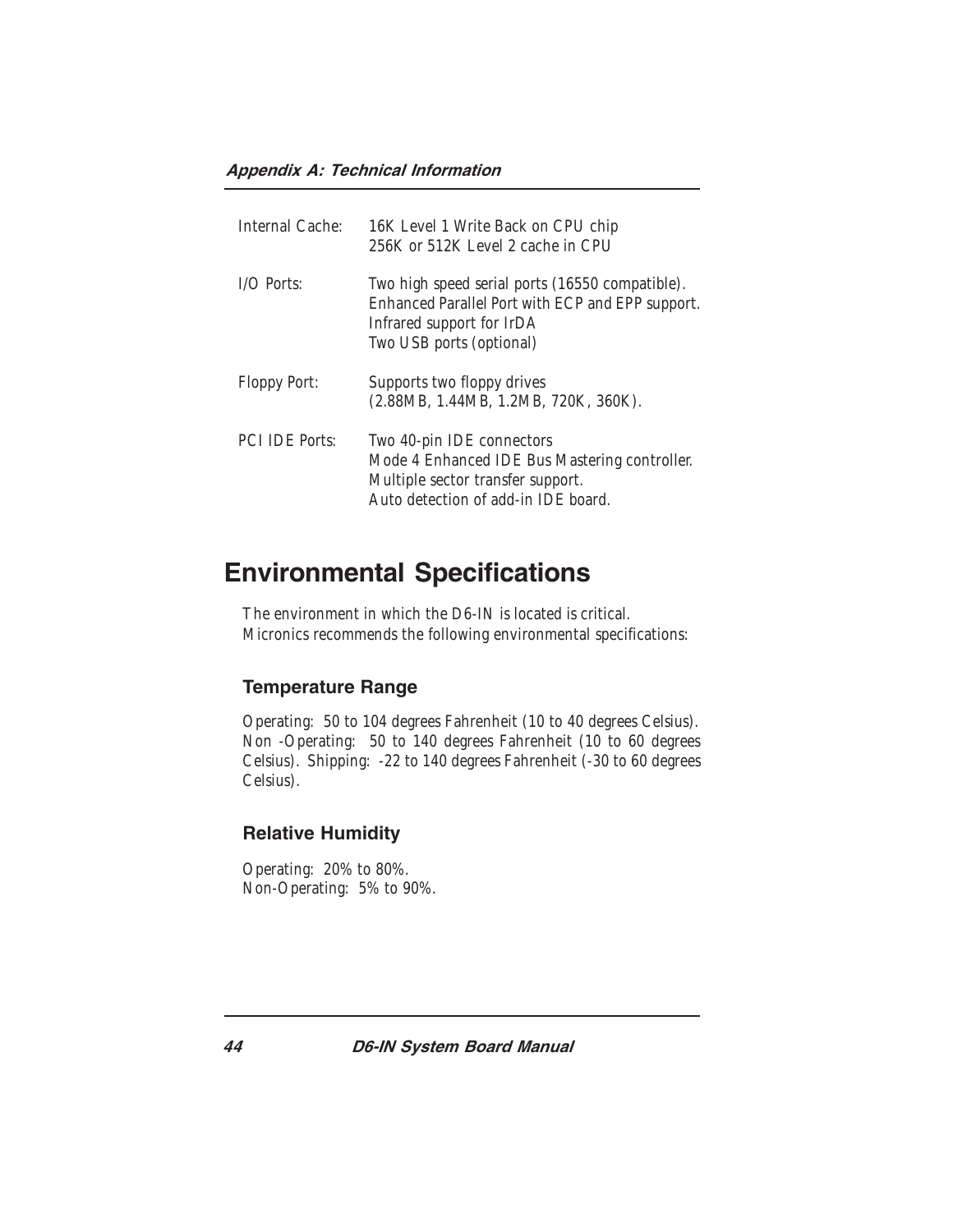## Battery Disposal



#### *WARNING:*

*Please do not open battery, dispose of in fire, recharge, put in backwards or mix with used or other battery types. The battery may explode or leak and cause personal injury.*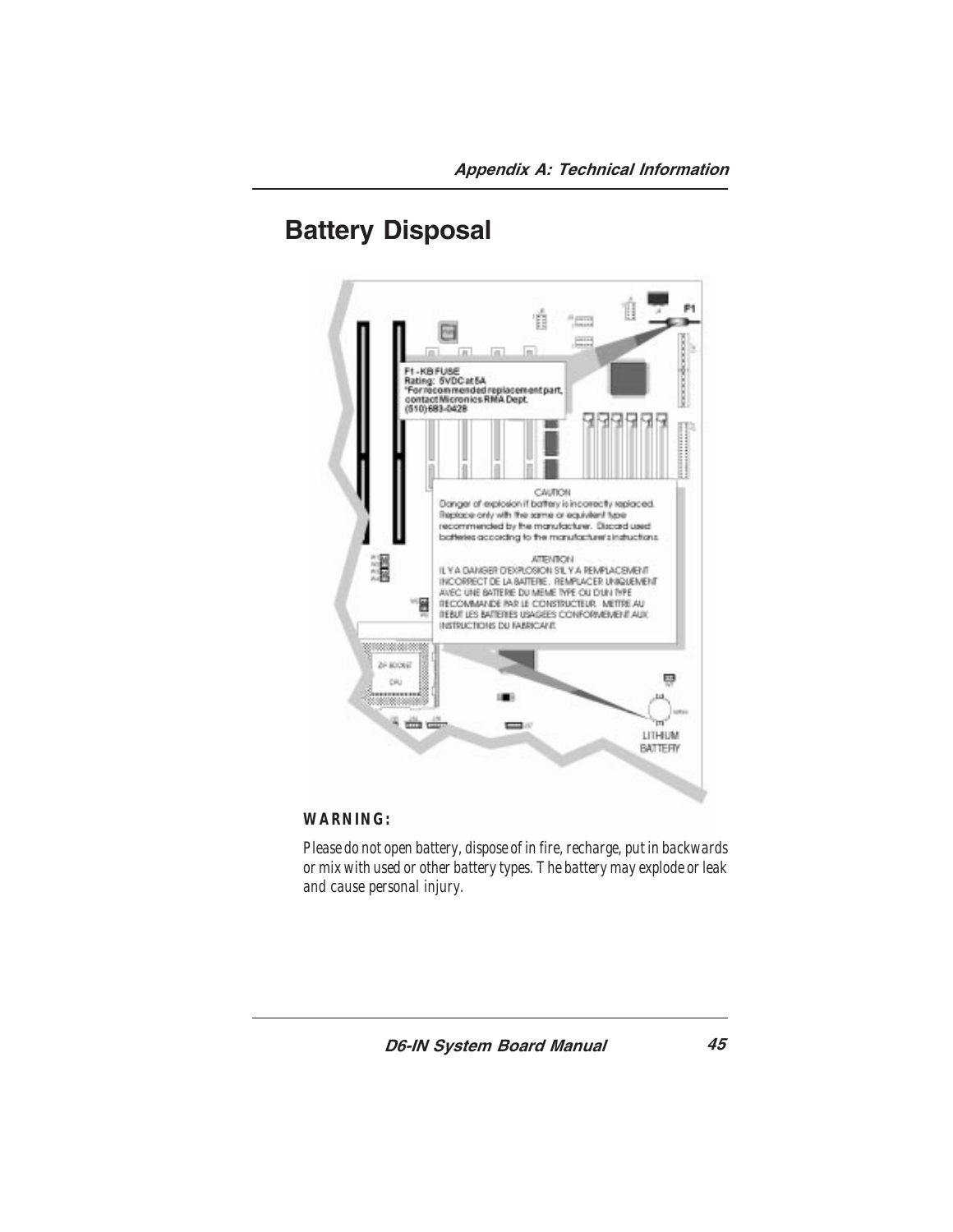### Technical Support

If you need technical assistance, our Technical Support staff will be glad to assist you. You can contact us via telephone, fax or Bulletin Board System (BBS). Before calling please have the following information ready:

- ❏ The model name and 09 part number of your Micronics product.
- ❏ Your computer information such as CPU type, operating system, amount of installed memory and other peripherals installed in your computer.
- ❏ Try to call from the location of your computer.

*NOTE:* For Return Material Authorization (RMA) purposes, please keep a copy of your product receipt.

#### **In the United States:**

| <b>Technical Support</b>     | $(510)$ 661-3000 |
|------------------------------|------------------|
| <b>Technical Support Fax</b> | $(510)$ 651-6982 |
| RMA Department               | $(510)$ 683-0428 |

#### **In Europe:**

| <b>UK Technical Support</b>     | $+44$ (0) 1256 844899 |
|---------------------------------|-----------------------|
| <b>UK Technical Support Fax</b> | $+44$ (0)1256 54476   |
| Germany Technical Support       | $+49(0)896881646$     |
| Germany Technical Support Fax   | $+49(0)89429517$      |
| France Technical Support        | $+33$ (1) 48 10 75 85 |
| France Technical Support Fax    | $+33$ (1) 48 10 75 55 |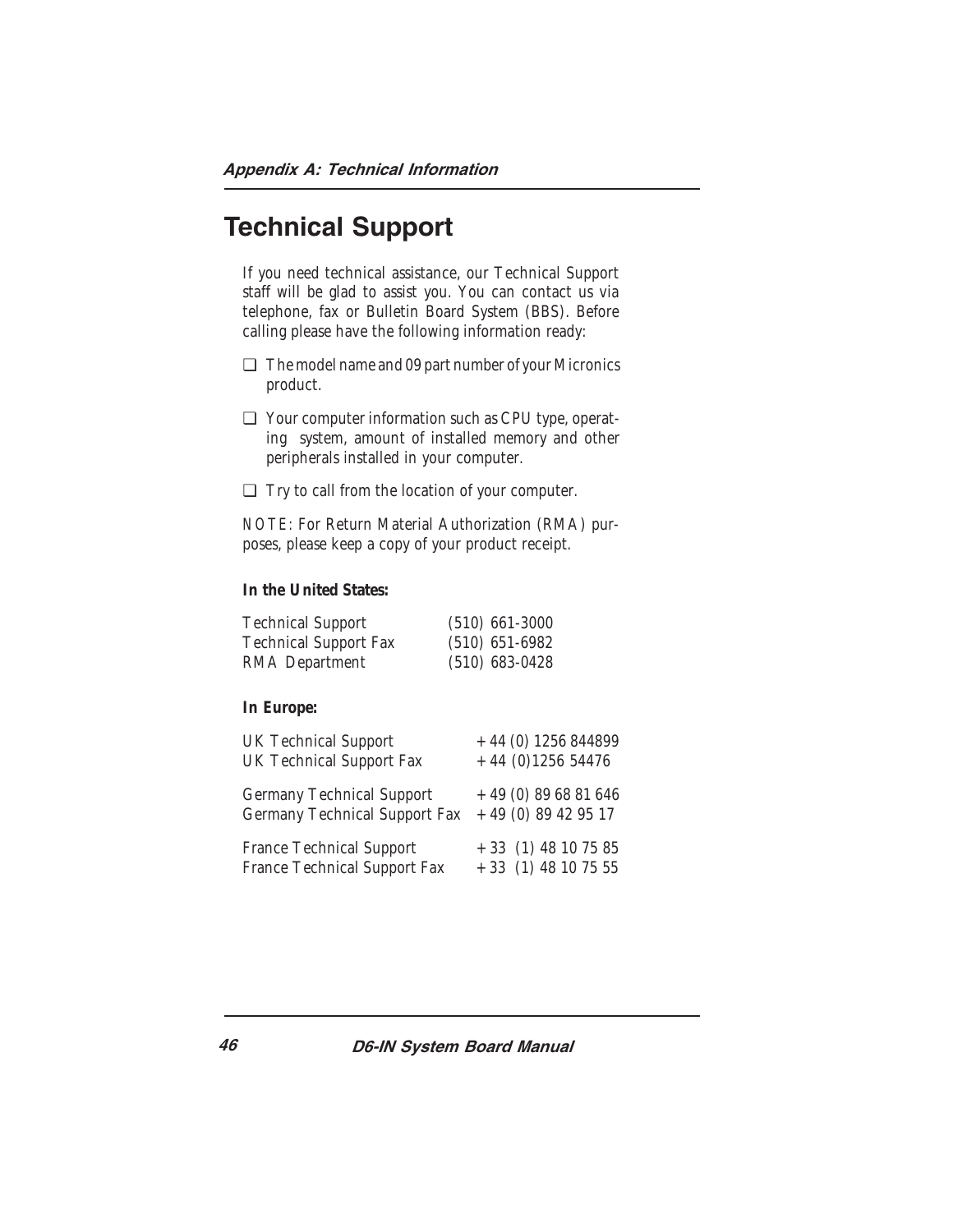### Online Services

#### Bulletin Board (BBS)

**In the United States:**

Technical Support BBS (510) 651-6837 14400 baud rate, Parity=N, Data Bits=8, Stop Bits=1, YMODEM and ZMODEM (recommended file transfer protocols)

#### **In Europe:**

| <b>UK Technical Support BBS</b>                      | $+44$ (0) 1256 63373 |  |
|------------------------------------------------------|----------------------|--|
| Germany Technical Support BBS $+49$ (0) 89 68 81 686 |                      |  |
| France Technical Support BBS                         | $+33(1)$ 48 10 75 95 |  |

#### World Wide Web

Micronics is on the Internet with a WWW (World Wide Web) site. Our Web site contains product support, press releases, contact information and other relevant material. Our address for Micronics Computers Inc. is:

**http://www.micronics.com**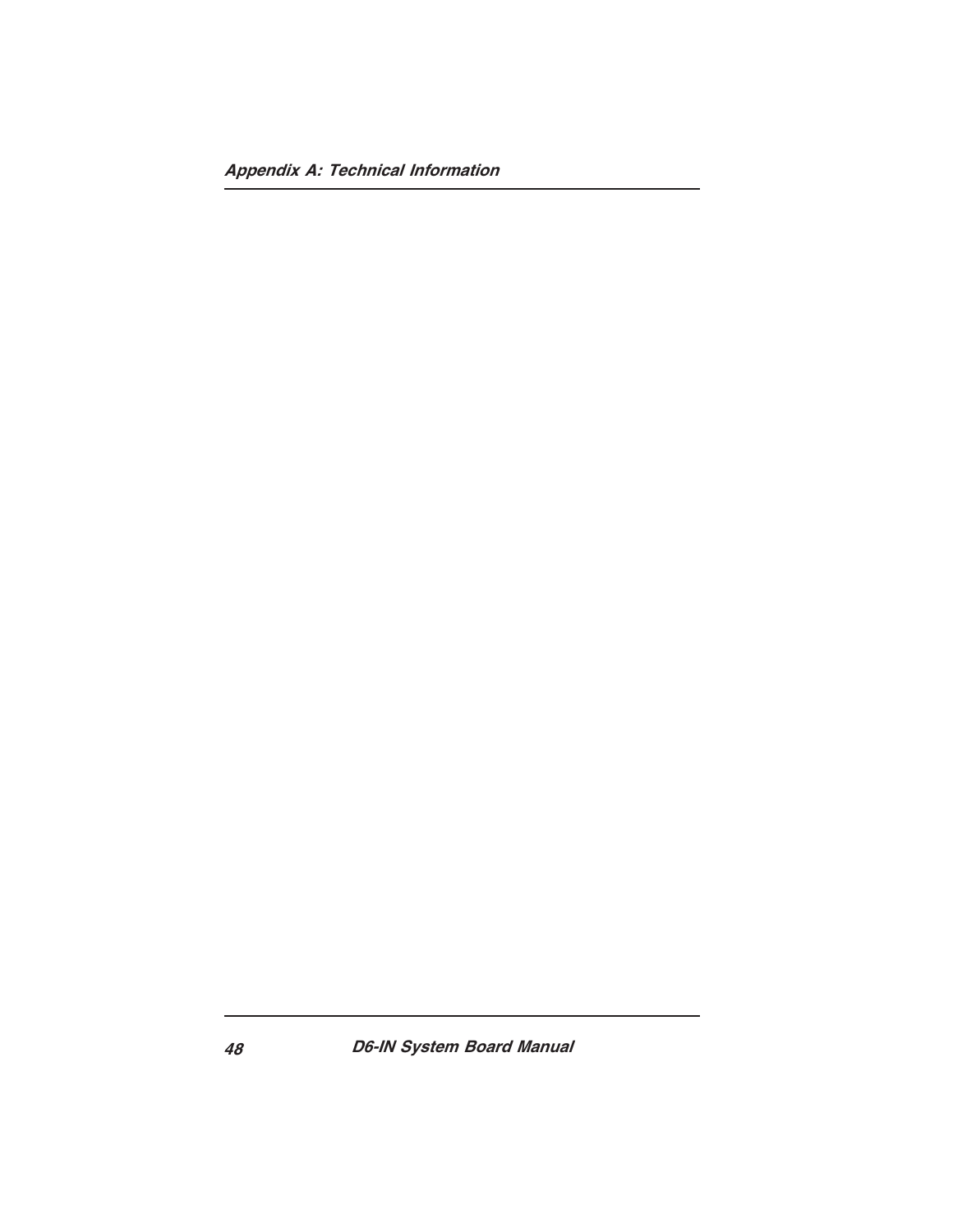# Appendix



The following table lists the Power On Self Test (POST) messages, possible causes and solutions.

| Message                                                                              | <b>Possible Cause</b>                                       | <b>Solution</b>                                                              |
|--------------------------------------------------------------------------------------|-------------------------------------------------------------|------------------------------------------------------------------------------|
| DISKETTE DRIVE A<br><b>FAILURE</b>                                                   | Drive A failed or is<br>missing.                            | Check Setup and cable<br>connections.                                        |
| <b>DISKETTE DRIVE B</b><br><b>FAILURE</b>                                            | Drive B failed or is<br>missing.                            | Check Setup and cable<br>connections.                                        |
| <b>EXTENDED RAM</b><br><b>FAILED AT</b><br>OFFSET: nnnn                              | Extended memory not<br>working or configured<br>properly.   | Replace defective<br>memory.                                                 |
| <b>FAILING BITS: nnnn</b>                                                            | Memory failure in<br>System, Extended, or<br>Shadow memory. | Replace defective<br>memory.                                                 |
| <b>FIXED DISK X</b><br>FAILURE (where X<br>$=0$ or 1)                                | The hard disk is not<br>configured or working<br>properly.  | Rerun SETUP and check<br>connections, or replace<br>hard disk.               |
| <b>FIXED DISK</b><br><b>CONTROLLER</b><br><b>FAILURE</b>                             | The controller card has<br>failed.                          | Check configuration and<br>connections, or replace<br>controller card.       |
| <b>INCORRECT DRIVE</b><br>A TYPE                                                     | Floppy drive A: not set<br>correctly in Setup.              | Run Setup.                                                                   |
| <b>INCORRECT DRIVE</b><br><b>B TYPE</b>                                              | Floppy drive A: not set<br>correctly in Setup.              | Run Setup.                                                                   |
| <b>INVALID NVRAM</b><br><b>MEDIA TYPE</b>                                            | NVRAM chip is bad.                                          | Requires repair of system<br>board.                                          |
| <b>KEYBOARD</b><br>ERROR, or<br><b>KEYBOARD</b><br><b>CONTROLLER</b><br><b>ERROR</b> | The keyboard or<br>keyboard controller<br>failed.           | Check connections. You<br>may have to replace the<br>keyboard or controller. |
| <b>KEYBOARD</b><br>ERROR <sub>nn</sub>                                               | A key is jammed or was<br>held down during boot.            | Make sure the keys are<br>not jammed or dirty.                               |
| <b>KEYBOARD</b><br><b>LOCKED</b>                                                     | Keyswitch on the front of<br>the case is locked.            | Unlock the keyswitch.                                                        |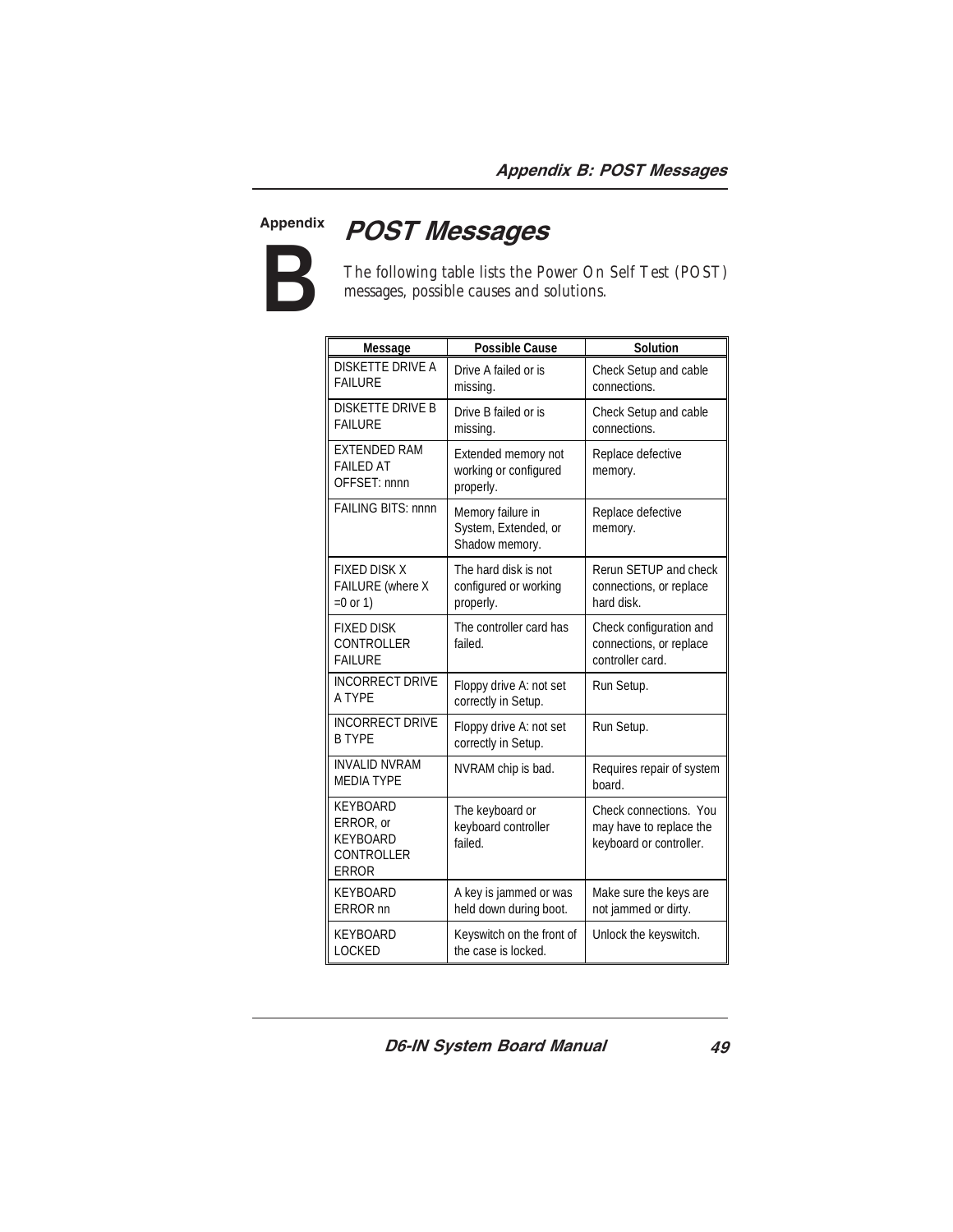#### Appendix B: POST Messages

| <b>Message</b>                                                                         | <b>Possible Cause</b>                                            | <b>Solution</b>                                                                                               |
|----------------------------------------------------------------------------------------|------------------------------------------------------------------|---------------------------------------------------------------------------------------------------------------|
| <b>MONITOR TYPE</b><br>DOES NOT MATCH<br>CMOS                                          | Monitor type not<br>correctly identified in<br>Setup.            | Run Setup and enter<br>correct monitor type.                                                                  |
| OPERATING<br><b>SYSTEM NOT</b><br><b>FOUND</b>                                         | Operating system<br>cannot be located on<br>Drive C: or Drive A: | Check Setup to see if<br>Drive A: and C: are<br>properly configured, or<br>put a bootable disk in<br>Drive A: |
| PARITY CHECK 1<br>nnnn                                                                 | Parity error found in the<br>system bus.                         | Check Setup. Board<br>repair may be required.                                                                 |
| <b>PARITY CHECK 2</b><br>nnnn                                                          | Parity error found in the<br>I/O bus.                            | Check Setup. Board<br>repair may be required.                                                                 |
| PREVIOUS BOOT<br>INCOMPLETE -<br><b>DEFAULT</b><br><b>CONFIGURATION</b><br><b>USED</b> | Previous POST did not<br>complete successfully.                  | Run Setup, load default<br>BIOS settings, make any<br>necessary adjustments,<br>and save the changes          |
| REAL TIME CLOCK<br><b>ERROR</b>                                                        | Real-time clock failed<br>BIOS test.                             | May require battery<br>replacement or board<br>repair.                                                        |
| <b>SHADOW RAM</b><br><b>FAILED AT OFFSET</b>                                           | Shadow RAM failed.                                               | May require repair of<br>system board.                                                                        |
| SYSTEM BATTERY<br>IS DEAD                                                              | System battery died.                                             | Replace the system<br>battery and run Setup to<br>reconfigure the system.                                     |
| SYSTEM CACHE<br><b>ERROR - CACHE</b><br><b>DISABLED</b>                                | External (L2) cache<br>failed BIOS test.                         | System will still run, but<br>slower. Replace cache<br>at convenience.                                        |
| SYSTEM CMOS<br>CHECKSUM BAD -<br><b>RUN SETUP</b>                                      | System CMOS has been<br>corrupted or modified<br>incorrectly.    | Run Setup and<br>reconfigure the system.                                                                      |
| <b>SYSTEM RAM</b><br>FAILED AT<br>OFFSET: nnnn                                         | System RAM failed.                                               | Replace defective RAM.                                                                                        |
| <b>SYSTEM TIMER</b><br><b>ERROR</b>                                                    | Timer test failed.                                               | Requires repair of system<br>board.                                                                           |

50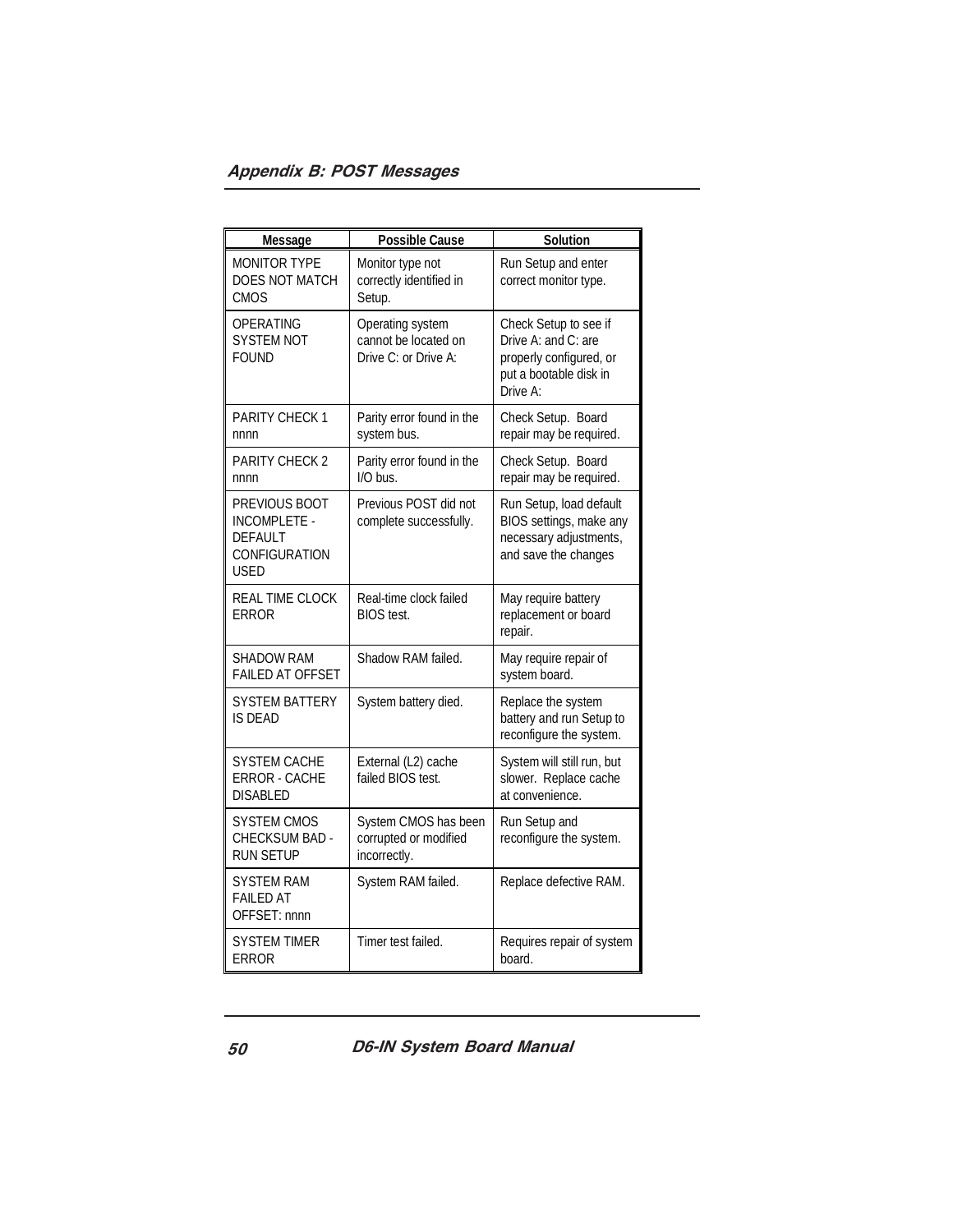Appendix **C**

### Beep and POST Codes

Beep codes are a series of beeps sent through the speaker which indicate a problem during the Power On Self Test (POST). If text appears on the video screen, the D6-IN has completed POST; any other tone from the speaker indicates something other than a POST error. These tones *are not* described in the tables on the following pages.

The beep error codes are a series of beeps. The duration of the beep tones are constant, but the length of the pauses between the beeps varies. For example: a 1-3- 3 beep code will sound like one beep, a pause; three beeps consecutively, another pause and then three more beeps.

One beep code is often misunderstood. If a video card is not installed or is failing, the system board will generate a long-short-long-short beep code. This is often interpreted as a 1-2-1 beep code. But POST errors always vary in the length of the pause and not the duration of the beep tone.

Another way of identifying a POST error is to use a device called a POST card. This peripheral card is inserted into one of the ISA slots and has an LED (or LCD) read out showing the contents of port 80h.

The following tables list all beep codes and POST routines.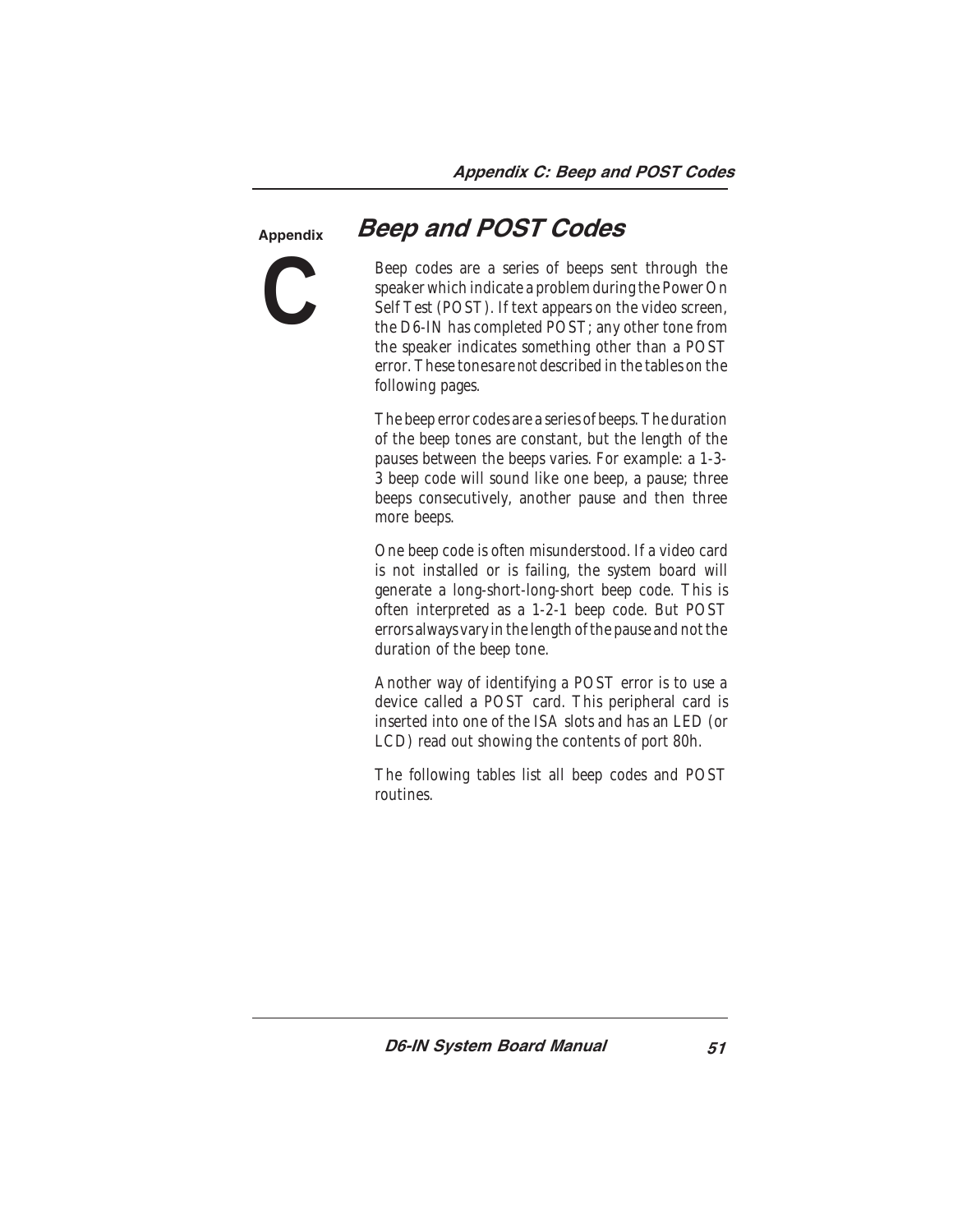| Code            | <b>Beeps</b>    | <b>POST Routine Description</b>                        |
|-----------------|-----------------|--------------------------------------------------------|
| 02              |                 | Verify Real Mode.                                      |
| 04              |                 | Get CPU type.                                          |
| 06              |                 | Initialize system hardware.                            |
| 08              |                 | Initialize chipset registers with initial POST values. |
| 09              |                 | Get in POST Reg.                                       |
| 0A              |                 | Initialize CPU registers.                              |
| $\overline{OC}$ |                 | Initialize cache initial POST values.                  |
| $\overline{OE}$ |                 | Initialize I/O.                                        |
| $\overline{OF}$ |                 | Initialize the localbus IDE.                           |
| 10              |                 | Initialize Power Management.                           |
| 11              |                 | Load alternate registers with initial POST values.     |
| 12              |                 | Jump to UserPatch0.                                    |
| 14              |                 | Initialize keyboard controller.                        |
| 16              | $2 - 2 - 3$     | BIOS ROM checksum.                                     |
| 18              |                 | 8254 timer initialization.                             |
| 1A              |                 | 8237 DMA controller initialization.                    |
| 1C              |                 | Reset Programmable Interrupt Controller.               |
| 20              | $3 - 1 - 1$     | Test DRAM refresh.                                     |
| 22              | $3 - 1 - 3$     | Test 8742 Keyboard Controller.                         |
| 24              |                 | Set ES segment register to 4 GB.                       |
| 28              |                 | Autosize DRAM.                                         |
| 2A              |                 | Clear 512K base RAM.                                   |
| 2C              | $3-4-1$         | Test 512K base address lines.                          |
| $\overline{2E}$ | $3-4-3$         | Test 512K base memory.                                 |
| 32              |                 | Test CPU bus-clock frequency.                          |
| 34              |                 | Test CMOS RAM.                                         |
| 35              |                 | Initialize alternate chipset registers.                |
| 37              |                 | Reinitialize the chipset (MB only).                    |
| 38              |                 | Shadow system BIOS ROM.                                |
| 39              |                 | Reinitialize the cache (MB only).                      |
| 3A              |                 | Autosize cache.                                        |
| 3C              |                 | Configure advanced chipset registers.                  |
| $\overline{3D}$ |                 | Load alternate registers with CMOS values.             |
| 40              |                 | Set initial CPU speed.                                 |
| 42              |                 | Initialize interrupt vectors.                          |
| 44              |                 | Initialize BIOS interrupts.                            |
| 46              | $2 - 1 - 2 - 3$ | Check ROM copyright notice.                            |
| 47              |                 | Initialize manager for PCI Option ROMs.                |
| 48              |                 | Check video configuration against CMOS.                |
| 49              |                 | Initialize PCI bus and devices.                        |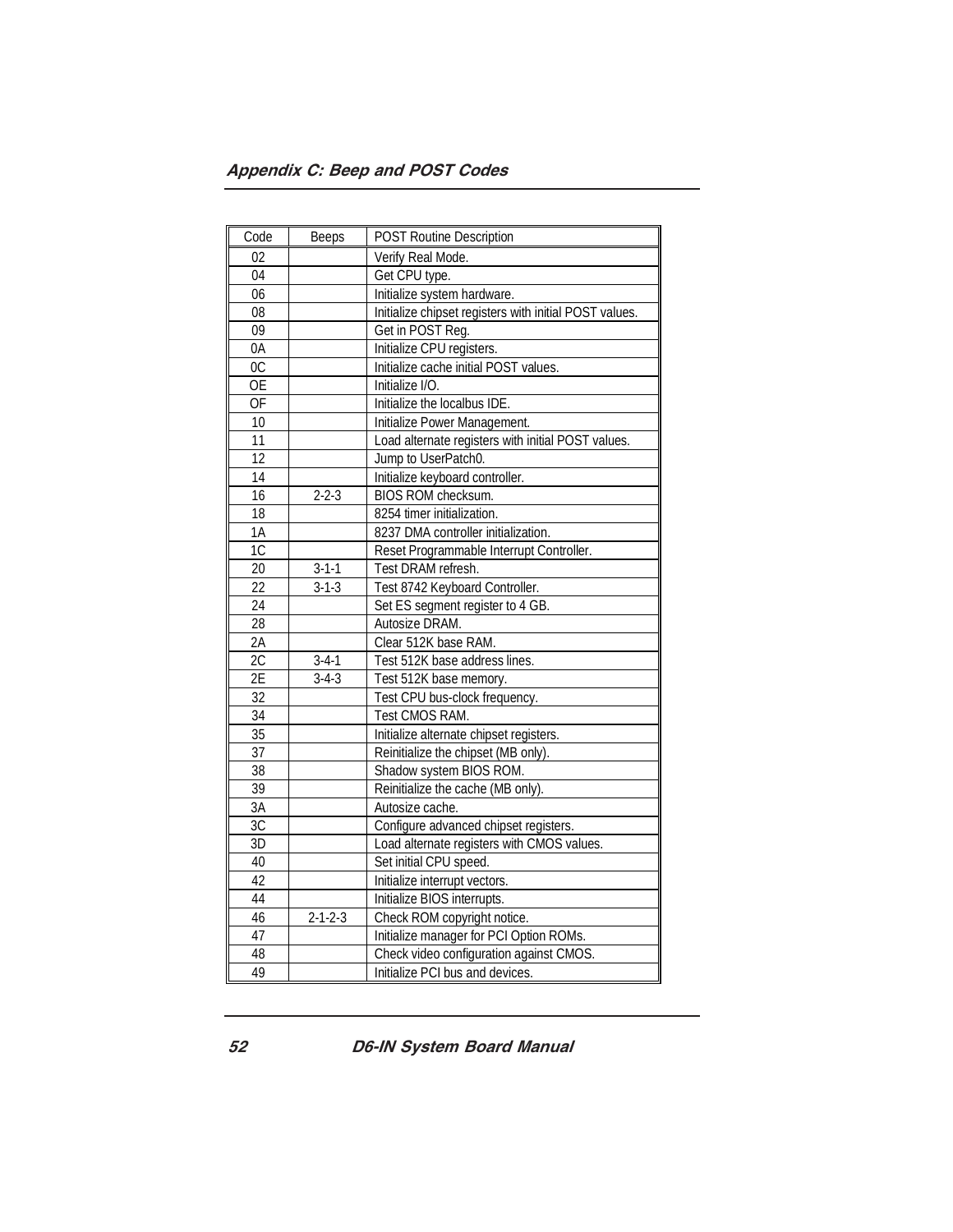| Code            | <b>Beeps</b>    | <b>POST Routine Description</b>             |
|-----------------|-----------------|---------------------------------------------|
| 4A              |                 | Initialize all video adapters in system.    |
| 4C              |                 | Shadow video BIOS ROM.                      |
| 4E              |                 | Display copyright notice.                   |
| 50              |                 | Display CPU type and speed.                 |
| 51              |                 | Initialize EISA board.                      |
| 52              |                 | Test keyboard.                              |
| 54              |                 | Set key click if enabled.                   |
| $\overline{56}$ |                 | Enable keyboard.                            |
| 58              | $2 - 2 - 3 - 1$ | Test for unexpected interrupts.             |
| $5\overline{A}$ |                 | Display prompt "Press F2 to enter SETUP".   |
| 5C              |                 | Test RAM between 512 and 640k.              |
| 60              |                 | Test extended memory.                       |
| 62              |                 | Test extended memory address lines.         |
| 64              |                 | Jump to UserPatch1.                         |
| 66              |                 | Configure advanced cache registers.         |
| 68              |                 | Enable external and CPU caches.             |
| 6A              |                 | Display external cache size.                |
| 6C              |                 | Display shadow message.                     |
| 6E              |                 | Display non-disposable segments.            |
| 70              |                 | Display error messages.                     |
| 72              |                 | Check for configuration errors.             |
| 74              |                 | Test real-time clock.                       |
| 76              |                 | Check for keyboard errors.                  |
| 7C              |                 | Set up hardware interrupt vectors.          |
| 7E              |                 | Test coprocessor if present.                |
| 80              |                 | Disable onboard I/O ports.                  |
| 82              |                 | Detect and install external RS232 ports.    |
| 84              |                 | Detect and install external parallel ports. |
| 86              |                 | Re-initialize on-board I/O ports.           |
| 88              |                 | Initialize BIOSData Area.                   |
| 8A              |                 | Initialize Extended BIOS Data Area.         |
| 8C              |                 | Initialize floppy controller.               |
| 90              |                 | Initialize hard-disk controller.            |
| 91              |                 | Initialize localbus hard-disk controller.   |
| 92              |                 | Jump to UserPatch2.                         |
| 93              |                 | Build MPTABLE for multi-processor boards.   |
| 94              |                 | Disable A20 address line.                   |
| $\overline{96}$ |                 | Clear huge ES segment register.             |
| 98              |                 | Search for option ROMs.                     |
| 9A              |                 | Shadow option ROMs.                         |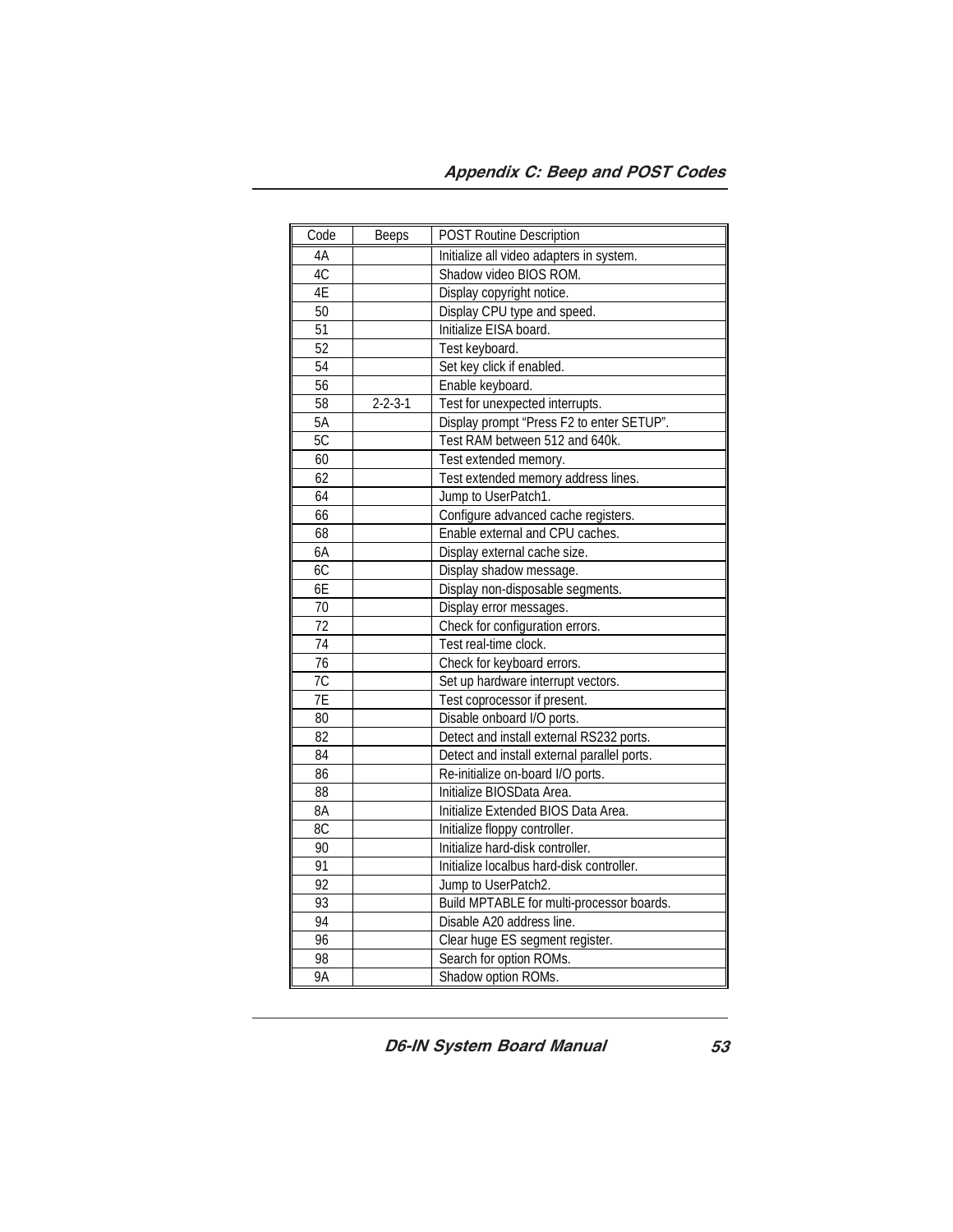#### Appendix C: Beep and POST Codes

| Code            | <b>Beeps</b> | <b>POST Routine Description</b>                |
|-----------------|--------------|------------------------------------------------|
| 9C              |              | Set up Power Management.                       |
| 9E              |              | Enable hardware interrupts.                    |
| A <sub>0</sub>  |              | Set time of day.                               |
| A2              |              | Check key lock.                                |
| $\overline{A4}$ |              | Initialize typematic rate.                     |
| A <sub>8</sub>  |              | Erase F2 prompt.                               |
| AA              |              | Scan for F2 keystroke.                         |
| AC              |              | Enter SETUP.                                   |
| <b>AE</b>       |              | Clear in-POST flag.                            |
| B <sub>0</sub>  |              | Check for errors.                              |
| B2              |              | POST done - prepare to boot operating system.  |
| <b>B4</b>       |              | One beep.                                      |
| B <sub>6</sub>  |              | Check password (optional).                     |
| B <sub>8</sub>  |              | Clear global descriptor table.                 |
| <b>BC</b>       |              | Clear parity checkers.                         |
| BE              |              | Clear screen (optional).                       |
| <b>BF</b>       |              | Check virus and backup reminders.              |
| CO              |              | Try to boot with INT 19.                       |
| $\overline{D0}$ |              | Interrupt handler error.                       |
| D <sub>2</sub>  |              | Unknown interrupt error.                       |
| D4              |              | Pending Interrupt.                             |
| D <sub>6</sub>  |              | Initialize option ROM error.                   |
| D <sub>8</sub>  |              | Shutdown error.                                |
| DA              |              | Extended Block Move.                           |
| $\overline{DC}$ |              | Shutdown 10 error.                             |
|                 |              | The following are for boot block in Flash ROM: |
| E2              |              | Initialize the chipset.                        |
| E <sub>3</sub>  |              | Initialize refresh counter.                    |
| E4              |              | Check for Forced Flash.                        |
| E5              |              | Check HW status of ROM.                        |
| E <sub>6</sub>  |              | <b>BIOS ROM is OK.</b>                         |
| E7              |              | Do a complete RAM test.                        |
| E <sub>8</sub>  |              | Do OEM initialization.                         |
| E9              |              | Initialize interrupt controller.               |
| EA              |              | Read in the bootstrap code.                    |
| E               |              | Initialize all vectors.                        |
| EC              |              | Boot the Flash program.                        |
| ED              |              | Initialize the boot device.                    |
| EE              |              | Boot code was read OK.                         |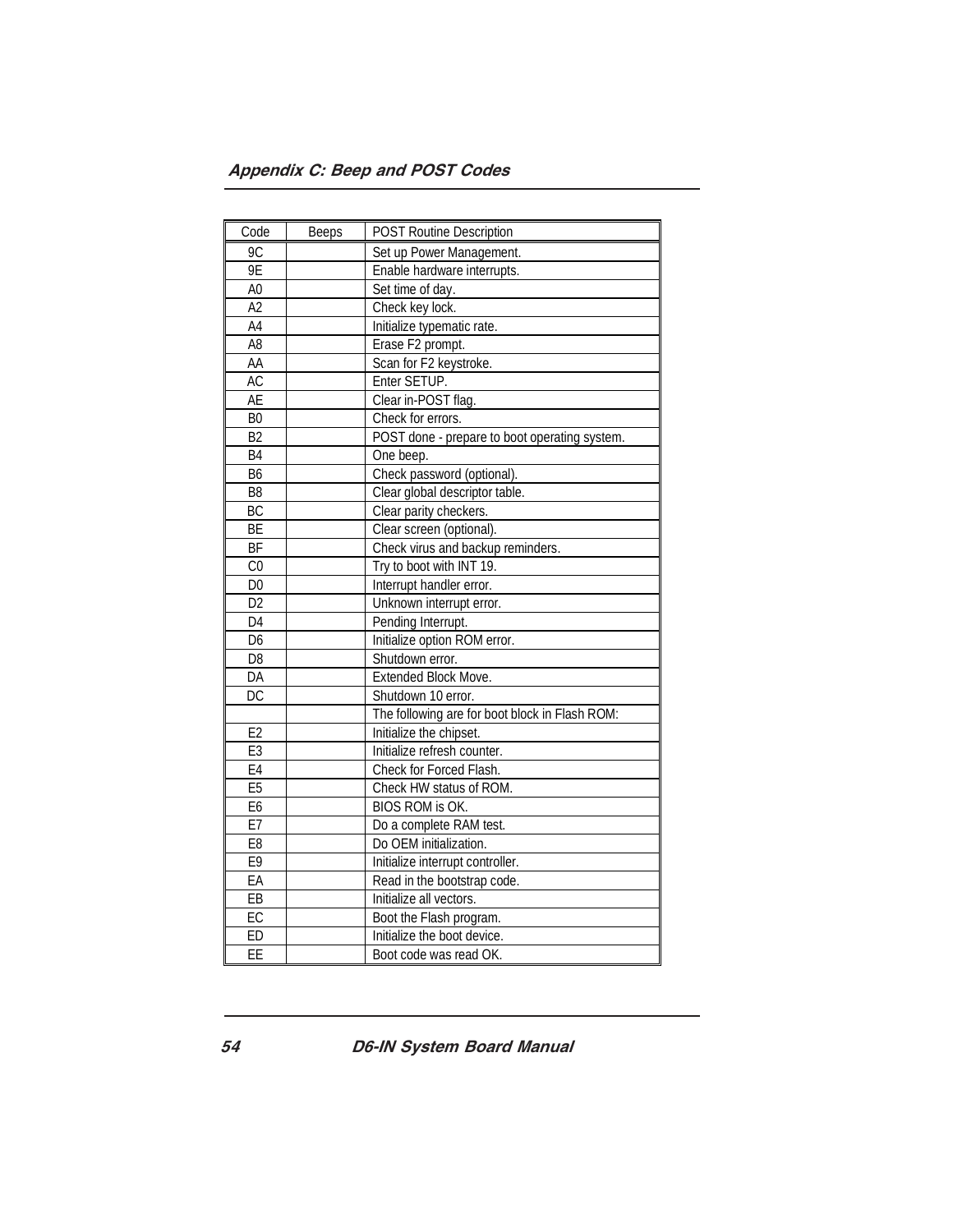Appendix

**D**

# Hard Disk Drive Types

The following table lists the hard disk types supported by the D6-IN.

| Type           | Cylinders | Heads          | Write<br>Precomp | Sectors | Size |
|----------------|-----------|----------------|------------------|---------|------|
| 1              | 306       | 4              | 128              | 17      | 10   |
| $\overline{c}$ | 615       | 4              | 300              | 17      | 21   |
| 3              | 615       | 6              | 300              | 17      | 32   |
| 4              | 940       | 8              | 512              | 17      | 65   |
| 5              | 940       | 6              | 512              | 17      | 99   |
| 6              | 615       | 4              | none             | 17      | 21   |
| 7              | 462       | 8              | 256              | 17      | 32   |
| 8              | 733       | 5              | none             | 17      | 31   |
| 9              | 900       | 15             | none             | 17      | 117  |
| 10             | 820       | 3              | none             | 17      | 21   |
| 11             | 855       | 5              | none             | 17      | 37   |
| 12             | 855       | $\overline{7}$ | none             | 17      | 52   |
| 13             | 306       | 8              | 128              | 17      | 21   |
| 14             | 733       | $\overline{7}$ | none             | 17      | 44   |
| 15             | N/A       | N/A            | N/A              | N/A     | N/A  |
| 16             | 612       | 4              | $\mathbf 0$      | 17      | 21   |
| 17             | 977       | 5              | 300              | 17      | 42   |
| 18             | 977       | $\overline{7}$ | none             | 17      | 59   |
| 19             | 1024      | 7              | 512              | 17      | 62   |
| 20             | 733       | 5              | 300              | 17      | 31   |
| 21             | 733       | $\overline{7}$ | 300              | 17      | 94   |
| 22             | 733       | 5              | 300              | 17      | 31   |
| 23             | 306       | 4              | $\mathbf{0}$     | 17      | 10   |
| 24             | 612       | 4              | 305              | 17      | 21   |
| 25             | 612       | $\overline{2}$ | 300              | 17      | 10   |
| 26             | 614       | 4              | none             | 17      | 21   |
| 27             | 820       | 6              | none             | 17      | 42   |
| 28             | 977       | 5              | none             | 17      | 42   |
| 29             | 1218      | 15             | none             | 36      | 336  |
| 30             | 1224      | 15             | none             | 17      | 159  |

D6-IN System Board Manual

55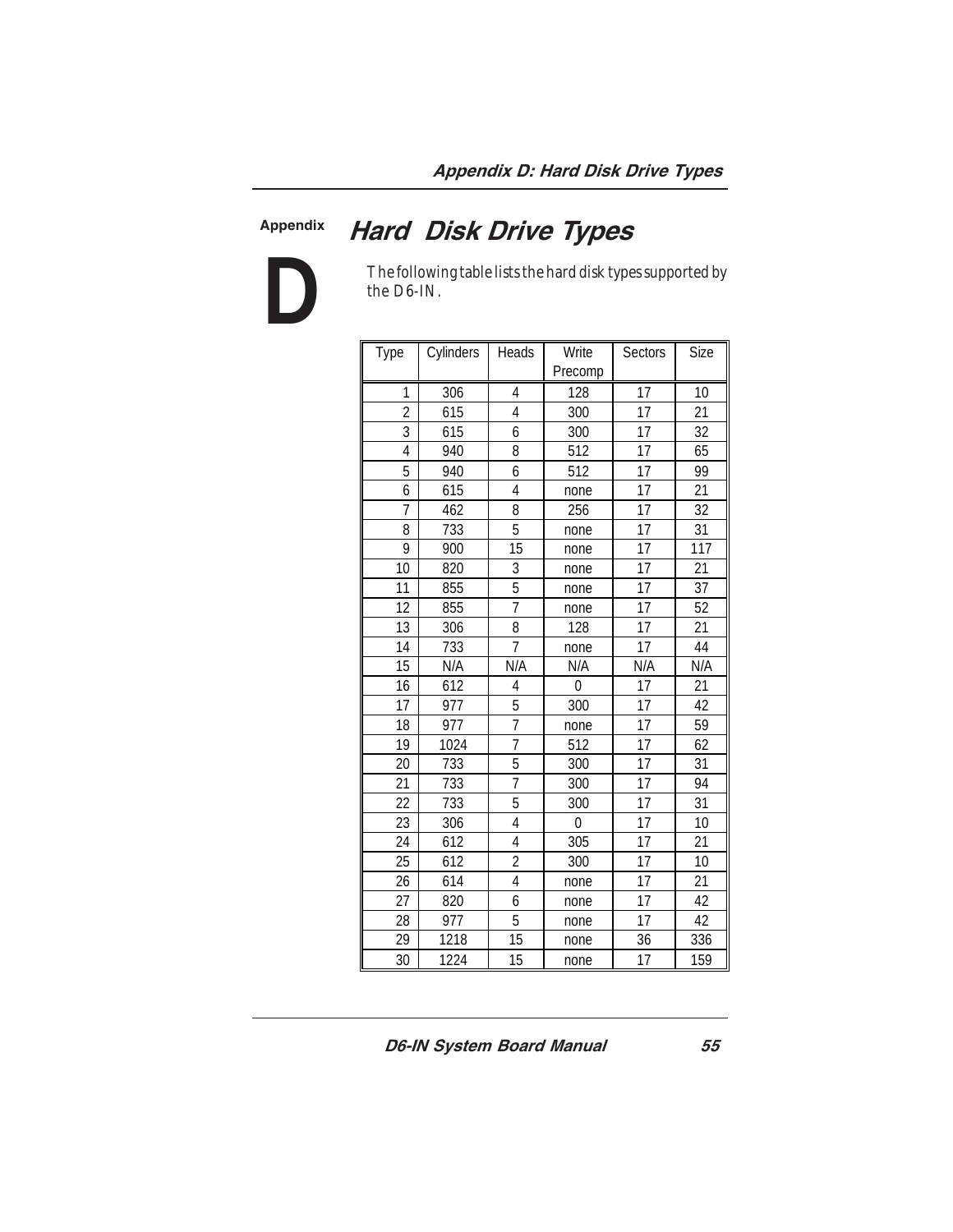Appendix D: Hard Disk Drive Types

| Type | Cylinders | Heads | Write   | Sectors | Size |
|------|-----------|-------|---------|---------|------|
|      |           |       | Precomp |         |      |
| 31   | 823       | 10    | 512     | 17      | 71   |
| 32   | 809       | 6     | 128     | 17      | 42   |
| 33   | 830       | 7     | none    | 17      | 50   |
| 34   | 830       | 10    | none    | 17      | 72   |
| 35   | 1024      | 5     | none    | 17      | 44   |
| 36   | 1024      | 8     | none    | 17      | 71   |
| 37   | 615       | 8     | 128     | 17      | 42   |
| 38   | 1024      | 8     | none    | 26      | 109  |
| 39   | 925       | 9     | none    | 17      | 72   |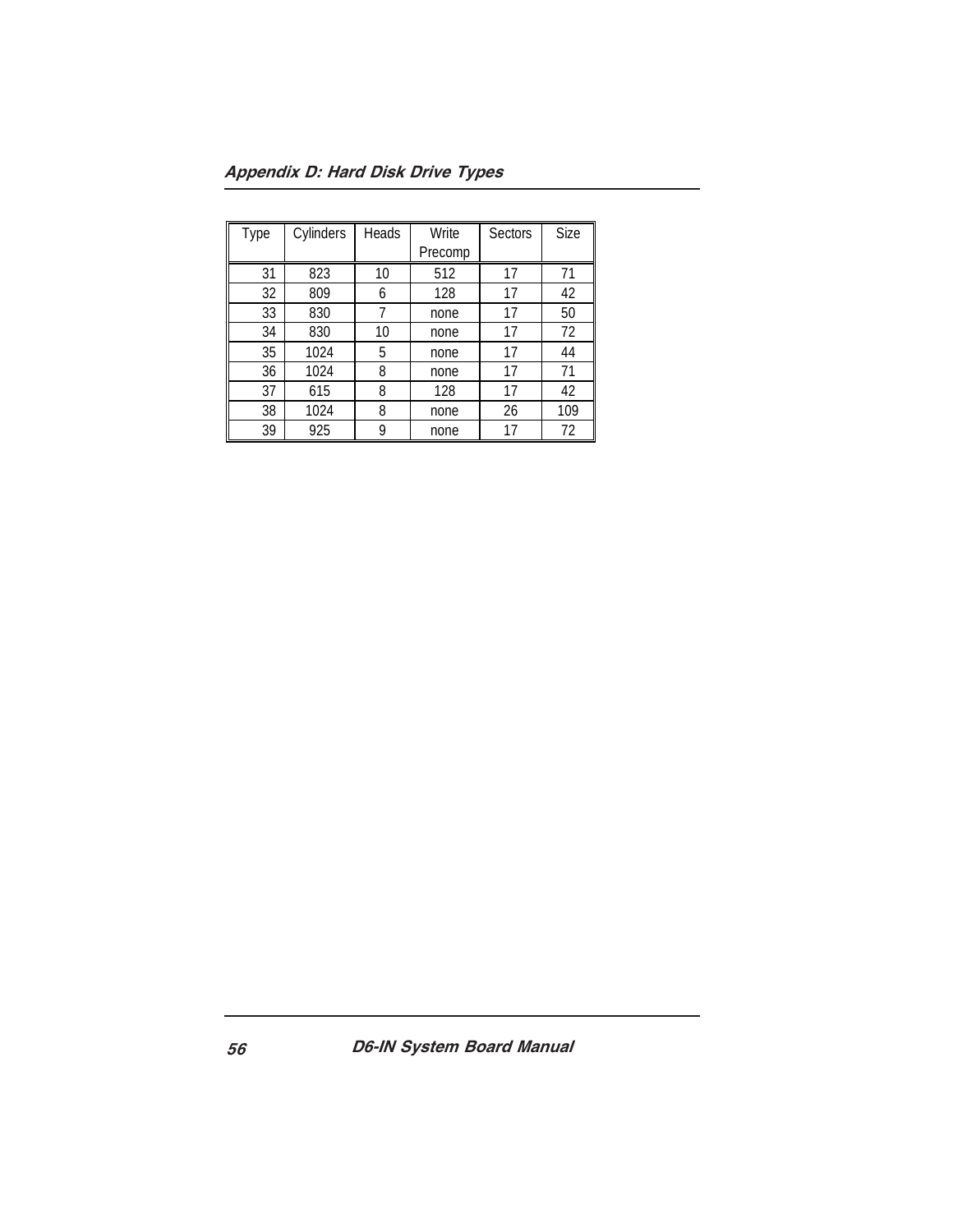**E** Appendix

# Updating the System BIOS

The Micronics system boards are designed so that the BIOS can be reprogrammed using a BIOS file. You can easily FLASH a BIOS by following the steps below:

- 1) After downloading the appropriate BIOS file from our BBS or Website, extract it to a bootable MS-DOS 6.X diskette.
- 2) Reboot your system with the MS-DOS 6.X diskette in the A: drive. To make sure a clean DOS environment is loaded, press the F5 key while "Starting MS-DOS" is displayed. After the system has rebooted, the cursor will appear at the  $A:$  prompt.
- 3) Now you can run the FLASH utility. The filename will be either "FSH" (or FSH20, FSH20G, etc.) or "PHLASH." Type this filename at the  $A:$  prompt (but don't include its extension), followed by a space and the BIOS ROM image's filename. This file will be included in the download and has a file length of about 131K. For example, to update the D6-IN to BIOS version 01, you would type:

PHLASH D6-IN\_01.ROM [ENTER]

- 4) Once the FLASH process has begun, select [Y]es, if prompted, to allow auto-sensing of the part (the FLASH chip itself).
- 5) After the update process has completed and the system reboots, verify that the new BIOS version appears on-screen. If you have problems during this process, or if you have questions about the procedure, please call Technical Support.

NOTE: If the BIOS is somehow erased or doesn't seem to accept the upgrade, you can have your original BIOS chip reprogrammed manually by Technical Support. There is a \$29.95 fee for this service, which includes shipping charges to send your FLASH EPROM chip

D6-IN System Board Manual

If you

encounter any problems during this process, or if you have questions about the procedure, please call **Technical** Support.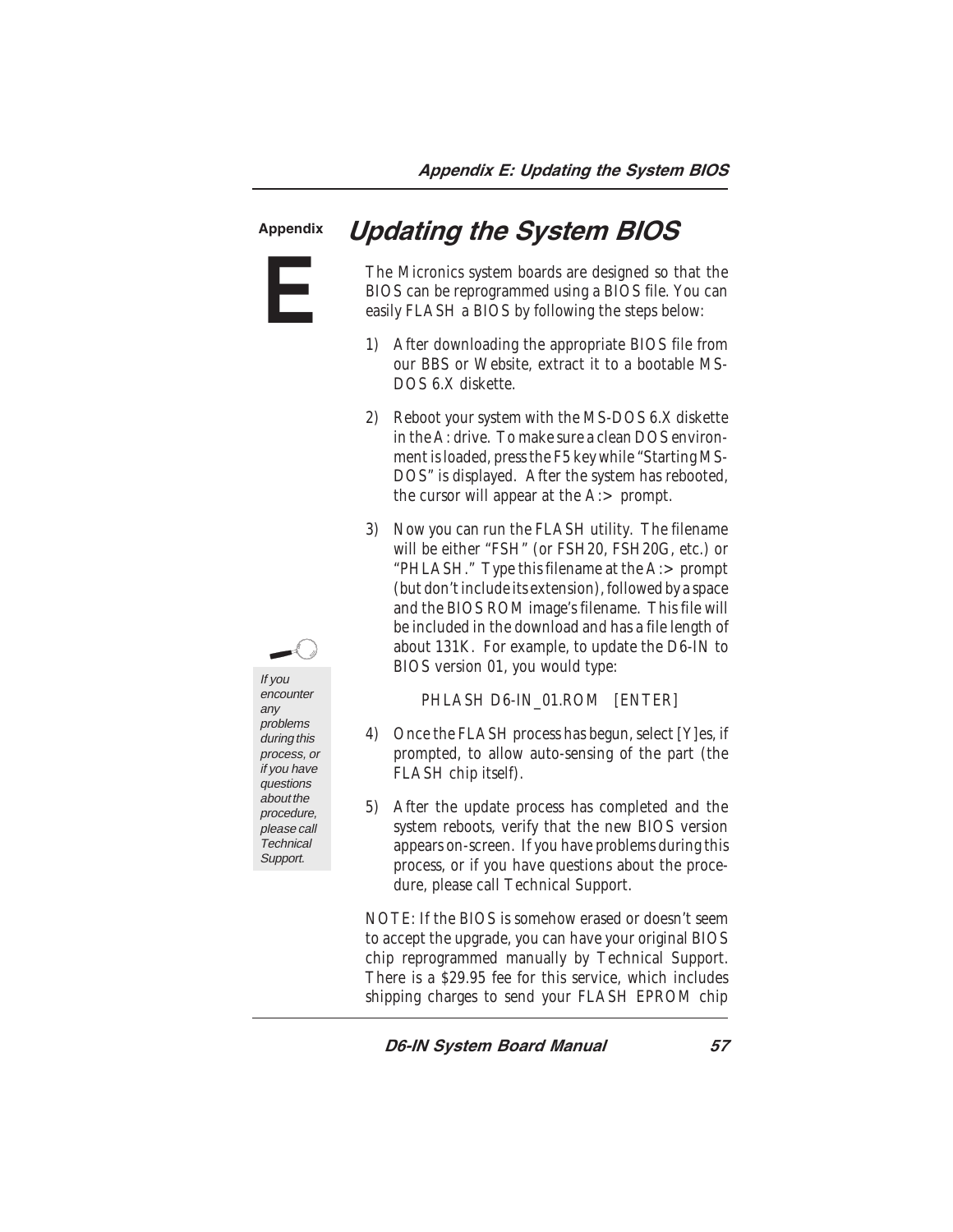back to you. Also, a preprogrammed FLASH EPROM chip can be purchased from Technical Support for \$50.00. Overnight shipping costs an additional \$10.00. (Price and availability subject to change.)

If you prefer to send your system board in for the upgrade, the RMA department offers this service free of charge if your system board is under warranty.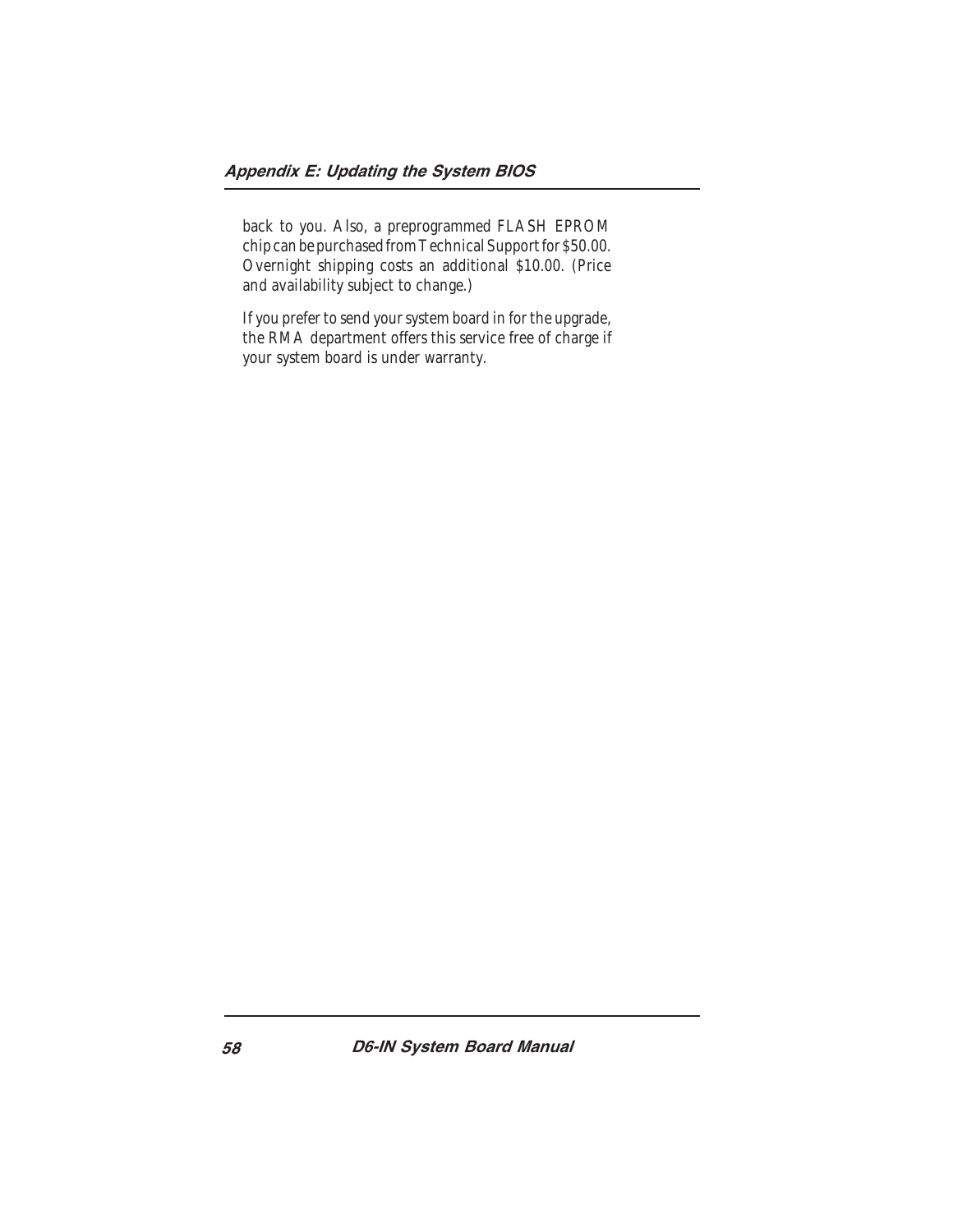#### Appendix

**F**

### Limited Warranty

Except as described below, Micronics warrants the products to be free from defects in material and workmanship in normal use for a period of one (1) year from date of purchase. Should any product fail to perform according to this warranty at any time during the warranty period, except as provided below, Micronics or its authorized service centers will, at Micronics' option, repair or replace the product at no additional charge.

The warranty does not cover loss or damage which occurs in shipment or which is due to: (1) improper installation or maintenance, misuse, neglect or any cause other than ordinary commercial application, including without limitation, accidents or acts of God; (2) adjustment, repair, or modification by other than a Micronics authorized service center; (3) improper environment, excessive or inadequate heating or air conditioning, or electrical power failures, surges or other irregularities; (4) any statement about the product other than those set forth in this warranty; or (5) nonconformity to models or samples shown to the purchaser. Any models or samples were for the sole purpose of suggesting the character of the product and are not intended to form the basis of the bargain.

A receipt or copy of the invoice with the date of purchase from a Micronics reseller is required before any warranty service can be rendered. Service can be obtained by calling Micronics for a Return Merchandise Authorization (RMA) Number.

The RMA Number should be prominently displayed on the outside of the shipping carton of the returned product. Returned product should be shipped prepaid or hand carried to Micronics. The purchaser assumes risk of loss or damage in transit, and unless otherwise agreed to in writing by Micronics, will pay inbound shipping charges.

The exclusive remedy of the purchaser under this warranty above will be repair or replace at Micronics' option,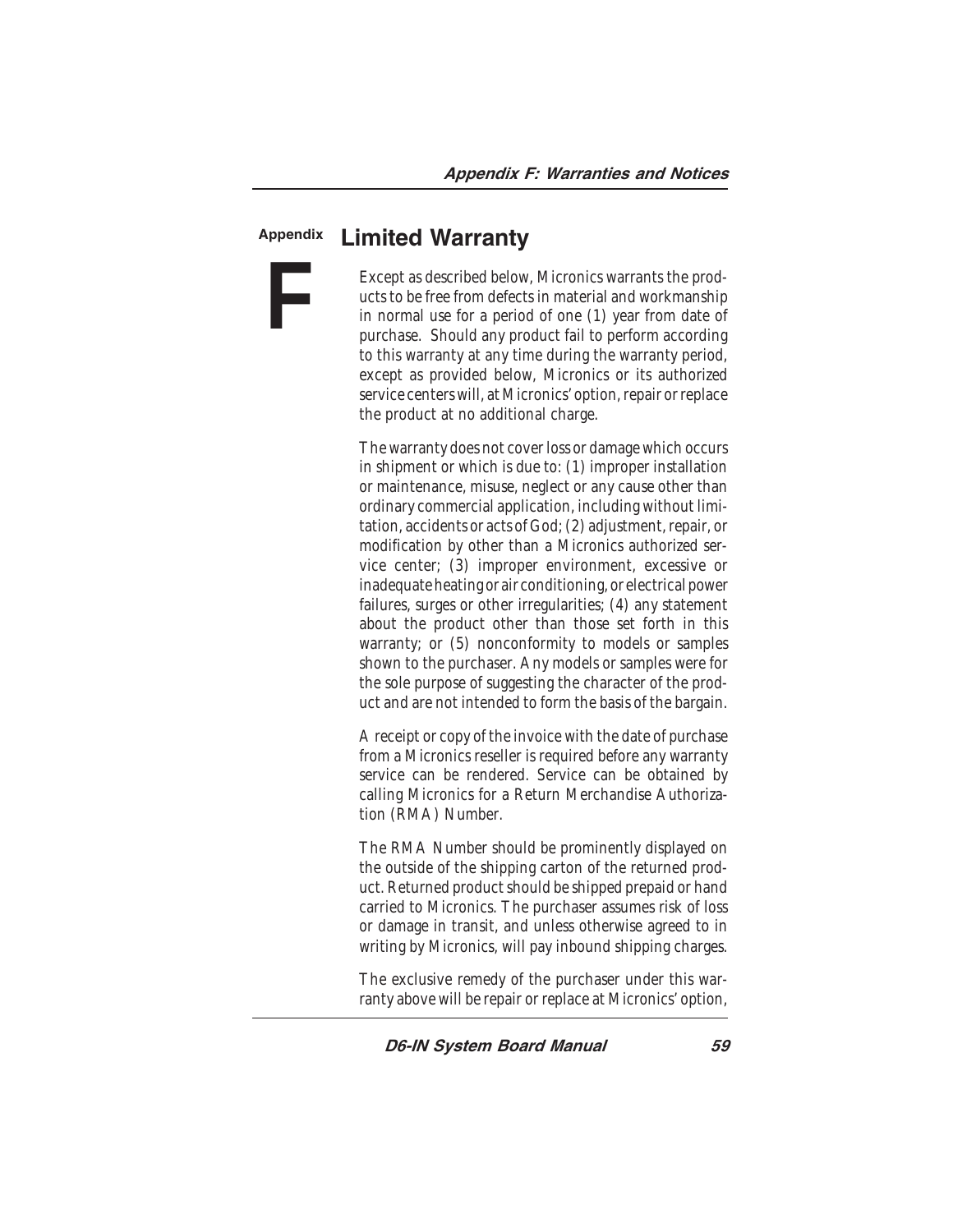but if for any reason that remedy should fail of its essential purpose, the exclusive remedy of the purchaser shall then be actual damages up to amounts paid for the defective product by the purchaser. This limited warranty shall be deemed to "fail of its essential purpose" if, after repeated efforts, Micronics is unable to make the product operate as warranted. Micronics' liability for damages to the purchaser for any cause whatsoever; regardless of the form of action and whether in contract or in tort, shall be limited to the purchase price in effect when the cause of action arose for the product that is the basis of the claim.

Micronics will not be liable for any lost profits or any indirect, special incidental or consequential damages in connection with the product, even if Micronics has been advised of the possibility of such damages.

Micronics makes no warranties or representations as to performance of products or as to service to distributor or to any person, except as set forth in Micronics; limited warranty accompanying delivery of product.

Micronics disclaims all other warranties whether oral, written, expressed, or implied, including without limitation, the warranties of design, merchantability, or fitness for a particular purpose, if applicable, or arising from a course of dealing, usage or trade practice.

### Non-Warranty Service

After the one year warranty service is no longer in effect, repair service is still available for Micronics products. For more information, contact Micronics' RMA department at (510) 683-0428. The RMA department is open between 8:30 A.M. and 5 P.M. Pacific Standard Time.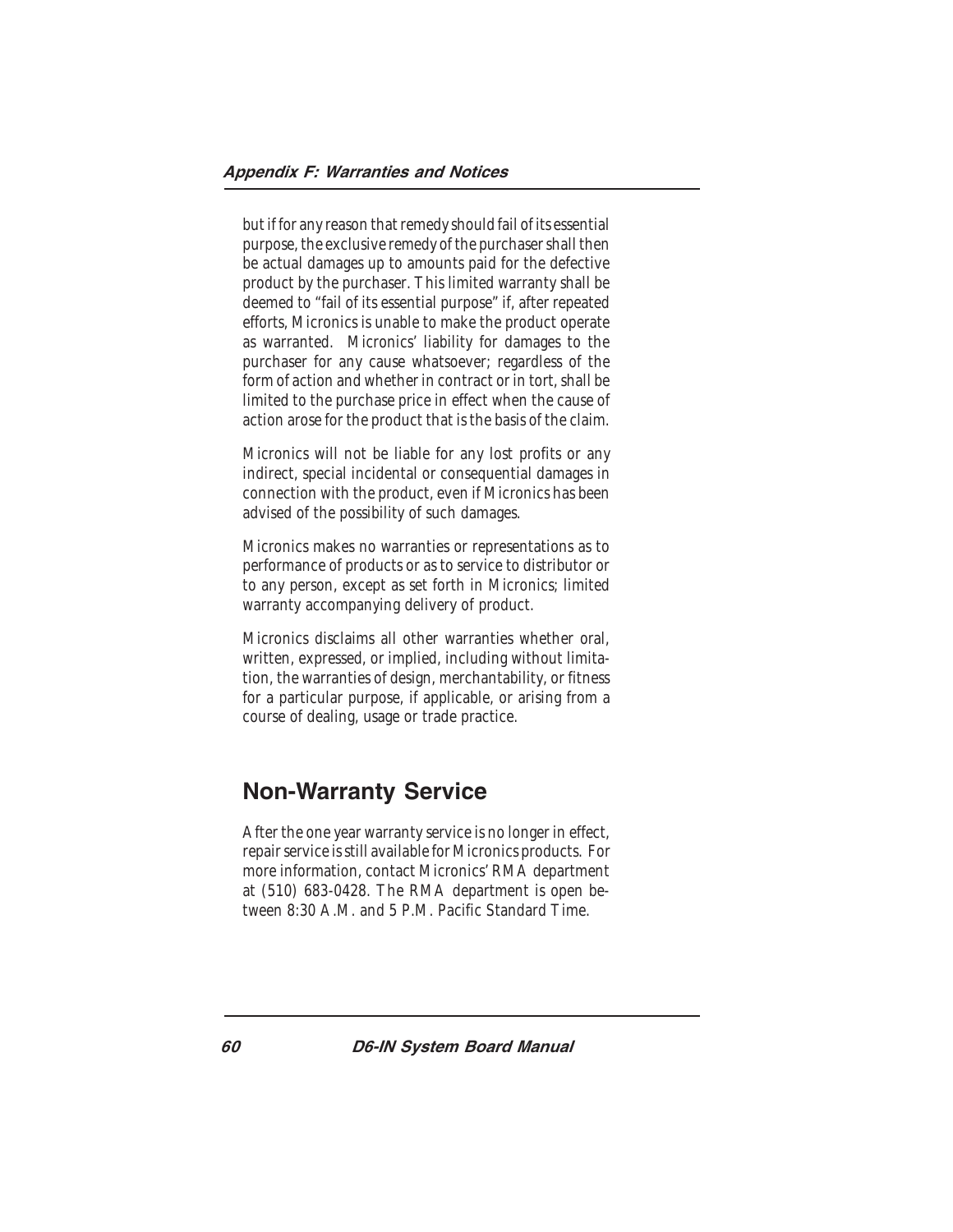### FCC Statement

This equipment has been tested and found to comply within the limits for a Class B digital device, pursuant to Part 15 of the FCC Rules. These limits are designed to provide reasonable protection against harmful interference in a residential installation. This equipment generates, uses and can radiate radio frequency energy and, if not used in accordance with the instructions, may cause harmful interference to radio communications. Interference to radio or television reception can be determined by turning the equipment off and on. You are encouraged to try to correct the interference by one or more of the following measures:

- Reorient the receiving antenna. ⋒
- Increase the separation between the equipment and the receiver.
- Connect the equipment into an outlet on a circuit ⋒ different from that to which the receiver is connected.
- Consult your dealer or an experienced radio/TV ⋒ technician for help.

To meet FCC requirements, shielded cables are required.

*NOTE: Changes or modifications not expressly approved by Micronics could void your authority to operate the equipment.*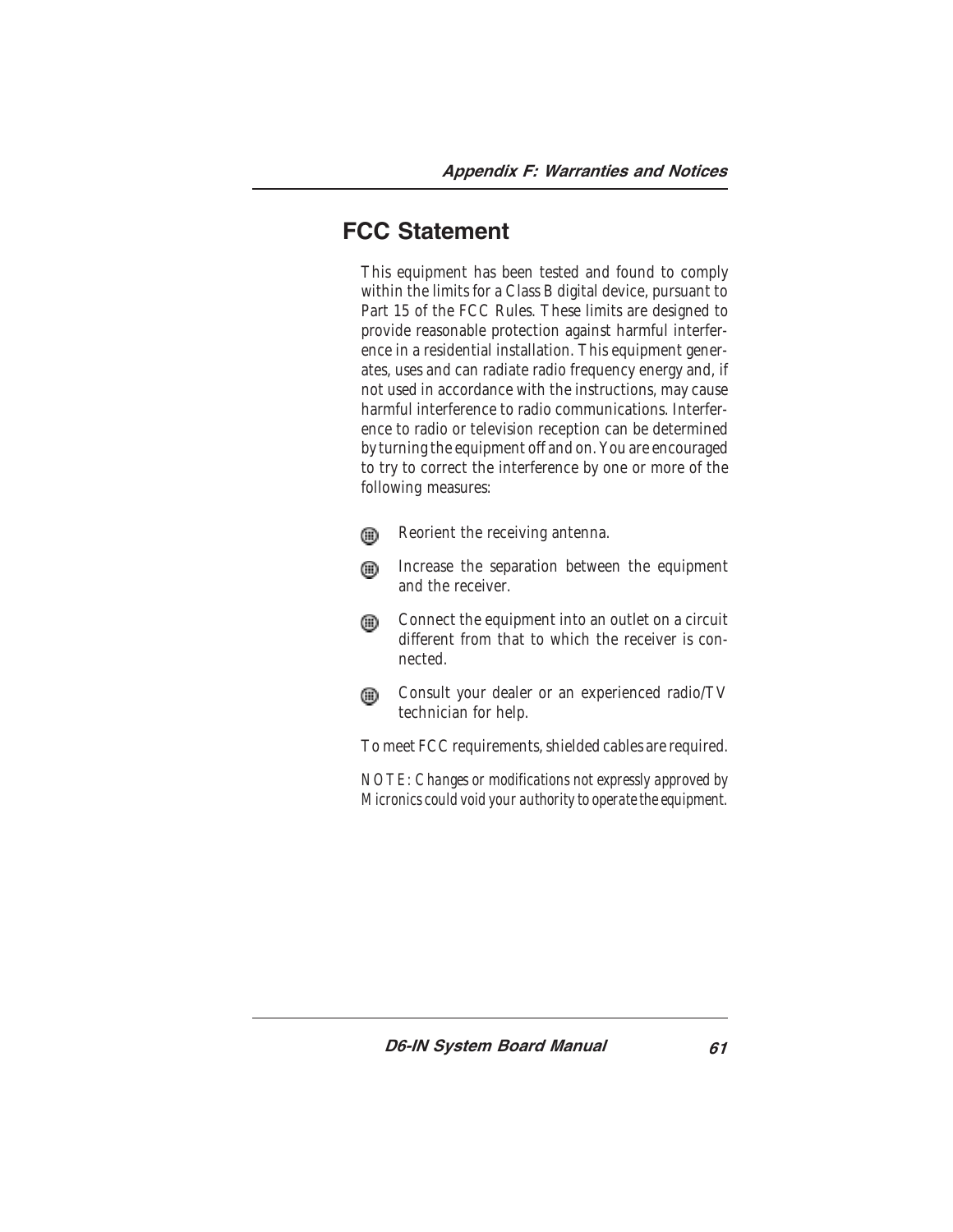### Declaration of Conformity

Application of Council Directives 89/336/EEC. Standards to which the conformity is declared:

EN55022 EN50082-1

| Manufacturer's Name:   | Micronics Computers, Inc.                                                                                                                      |
|------------------------|------------------------------------------------------------------------------------------------------------------------------------------------|
| Manufacturers Address: | 221 Warren Avenue<br>Fremont, California 94539<br>USA<br>Telephone: (510) 651-2300<br>Fax: (510) 651-9450                                      |
| Type of Equipment:     | Pentium Pro 150/166/180/200MHz<br>AT Form Factor Motherboard                                                                                   |
| Model Name:            | $D6$ -IN                                                                                                                                       |
| Tested by:             | <b>Micronics Computers</b><br>221 Warren Avenue<br>Fremont, California 94539<br>USA<br>Telephone: (510) 651-2300<br>Fax: (510) 651-9450        |
|                        | Rockford Engineering Services, Inc.<br>9959 Calaveras Road<br>Sunol, CA. 94586-0543<br>USA<br>Telephone: (510) 862-2944<br>Fax: (510) 862-9013 |
| <b>Test Engineers</b>  | John Y. Chan/Micronics (EN55022)<br>Paramjeet Singh/RES (EN50082-1)                                                                            |

I, the undersigned, hereby declare that the specified equipment conforms to the directives and standards listed above.

Thomas dui

Thomas Lui Compliance Engineering Manager September 10, 1996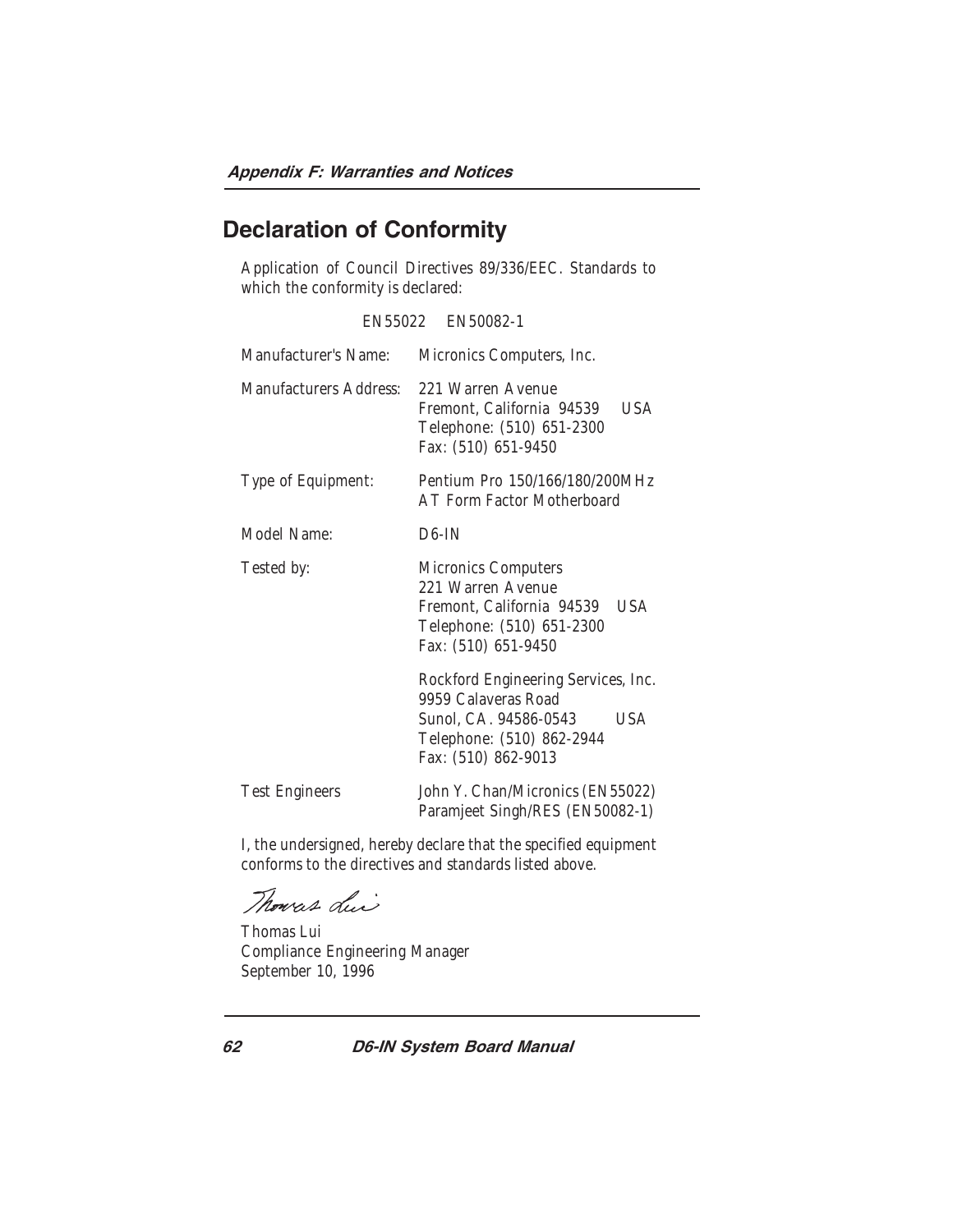### **Glossary**

**16550 UART** - A high speed chip for controlling serial ports. Although unnecessary for a mouse, it is required for modems that are 14,400 baud or faster.

**Asynchronous** - Operations that do not require the clocks of communicating devices to be coordinated. See Synchronous.

**Baby AT** - A standard system board size measuring approximately 13.25" x 8.5".

**Bidirectional Parallel Port** - A type of parallel port that can send and receive information.

**BIOS** - An Acronym for Basic Input/ Output System. Configures the system board and provides hardware information to the operating system.

**Bit** - A contraction of Binary digit. The smallest unit of information in a binary number system. A bit represents a choice between either zero or one.

**Boot** - To start up the computer and load the operating system software. See cold boot and warm boot.

**Bus** - A group of electronic paths used to send data between parts of the system. On a system board, the bus connects the peripheral cards with the microprocessor via the expansion slots.

**Bus Mastering** - The ability of an peripheral card to control the bus without requiring intervention of the CPU.

**Byte** - A group of adjacent bits treated as a unit. Eight bits are typically considered one byte. Also called a character.

**Cache** - A process where information is copied from the slower memory (DRAM) to the faster memory (SRAM). Information that is likely to be read or edited is stored in the cache providing significant performance increases.

**Cache Hit** - The percentage of request for data from memory that can be served from the cache.

**Cache Miss** - A memory access which cannot be supplied from cache.

**Cold Boot** - Starting the computer by turning on the power or pressing the RESET button. A cold boot makes the processor execute all of the diagnostics. See boot and warm boot.

**CPU** - An acronym for Central Processing Unit. A CPU performs arithmetic calculations, makes logical decisions, and directs the operation of the computer in conjunction with the operating system.

**Disk Drive** - A hardware device which provides for the storage of data on diskettes or hard metal disks that have a magnetic coating. A disk drive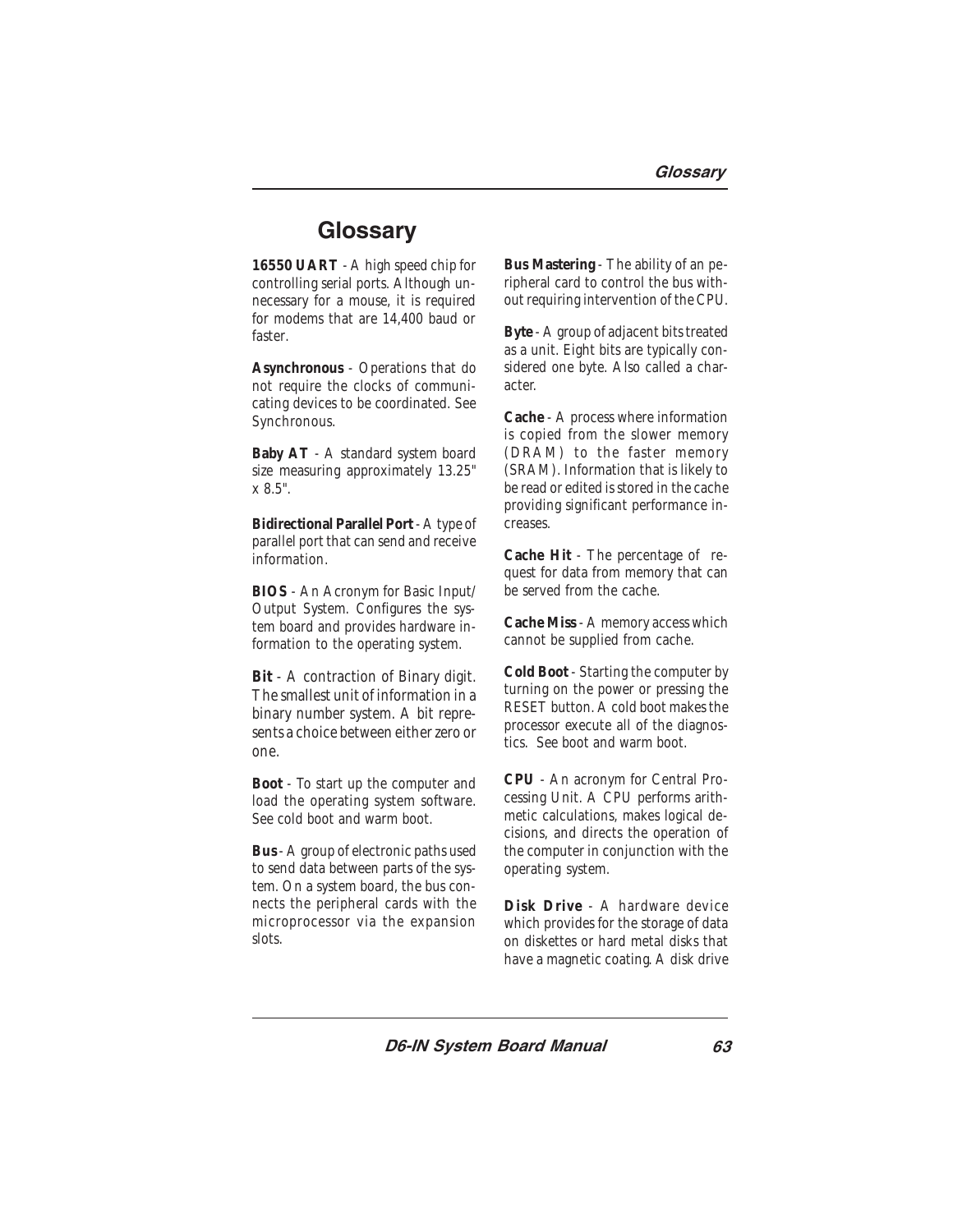functions by spinning at high speed while moving a device called the read/ write head across the disk's surface in order to read or write data in magnetic code.

**DRAM** - An acronym for Dynamic Random Access Memory. A type of memory chip that only keeps its memory if supplied with regular clock pulses and a chance to regularly refresh its data. It is slower and more cost effective than SRAM. See SRAM.

**ECC** - An acronym for Error Checking and Correction. ECC enables parity checking and can detect and correct memory errors on the system board.

**ECP** - An acronym for Extended Capabilities Port. A standard set by Hewlett Packard and Microsoft Corporation to expand the capabilities of the parallel port.

**EDO Memory** - An acronym for Extended Data Out. A type of DRAM with built-in cache for enhanced performance.

**EISA** - An acronym for Extended Industry Standard Architecture. EISA is a bus design standard which is fully backward compatible with the ISA bus. Although it is a 32-bit bus, it only runs at 8MHz. See *PCI, VESA Local Bus and ISA.*

**EPP** - An acronym for Enhanced Parallel Port. A standard which increases the capabilities of the parallel port.

**EPROM** - Acronym for Erasable Programmable Read Only Memory. A type of ROM chip that can be programmed with relatively simple tools that will retain its data until erased. It can only be erased by exposing the circuitry in the chip to ultraviolet light. See also Flash ROM.

**Flash ROM** - A type of ROM chip that will retain its data until erased. It can be erased or reprogrammed by supplying it with  $+12V$  of voltage. See ROM and EPROM.

**Gigabyte** - A disk storage capacity measurement. Approximately one thousand megabytes or 1,073,741,824 bytes.

**IDE** - An acronym for Integrated Device Electronics. A standard for communicating between a hard drive and a computer.

**Internal Cache** - Cache which is built into the CPU. See Cache.

**ISA** - An acronym for Industry Standard Architecture. A well-established bus standard that originated with the IBM AT. See *PCI, VESA Local Bus and EISA.*

**Parallel** - A form of data transmission in which the data is sent one byte at a time over several wires that each carry one byte. In parallel transmission, all the bytes arrive simultaneously, as opposed to serial transmission in which bits arrive one by one.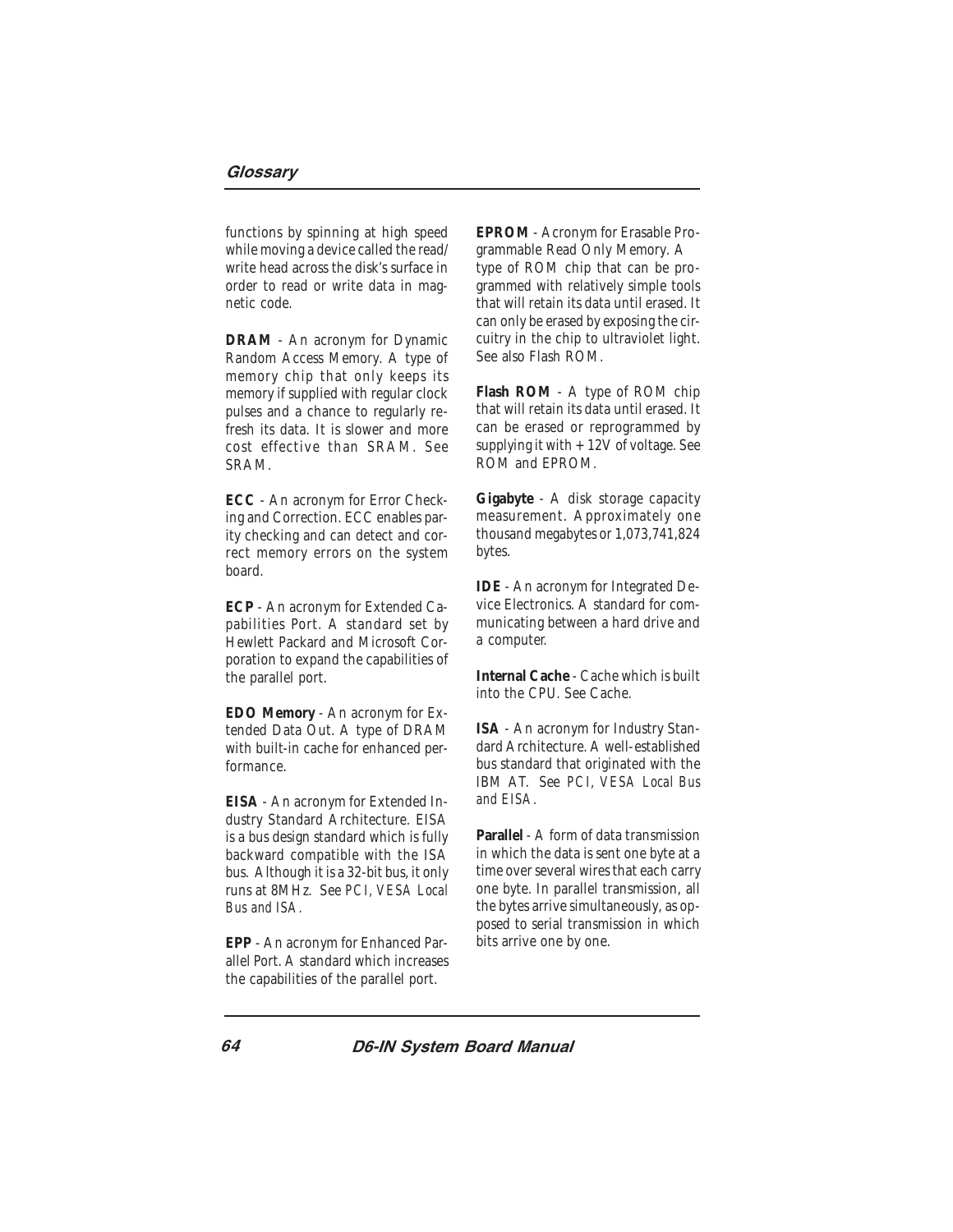**Parallel Port** - A connection for a printer or similar peripheral. Generally, parallel ports are output only. See Bidirectional Parallel Port and ECP.

**PCI** - An acronym for Peripheral Component Interconnect. A high performance 32-bit or 64-bit bus developed by Intel Corporation. PCI is designed to be independent of the hardware architecture to ensure compatibility with future computer systems. See *EISA, VESA Local Bus and ISA.*

**Pentium** - A high performance 64-bit CISC processor designed and manufactured by Intel Corporation.

**Plug and Play** - A standard developed to ensure easy installation of peripherals. Theoretically, a newly installed card will automatically configure itself and work properly without requiring jumper configuration or device drivers.

**POST** - An acronym for Power On Self Test. A diagnostic program that is run whenever the system is cold booted.

**RAM** - An acronym for Random Access Memory. A type of memory that is used as the "working memory" of a computer system. See DRAM and SRAM.

**ROM** - An acronym for Read Only Memory. A type of memory that retains its data without requiring power. Once written, it cannot be modified. See EPROM and Flash ROM.

**Serial** - A type of data transmission in which the data is sent one bit at a time over a single wire. See Parallel. **Serial Port** - A communications port used to connect peripherals such as modems and mice.

**Setup** - A program that allows you to make changes to the system configuration.

**Shadow RAM** - A technique used to load a duplicate copy of BIOS from slower ROM into faster RAM. This enhances system performance because it provides higher access speed to the BIOS.

**SIMM** - An acronym for Standard Inline Memory Module. A small printed circuit board containing memory chips.

**SRAM** - An acronym for Static Random Access Memory. A type of memory that can retain data without requiring a regular clock signal. Although they are faster than DRAM, they hold less data and are more expensive.

**Synchronous** - Protocols that require the clocks of communicating machines or devices to be coordinated.

**Synchronous Cache** - A type of cache that uses a clock signal to latch the inputs and the data output. This structure spreads the cache access across two or three cycles while maintaining a bandwidth of one access per cycle. Improves performance by 5-10%.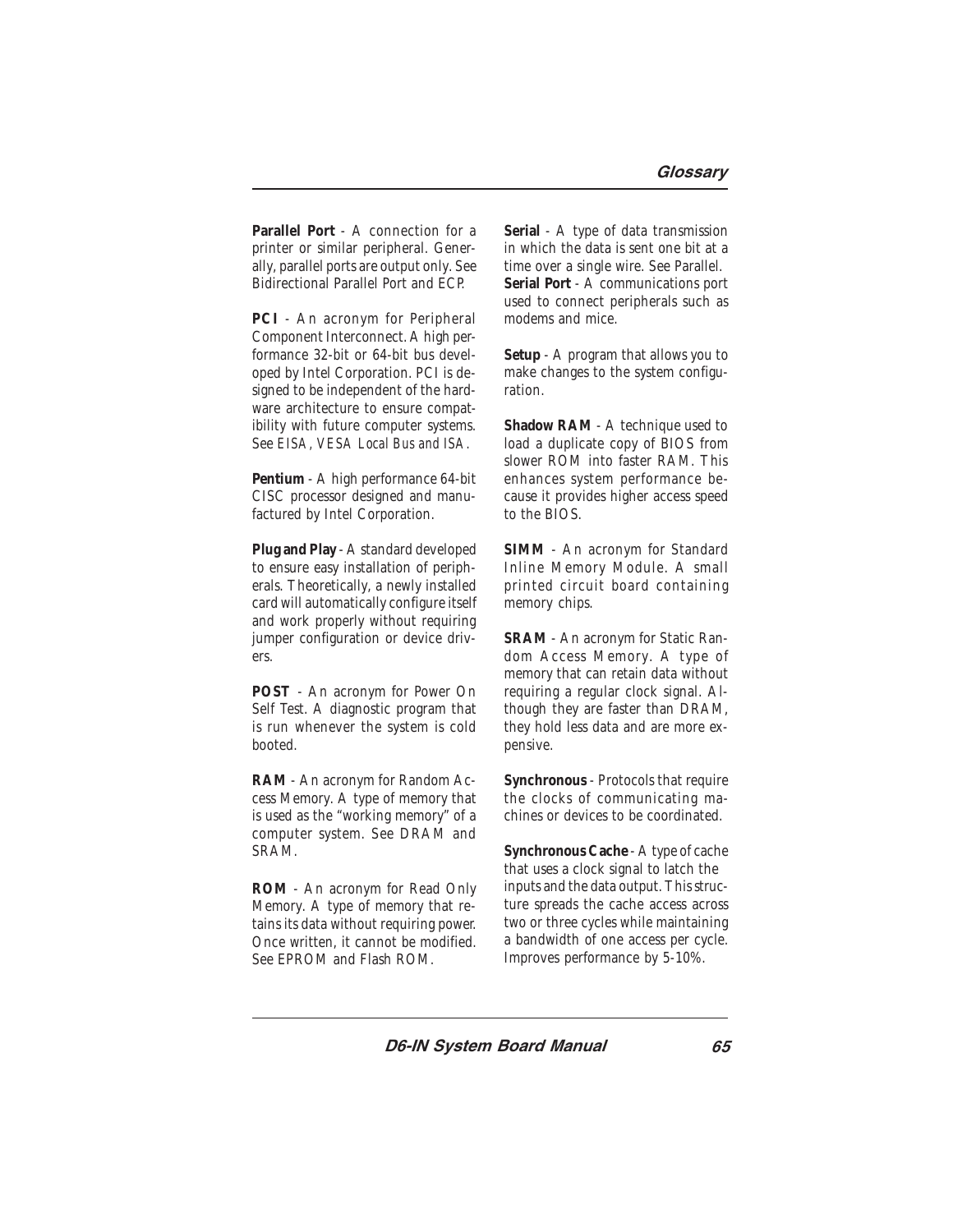#### **Glossary**

**Terabyte** - A measurement for very large storage capacity. One Terabyte is equivalent one-thousand gigabytes, one-million megabytes, or 1,099,511,627,766 bytes.

**VESA** - An acronym for Video Electronics and Standards Association.

**VESA Local Bus (VL-Bus)** - A high performance bus designed by VESA. A 32-bit version of the ISA bus which operates at the speed of the computer's CPU. See *PCI, EISA and ISA.*

**VGA** - An acronym for Video Graphics Array. A standard for monitor displays.

**VRM** - An acronym for Voltage Regulator Module. A power module that regulates voltage to the CPU. **Warm Boot** - Restarting the system by simultaneously pressing the <Ctrl>, <Alt> and <Delete> keys.

**Write-Back Cache** - Upon a cache hit, the cache is updated and the main memory is not affected. Upon a cache miss, only the main memory is updated.

**Write-Through Cache** - Upon a cache hit, the cache and the main memory are updated. Upon a cache miss, only the main memory is updated.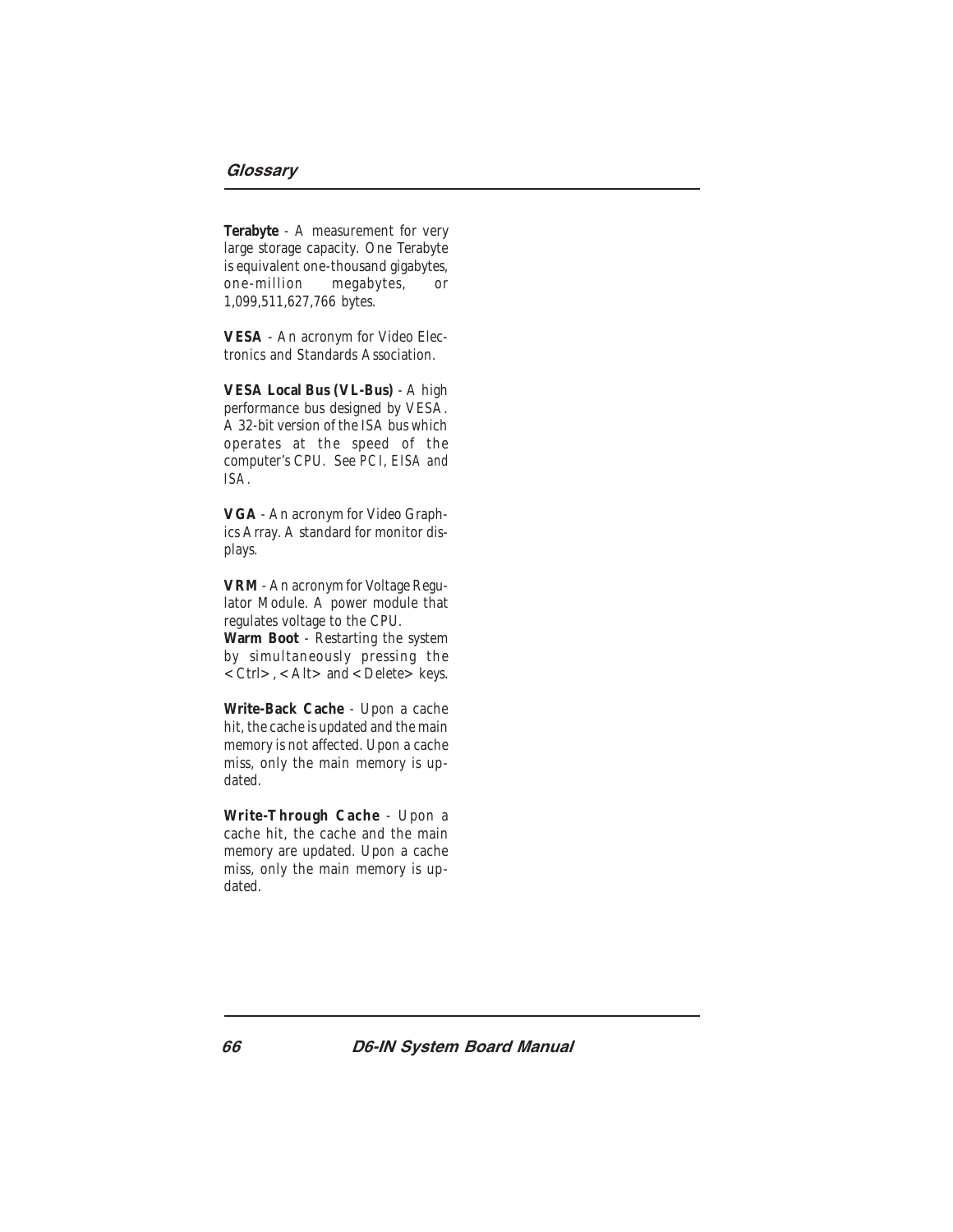# Index

 $\equiv$ 

#### $\equiv$ **B**

Battery Disposal - 45 Beep and POST Codes - 51 BIOS Configuration - 25 Setup - 25 Bulletin Board System (BBS) - 47

#### **C**

Chassis - 16 Configuring the D6-IN - 11

#### $\qquad \qquad \Longrightarrow$ **D**

Diagram (D6-IN) - 12

# **E**

Extended Data Out (EDO) Memory - 15, 17 Environmental Specifications - 44 Error Checking (ECC) - 15

#### **F**

÷

Fast Page Mode (FPM) Memory - 15, 17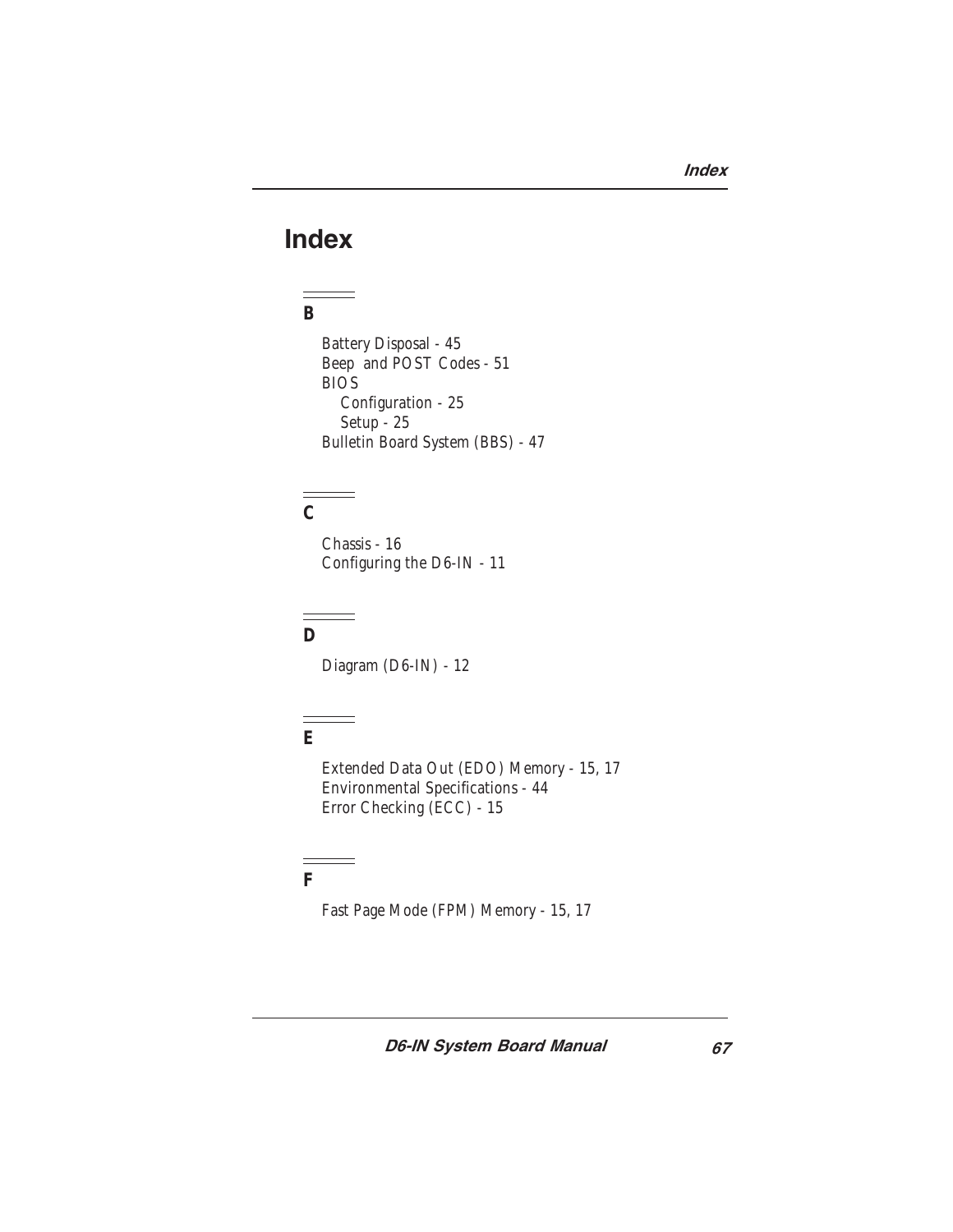#### $\qquad \qquad =$ **H**

 $\sim$ 

 $\overline{\phantom{a}}$ 

Hard Disk Drive Types - 55 Help Bulletin Board System (BBS) - 47 Telephone Numbers - 46, 47 Troubleshooting - 49, 51

#### $=$ **I**

Installation CPU - 22 Installing your D6-IN - 16 ISA Peripheral Card - 24 PCI Peripheral Card - 23 Quick Installation - 9

#### Ξ **J**

Jumper Settings - 13

 $\overline{\phantom{a}}$ 

#### $\equiv$ **M**

D6-IN System Board Diagram - 12 Memory Configurations - 19 Installing - 21 Mixing - 18 Removing - 21 Supported - 17

#### **O**

 $\frac{1}{1} \frac{1}{1} \frac{1}{1} \frac{1}{1} \frac{1}{1} \frac{1}{1} \frac{1}{1} \frac{1}{1} \frac{1}{1} \frac{1}{1} \frac{1}{1} \frac{1}{1} \frac{1}{1} \frac{1}{1} \frac{1}{1} \frac{1}{1} \frac{1}{1} \frac{1}{1} \frac{1}{1} \frac{1}{1} \frac{1}{1} \frac{1}{1} \frac{1}{1} \frac{1}{1} \frac{1}{1} \frac{1}{1} \frac{1}{1} \frac{1}{1} \frac{1}{1} \frac{1}{1} \frac{1}{1} \frac{$ 

Online Services - 47